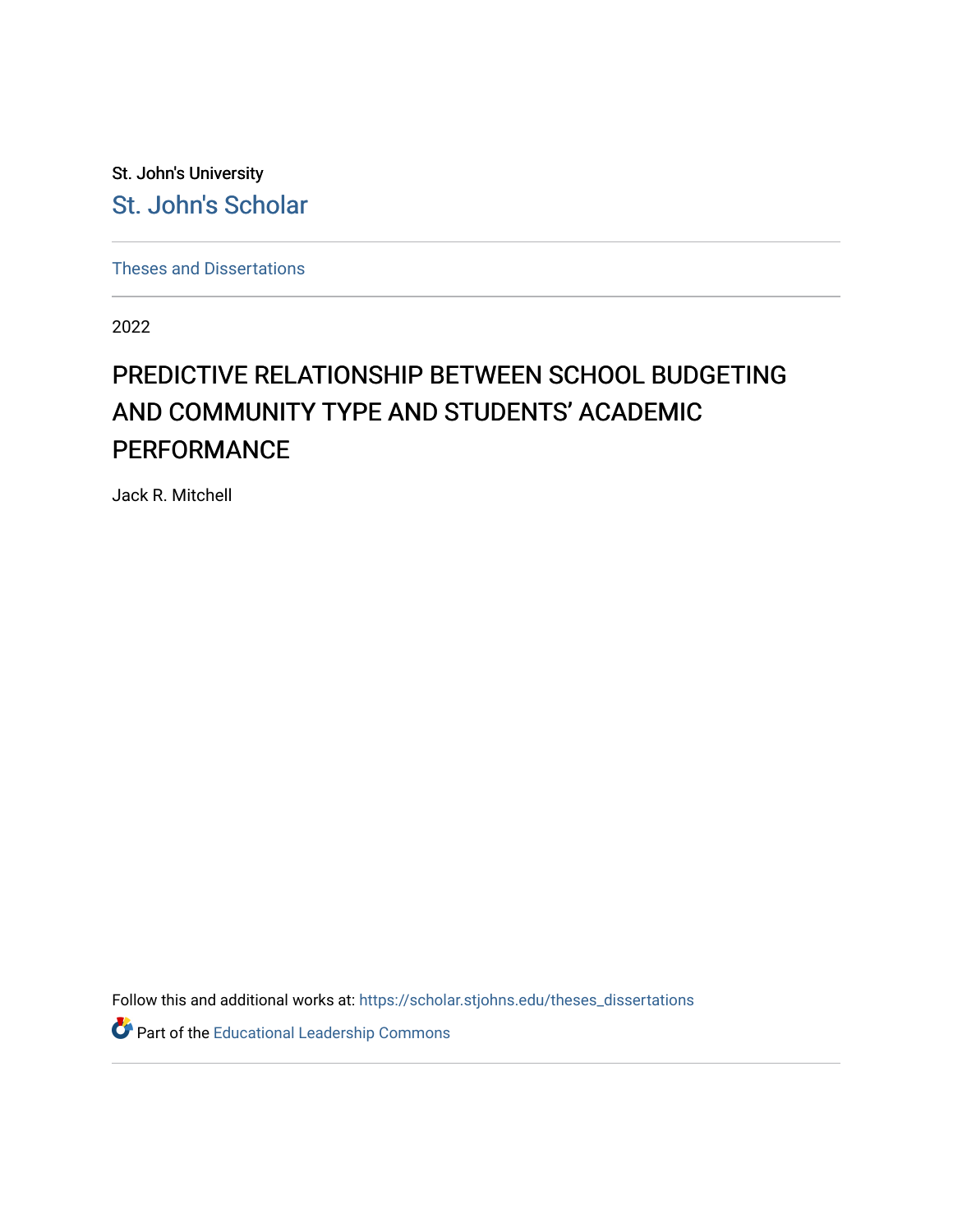# PREDICTIVE RELATIONSHIP BETWEEN SCHOOL BUDGETING AND COMMUNITY TYPE AND STUDENTS' ACADEMIC PERFORMANCE

A dissertation submitted in partial fulfillment of the requirements for the degree of

DOCTOR OF EDUCATION

to the faculty of the

# DEPARTMENT OF ADMINISTRATIVE AND INSTRUCTIONAL LEADERSHIP of

# THE SCHOOL OF EDUCATION

at

## ST. JOHN'S UNIVERSITY

# New York

by

## Jack R. Mitchell

 $\overline{\phantom{a}}$  , and the contribution of the contribution of the contribution of the contribution of the contribution of the contribution of the contribution of the contribution of the contribution of the contribution of the

Date Submitted October 27, 2021 Date Approved January 31, 2022

Jack R. Mitchell Dr. Seokhee Cho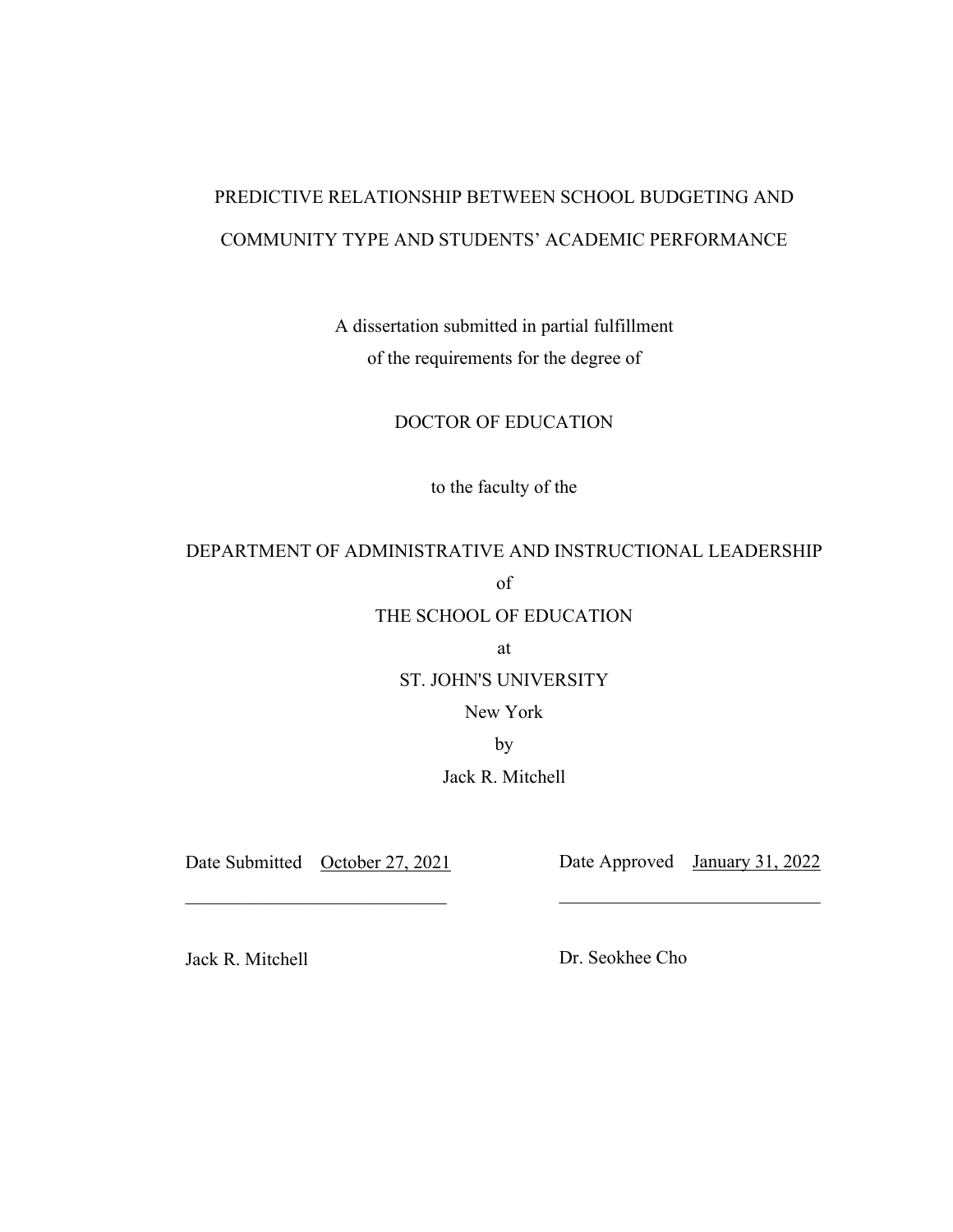**© Copyright by Jack R. Mitchell 2022 All Rights Reserved**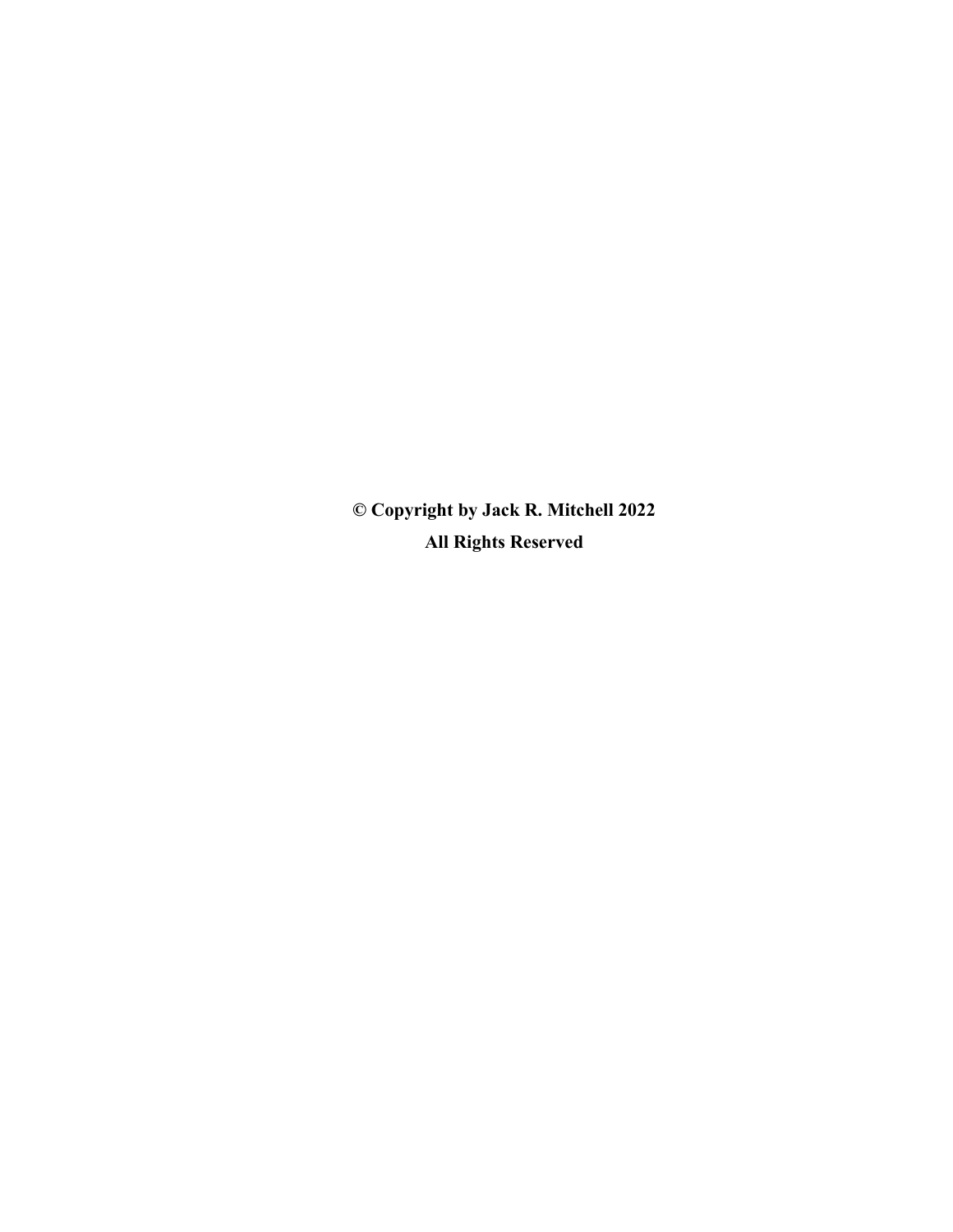#### **ABSTRACT**

# PREDICTIVE RELATIONSHIP BETWEEN SCHOOL BUDGETING AND COMMUNITY TYPE AND STUDENTS' ACADEMIC PERFORMANCE

Jack R. Mitchell

The purpose of this study is to investigate how the school budgeting process factors into the financial stability of a district, that ultimately impacts academic achievement. Best practices as defined by methods that allow for greater transparency, cost effectiveness, and overall success in the passing of school budgets. School funding is an important facet regarding how resources are ultimately provided within the classroom and indirectly may have a major impact on student learning. Review of the literature has provided a background on the successful implementation of school-based budgeting and factors that lead into budget development. The data techniques implemented were to gather information regarding measurable achievement and financial standing of every possible traditional public school district in New York State. Multiple data tests were conducted to compare test results against the financial condition and the geographical makeup of a district. The quantitative analysis was intended to see what effect the financial condition may have on achievement. The results from the study aimed to connect and make a suggestion towards what goes into the financial affairs of a school district and if any prediction can be made regarding various financial conditions and academic performance. This may help future studies better understand the budgeting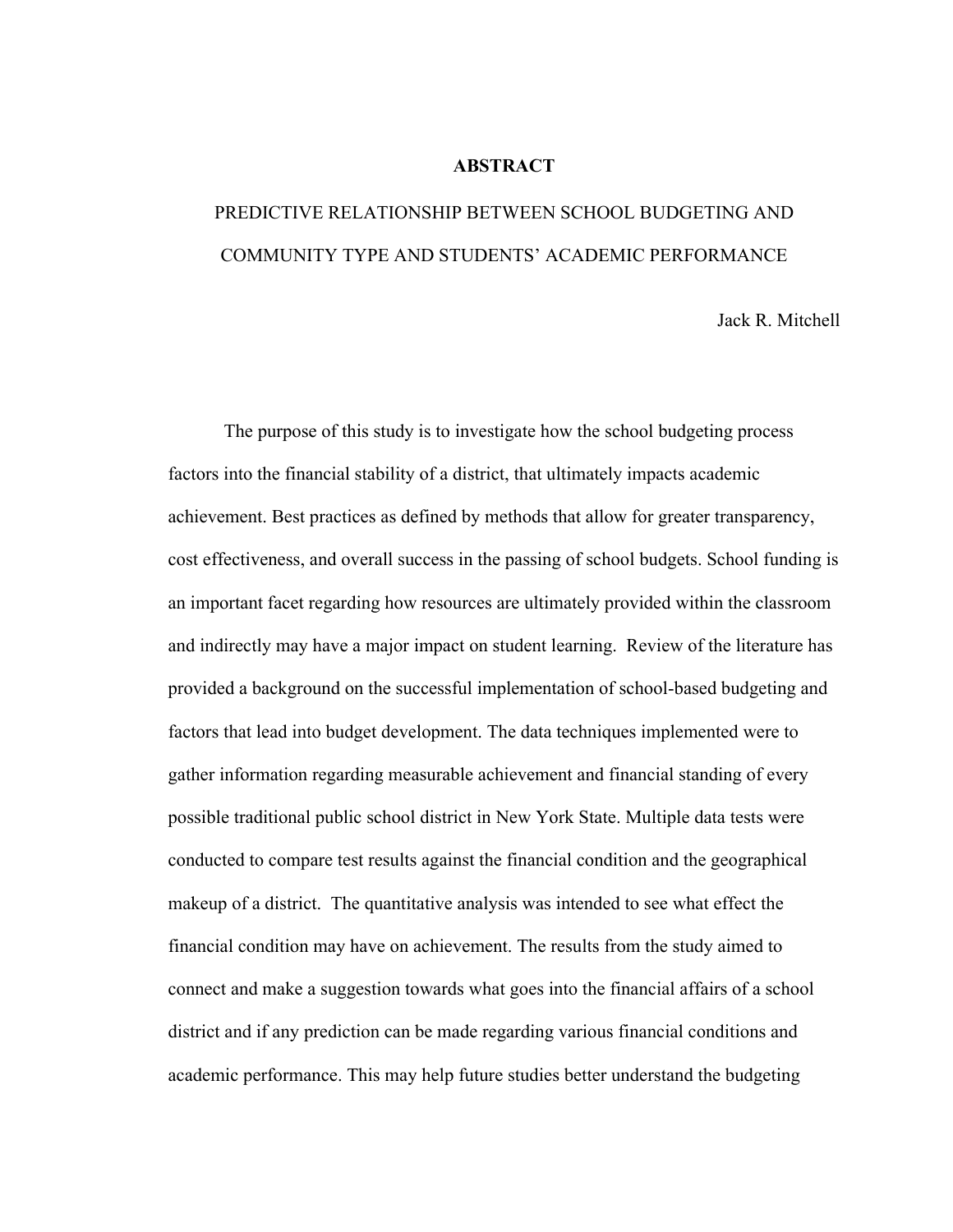process, learn the importance of maximizing financial resources, and reveal any other potential connections to underlying student achievement.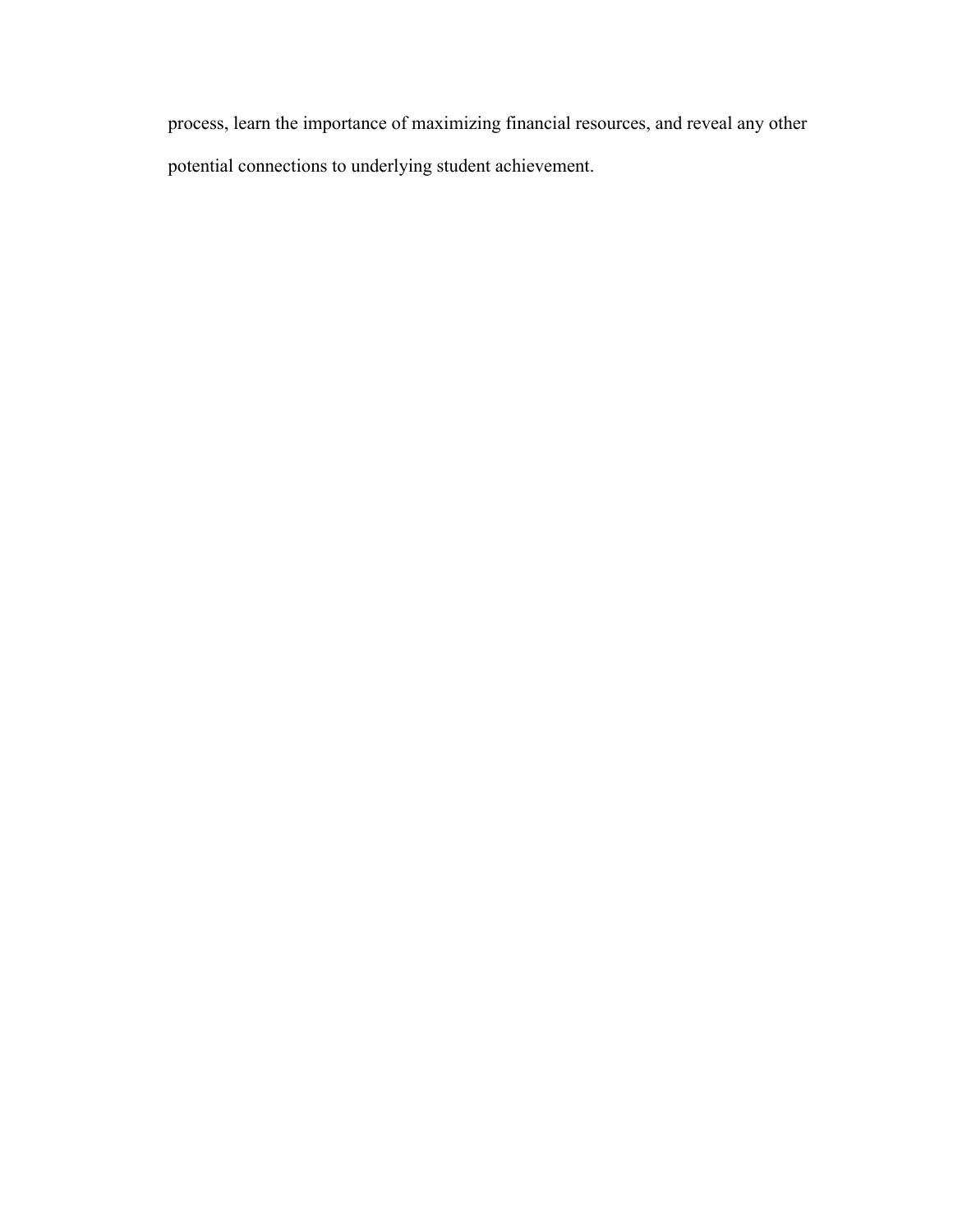# **DEDICATION**

I dedicate this study to all of my colleagues in school business affairs in New York and across the country and world.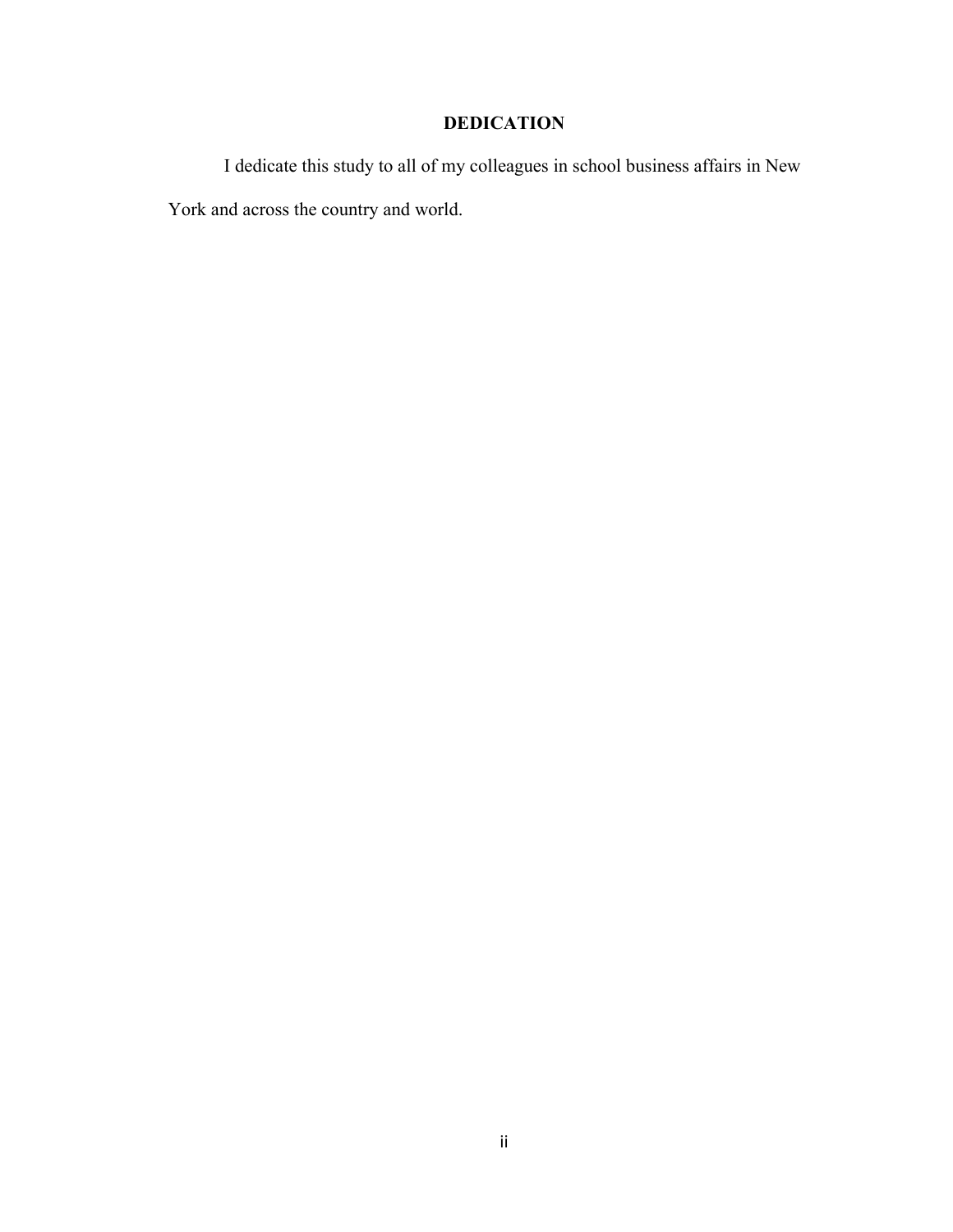## **ACKNOWLEDGEMENTS**

I would like to acknowledge my family for their undying moral and gracious support throughout my entire schooling endeavor. I would like to also acknowledge Bernadette DeFalco for her special support. In addition, many thanks to my cohort and work colleagues for their assistance as well.

 I would like to thank my committee chair, Dr. Seokhee Cho, and committee members, Dr. Barbara Cozza and Dr. Stephen Kotok for their guidance, patience, and efforts toward my completion.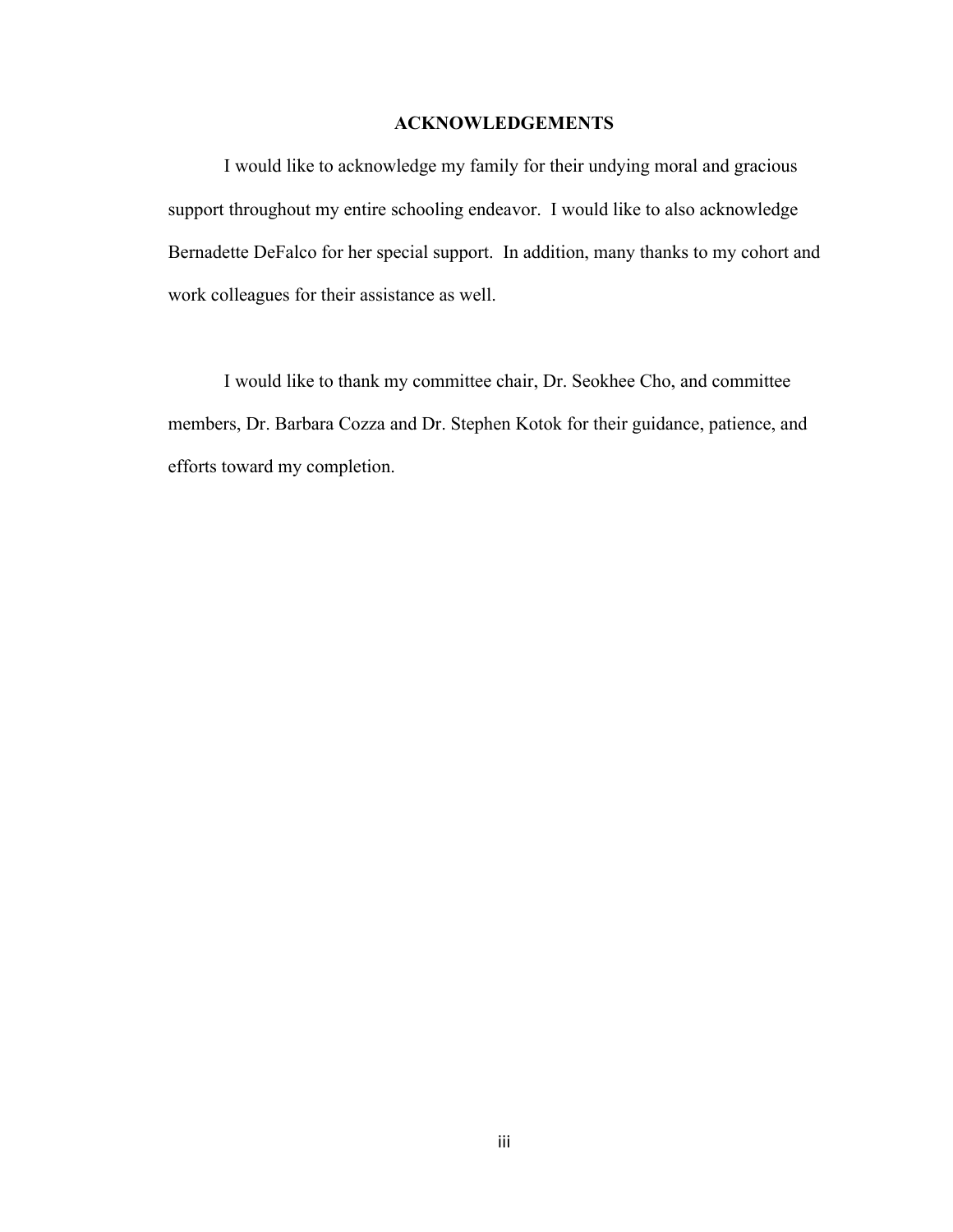| School Spending Disparities between School Districts18     |  |
|------------------------------------------------------------|--|
|                                                            |  |
|                                                            |  |
|                                                            |  |
| Relationship between School Spending and Achievement Gap25 |  |
|                                                            |  |
|                                                            |  |
|                                                            |  |
|                                                            |  |
|                                                            |  |
|                                                            |  |
|                                                            |  |
|                                                            |  |
|                                                            |  |
|                                                            |  |
|                                                            |  |
|                                                            |  |
|                                                            |  |
|                                                            |  |
|                                                            |  |
|                                                            |  |
|                                                            |  |
|                                                            |  |
|                                                            |  |
|                                                            |  |
|                                                            |  |
|                                                            |  |
|                                                            |  |
|                                                            |  |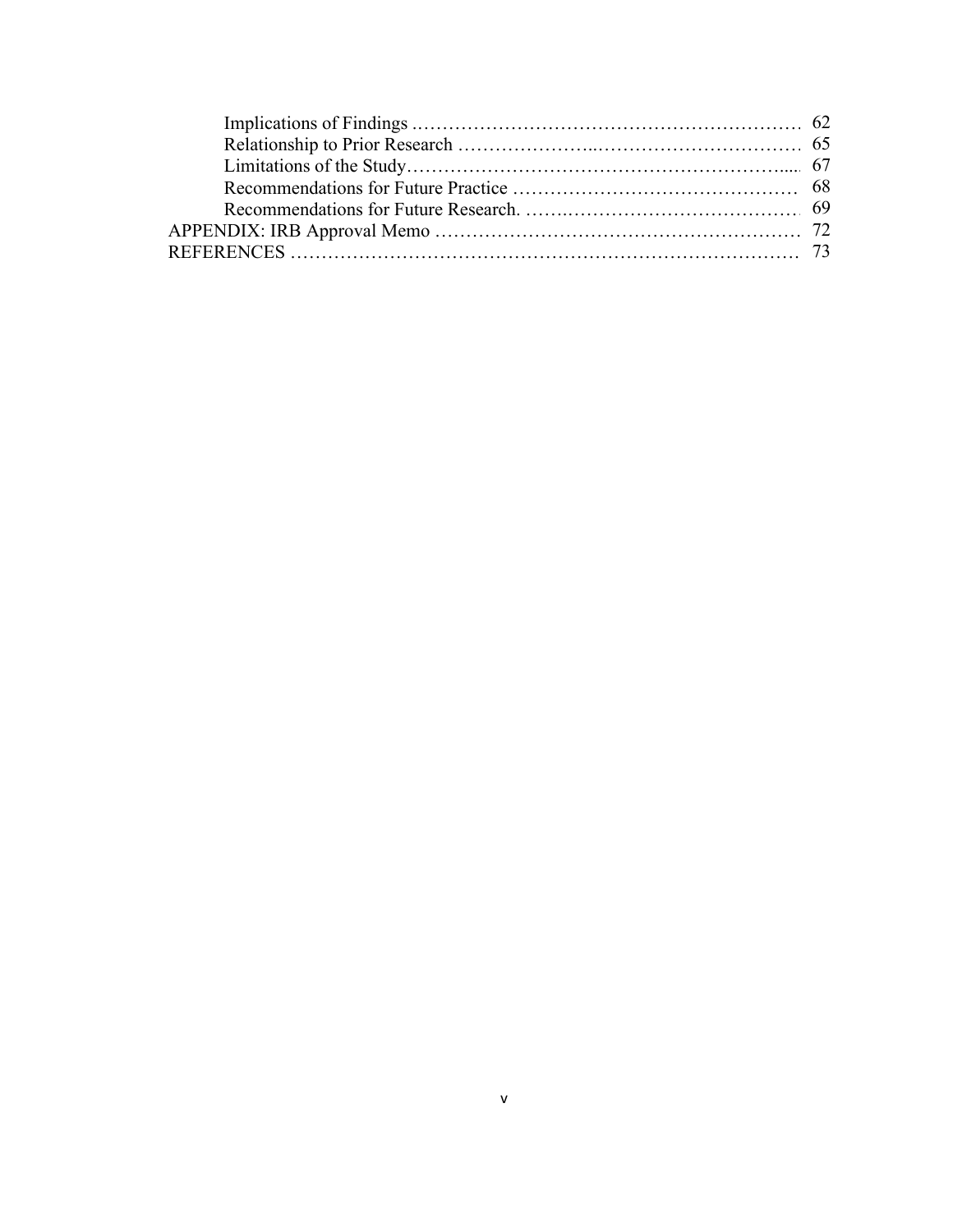# **LIST OF TABLES**

| Table 4.3 Mean and SD of Mathematics & ELA Scores of Fiscal Stress Groups          | 52 |
|------------------------------------------------------------------------------------|----|
|                                                                                    |    |
|                                                                                    |    |
| Table 4.6 Model Summary of Multiple Regression Analysis for Predicting ELA         |    |
|                                                                                    |    |
| Table 4.7 Summary of Multiple Regression Coefficients for Predicting ELA           |    |
|                                                                                    |    |
|                                                                                    |    |
| Table 4.9 Model Summary of Multiple Regression Analysis for Predicting Mathematics |    |
|                                                                                    |    |
| Table 4.10 Summary of Multiple Regression Coefficients for Predicting Mathematics  |    |
|                                                                                    | 58 |
|                                                                                    |    |
|                                                                                    |    |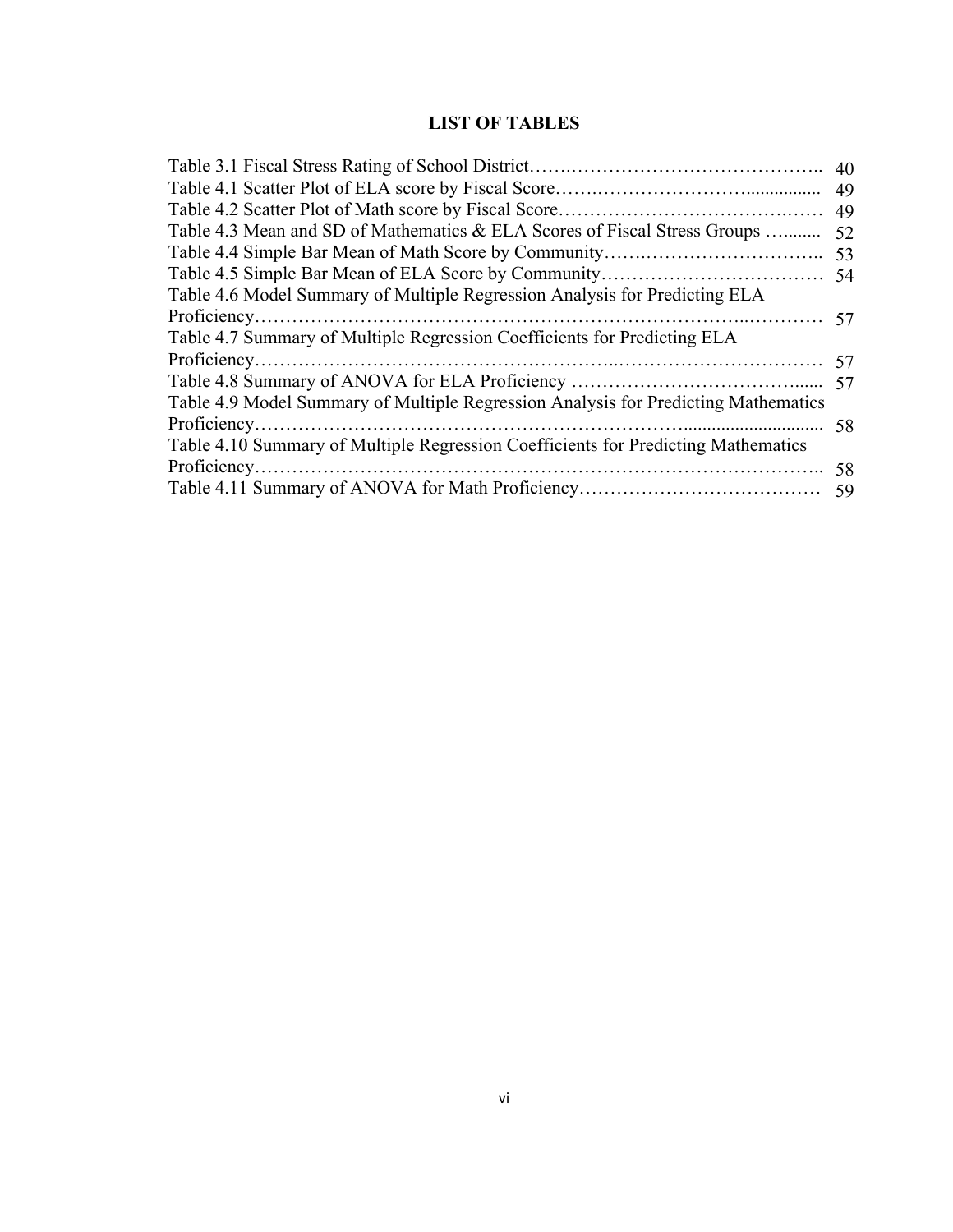# **LIST OF FIGURES**

| Figure 1 A Conceptual Framework of School Finance Measures and Community |  |
|--------------------------------------------------------------------------|--|
|                                                                          |  |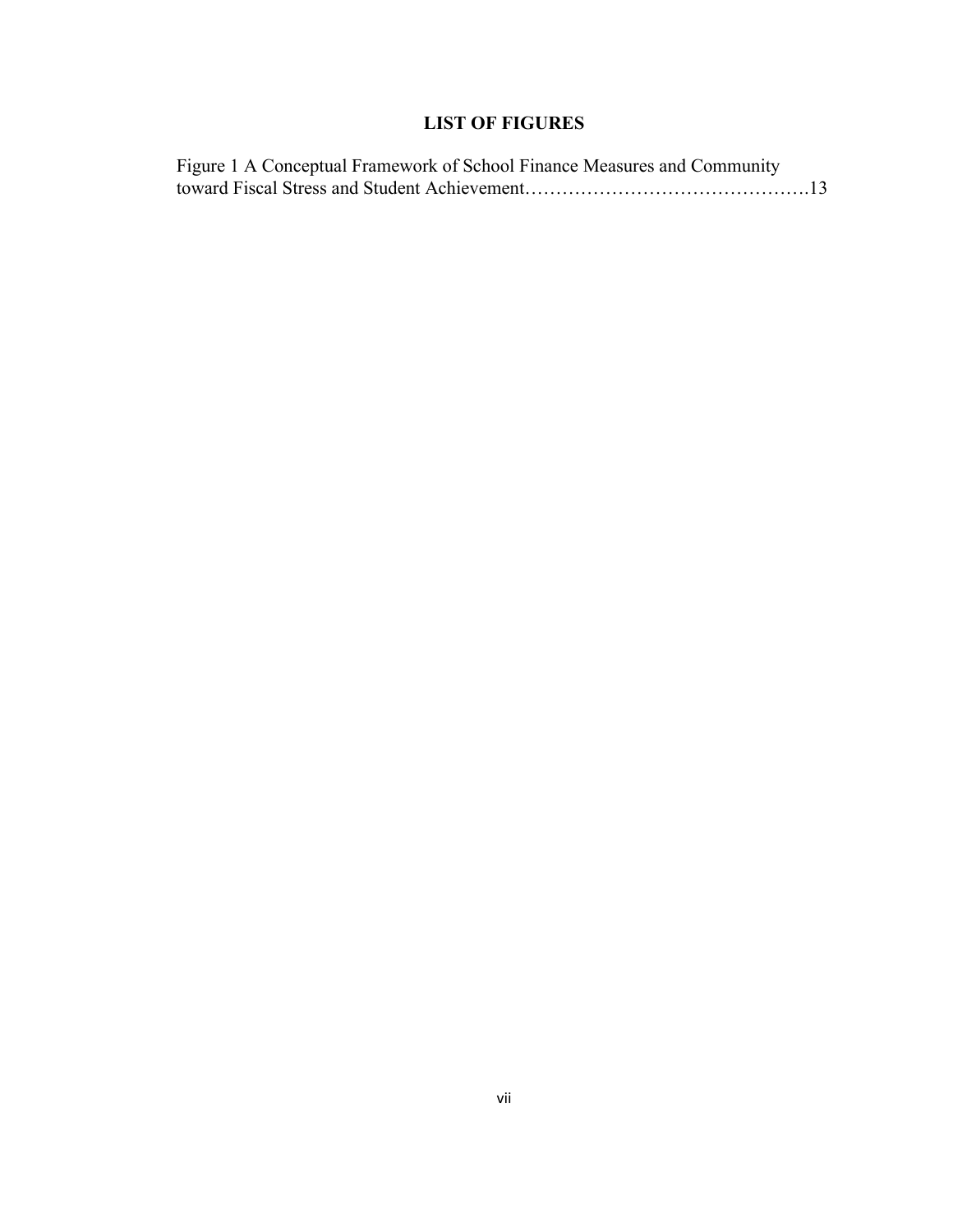# **CHAPTER 1 Introduction**

According to the World Development Report (WDR, 2018), the link between spending and learning, differs enormously even among countries at similar levels of economic development. However, there is a correlation between public spending and learning, albeit not a strong one. This study examined the financial stress ratings of 663 districts across the state of New York and the corresponding test proficiency scores for third grade students in ELA and Mathematics for the same districts. In districts where spending deficits occur, there can be a shortage of resources possibly resulting in a deficiency of instructional materials and instructors. In particular, there may be patterns in these districts, for low levels of academic achievement by students. Therefore, there is an importance of sound budgeting practices to produce surpluses and efficient budgets, for sustainability of funding and long-term financial planning.

Education is widely accepted as the fundamental resource for individuals and societal development. The United States of America has endured multiple expansions and reforms within the school system over the past two centuries. According to the National Center for Education Statistics (NCES), data suggests that the more a state invests in education by per pupil expenditures the higher the achievement results will be (U.S. Department of Education. Institute of Education Sciences, National Center for Education Statistics, 2019). This is not always the case, and when spending is not wholly in effect to cover the majority of school expenses and is hindered by mismanagement, insufficient funding or other types of malfeasance, achievement results can decline. For the most part, this is true with some exceptions of where the funds for education really

1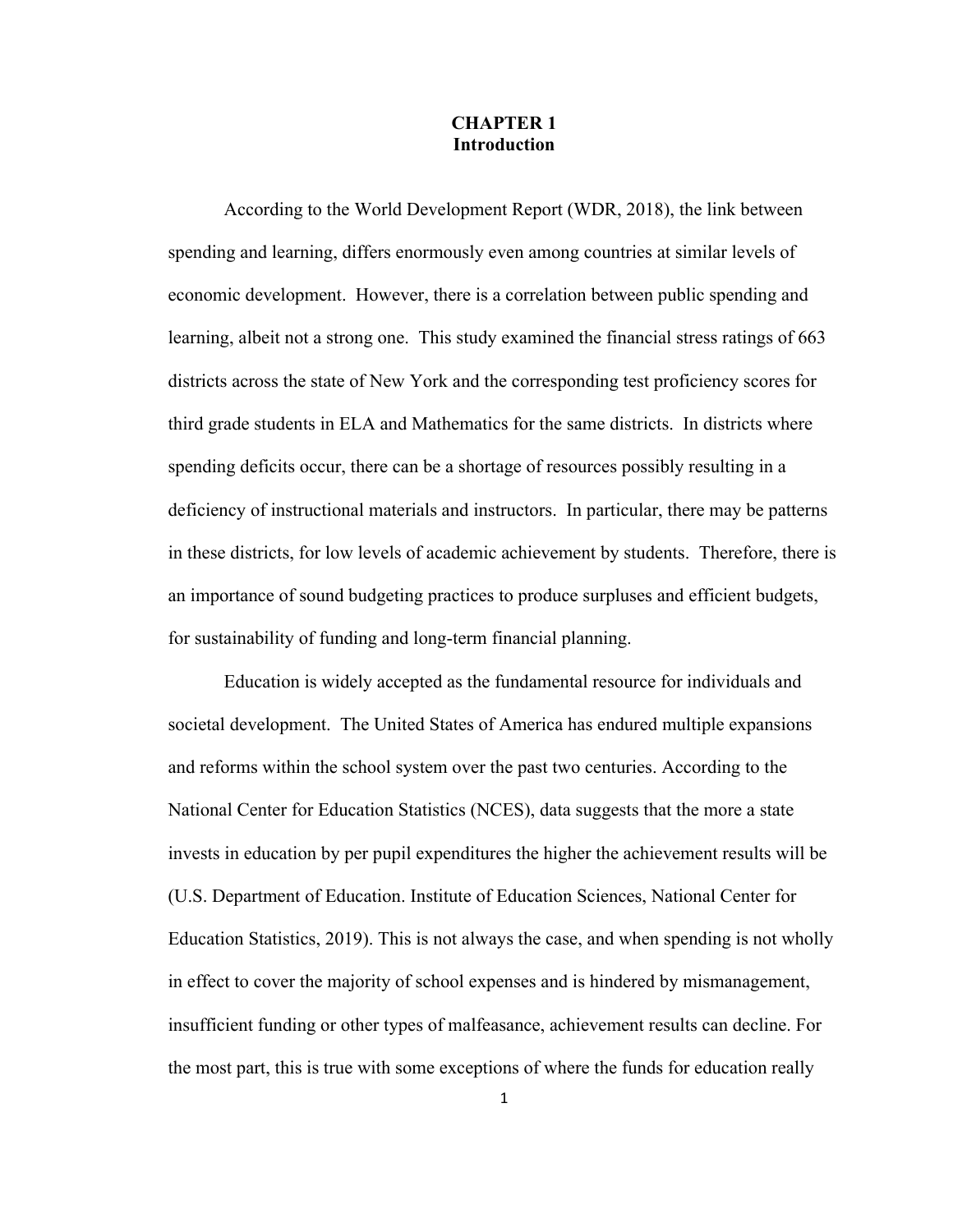are expended, once it's in the hands of the state and local school districts. Furthermore, empirical research and data suggest that the long-term impact of an all-encompassing education for our youth, yields a higher income earned per student, which helps the economic growth of the state and nation overall.

## **Purpose of the Study**

The purpose of the study is to determine the relationship between school budgeting and the academic performance of a school district. The study adds to future studies surrounding sound budget development and the elements involved in coordination and planning. This study also contributes to the increasing research regarding the implementation of school-based budgeting, offering empirical research in certain areas not previously discussed, such as state aid and other funding constraints, and the political pressure of school board members. Moreover, contractual agreements place a lot of pressure on budgets. In many cases, school budgeting begins as a rollover budget with salary known increases for the next year. However, budget committees are charged to set school priorities and develop long-term plans to support the curriculum and instruction of their respective district. There is sometimes flexibility over the spending in certain budget lines but in most cases extremely tough decisions are made as needs are assessed. Successful implementation of school-based budgeting requires the dissemination and use of school level data by members of the school community (Moser, 1998). How a school business official (SBO) navigates those uncharted waters is critical up to budget adoption and subsequent taxpayer voter approval. Many previous studies analyze how the finances of school district are affected by certain mechanisms and such

2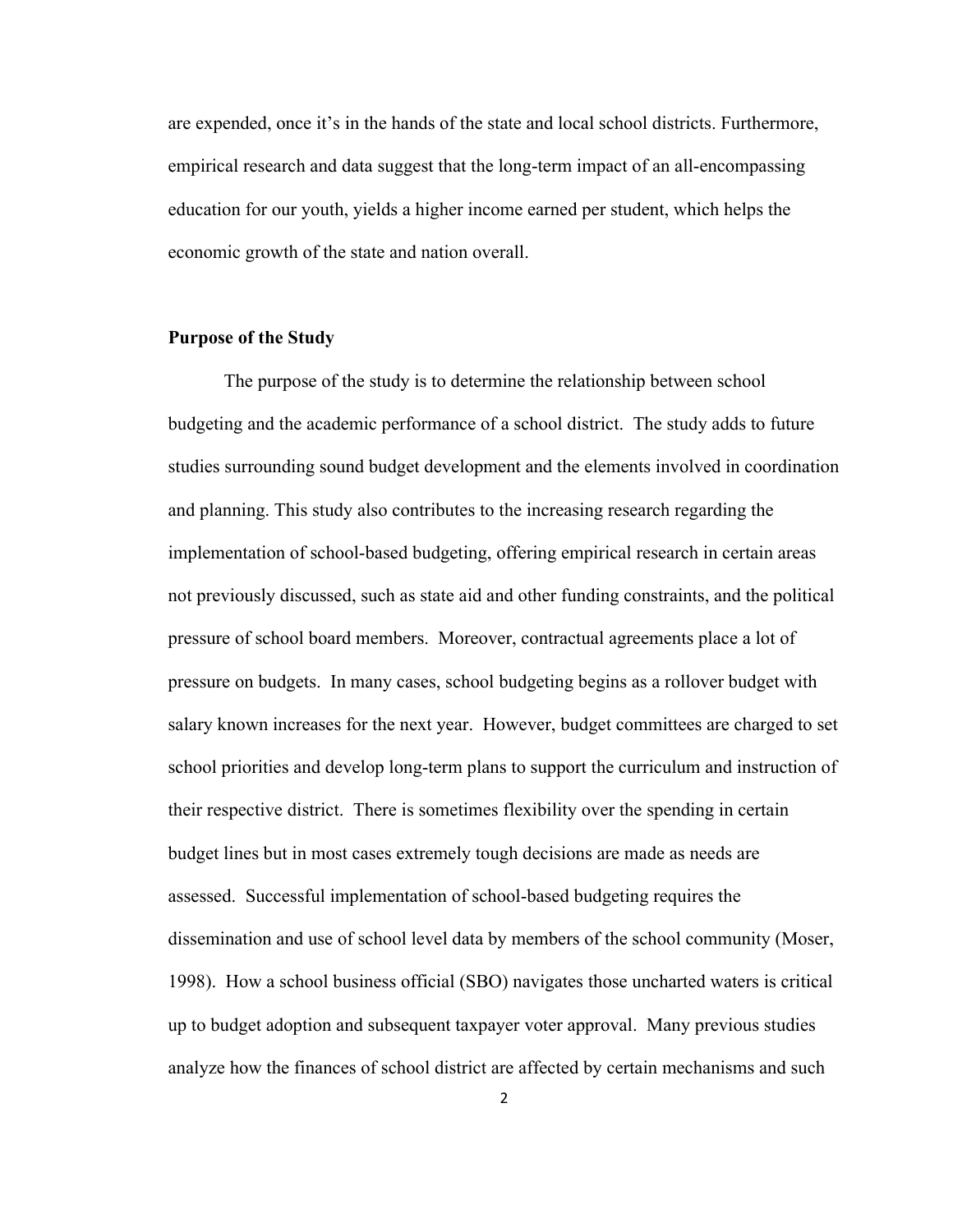outside forces, but they don't look at every aspect together nor do they suggest what may be the most impact aspect, the financial condition of a district.

#### **Significance of the Study**

Under the premise of an inequitable education funding theory, measures of school district financials uncover what is prioritized, and analyze what is deemed as most effective for the budgeting process. Findings of the quantitative study include how districts are measured, what additional factors are involved, and what principles frame and guide successful budget development. Implications resulting from this study should link back to student achievement and how districts can maximize their resources and provide the best education possible. Ultimately, this may help future studies better understand the budgeting process and reveal any other potential connections to underlying student achievement.

#### **Scope of the Study**

The study evaluates on the surface the effectiveness of different funding styles and budgeting systems in public school districts in New York State. The evaluation was based on the financial condition of the district. The most common indicator in determining the status of a district's finances is the relationship between expenditures and revenues. In other words, if the financial statements for a district show that funds are being spent, an unbalanced budget indicates the potential inability to manage recurring expenditures and continually provide programmatic services. The Office of the State Comptroller for New York annually provides a fiscal stress rating for school districts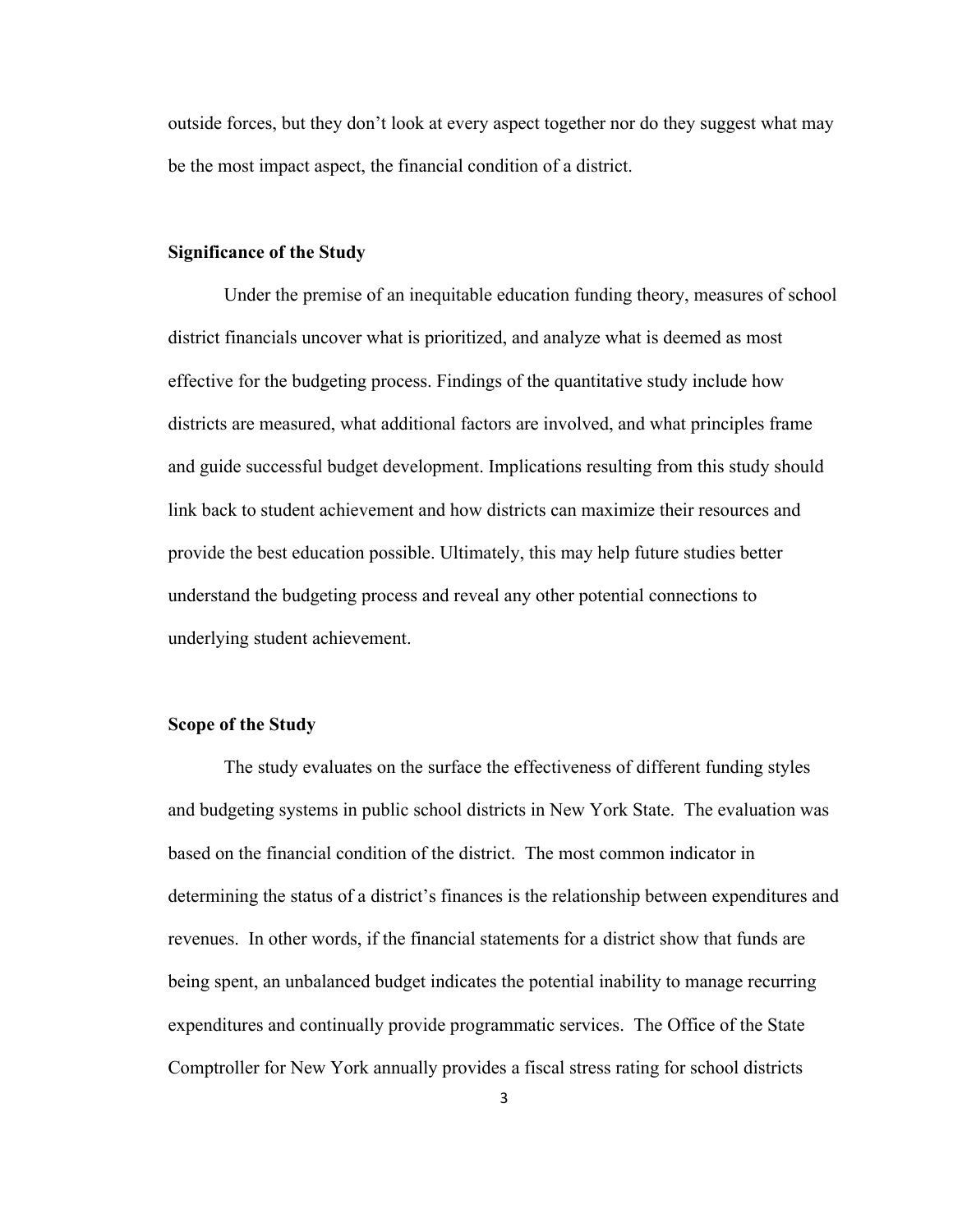statewide. These ratings are calculated based on a scale that measures environmental (poverty, class size, teacher turnover, tax base, budget support, English-Language learners), fiscal (fund balance, operating deficits, cash position, reliance on debt), and organizational factors. School districts that are rated with above average fiscal stress, may be more prone to have lower test scores. The New York State Education Department administers state assessments in the primary subjects, Mathematics and English Language Arts (ELA) for grades 3-8, and is used as the academic outcome for student achievement in this study. The rationale for utilizing annual academic assessments as an academic indicator is because they are current, compared to graduation rates. The state assessments are also aligned with the NYS learning standards and by determining the percentage change annually of those scores, a resulting snapshot of state math and reading scores for a district, may indicate the most recent academic standing of a district following a corresponding budgetary cycle. Whereas a graduation rate or a similar measure may be a post indicator.

#### **Research Questions**

 The research questions of the study are: (1) To what extent is the financial stress rating of a school district related to their 3rd grade achievement level in Mathematics and ELA? (2) To what extent is the community type of a school district related to their  $3<sup>rd</sup>$ grade achievement level in Mathematics and ELA? (3) To what extent does community type and fiscal stress rating of a school district predict students' achievement in  $3<sup>rd</sup>$  grade Mathematics and ELA?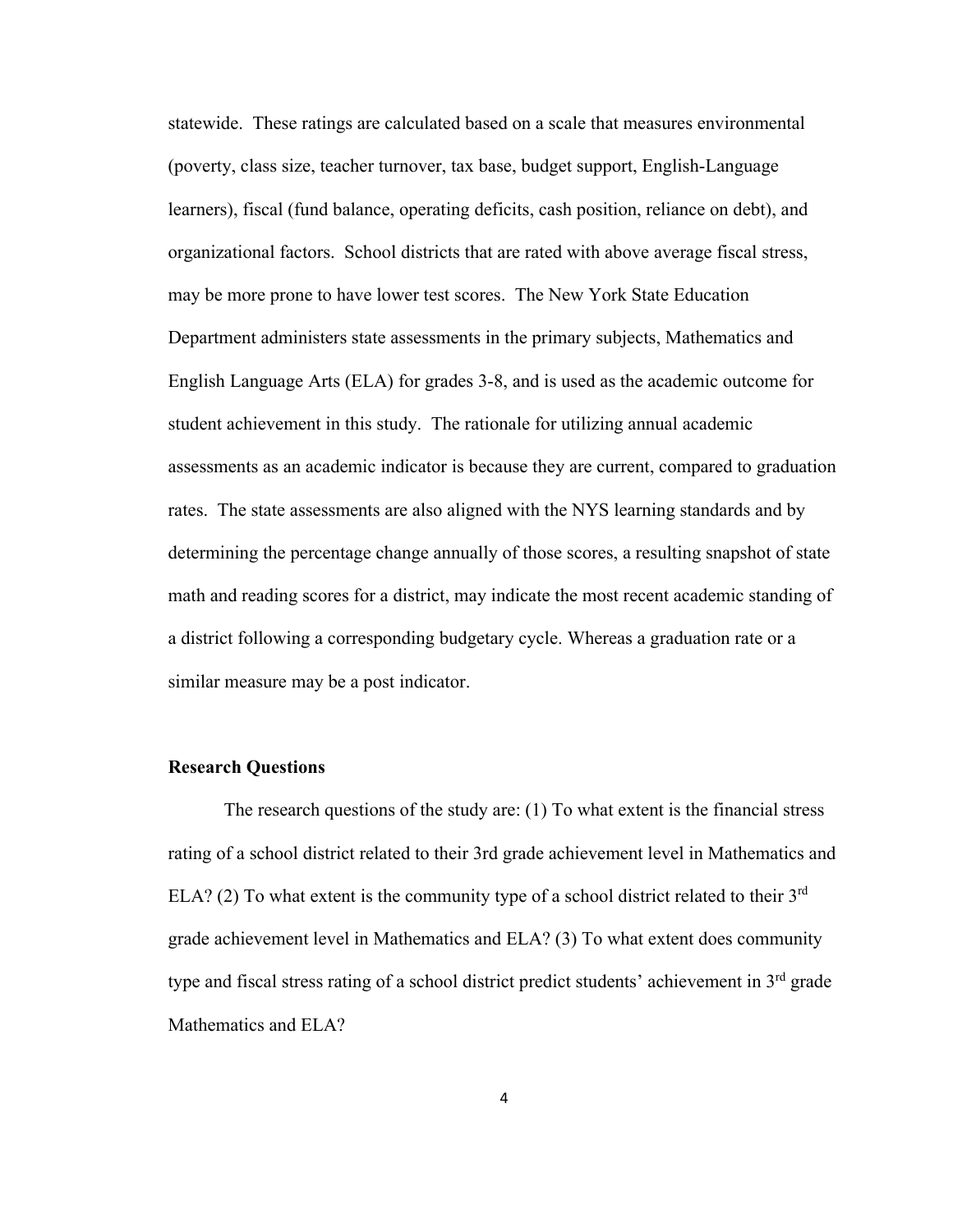#### **Definition of Terms**

**Fiscal Stress Levels**: no stress, susceptible, moderate, significant (rated by Office of the State Comptroller)

**Financial condition** - school district's ability to finance expected services on a continuous basis

**Fund Balance** - accumulation of surpluses/deficits

**Fiscal Stress** - ability of a district to maintain solvency

**Budget Solvency** - ability to generate funding to sustain spending without incurring a deficit

**Capital Outlay** - large initial expenditure for an asset

**Per Capita Debt** - Total debt divided by population

**Math achievement** – competency level for scores on annual Mathematics assessment administered by New York State Education Department

**ELA achievement** - competency level for scores on annual English Language Arts assessment administered by New York State Education Department

#### **Summary**

Many states perform assessments to evaluate and monitor students' academic achievement. However, most of that data is not analyzed in accordance with the funding of a school district. Moreover, the performance of district management in spending through budgeting systems and the available means of funding and such impacts, are generally not factored into decision-making. The majority of districts in fiscal stress remain in fiscal stress in subsequently rated years, and they are more likely struggling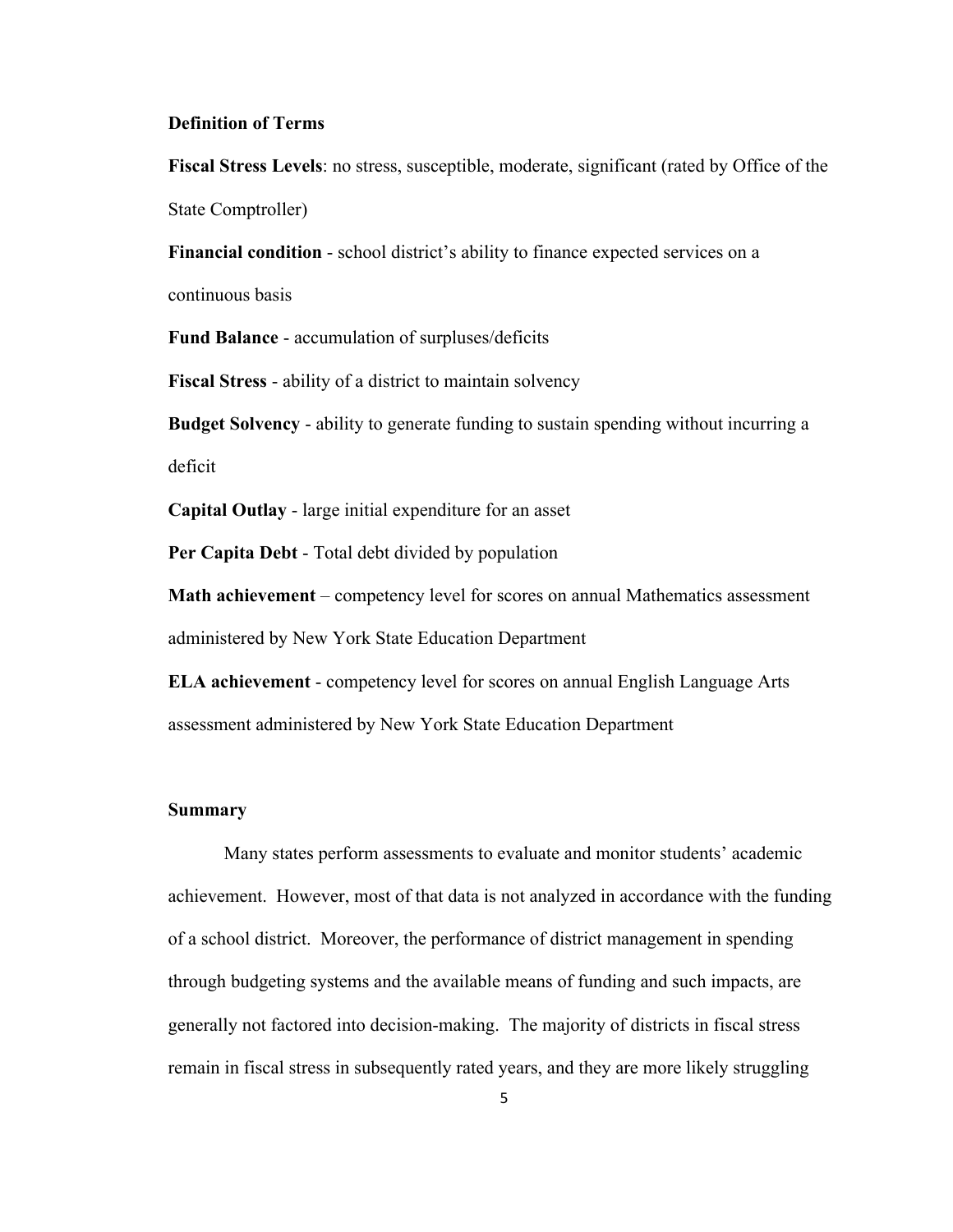academically, with these outcomes self-perpetuating. Management theories such as Management by Objectives and Balanced Scorecard can positively affect the performance of a budget. The literature supports the premise that sound budgeting will have a positive effect on students' academic performance levels when it is applied to school districts. Additionally, a review of the literature will reinforce quantitative measures and the effectiveness of the rating system to aid in changing and improving academic performance as measured by performance indicators such as state assessments. The purpose of this study is to examine the relationship between fiscal stress score and students' performance. The overall purpose of this research study is to investigate the academic consequences of a school budget, help others better understand the dynamics of budget and how they play in a financial condition of a school district, and potentially provide a blueprint for best practices toward budget development. Furthermore, this study contributes to additional research in the field of school-based budgeting.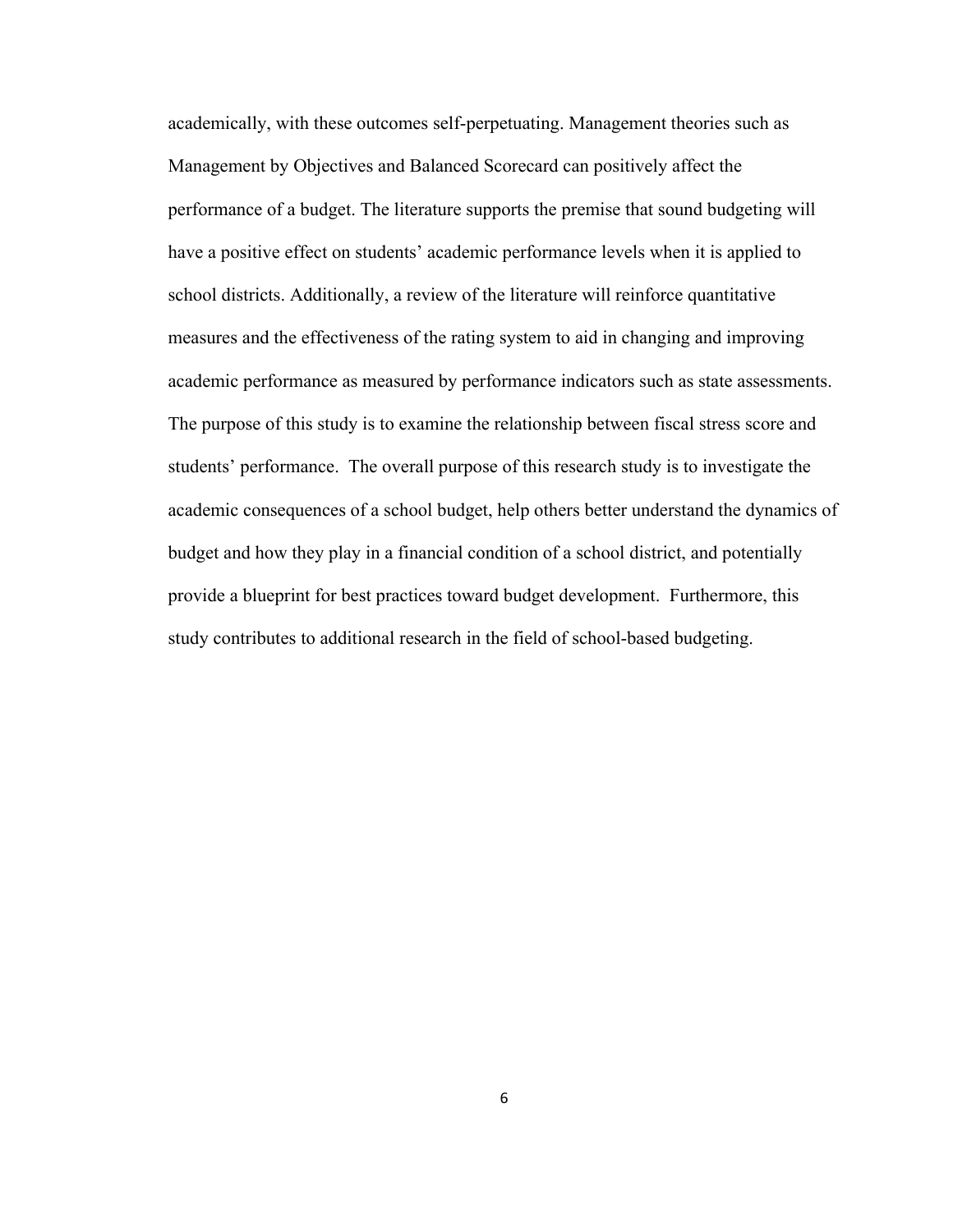# **CHAPTER 2 Review of Related Literature**

In the Literature Review, articles referenced within reveal relevant facts and ideas regarding the spending disparities between districts and the implications resulting from them. Additionally, budgeting methods are stated along with district structure and spending (primarily for teacher salaries). Moreover, discussion is raised on the surface regarding how to equalize school spending and mention of achievement gaps. Lastly, connections are made toward decision making, outward factors such as racial gaps and funding predicated from a community type, and actual fiscal stress ratings and their impact on student achievement.

#### **Fiscal Stress Ratings and Student Achievement**

Adams (1983) examined the effects of fiscal stress ratings and audits on school districts towards a district's financial behavior, can this type of oversight improve fiscal decisions? This question is an important one with regard to this paper because beyond how budgeting can have an underlying influence on academic performance, the fiscal audit may indirectly influence future behavior if a district is rated with fiscal stress. Budget practices are vital to producing a well aligned budget that is fiscally sound and responsible with taxpayer dollars. Ultimately, budget decisions can have further reaching consequences for stakeholders and their bid to stay on a board, for a district to attain a good reputation and subsequently retain high home values, and for administrators to receive positive employee performance evaluations that may be tied to their employment. The reason why this concept may take precedence over arguments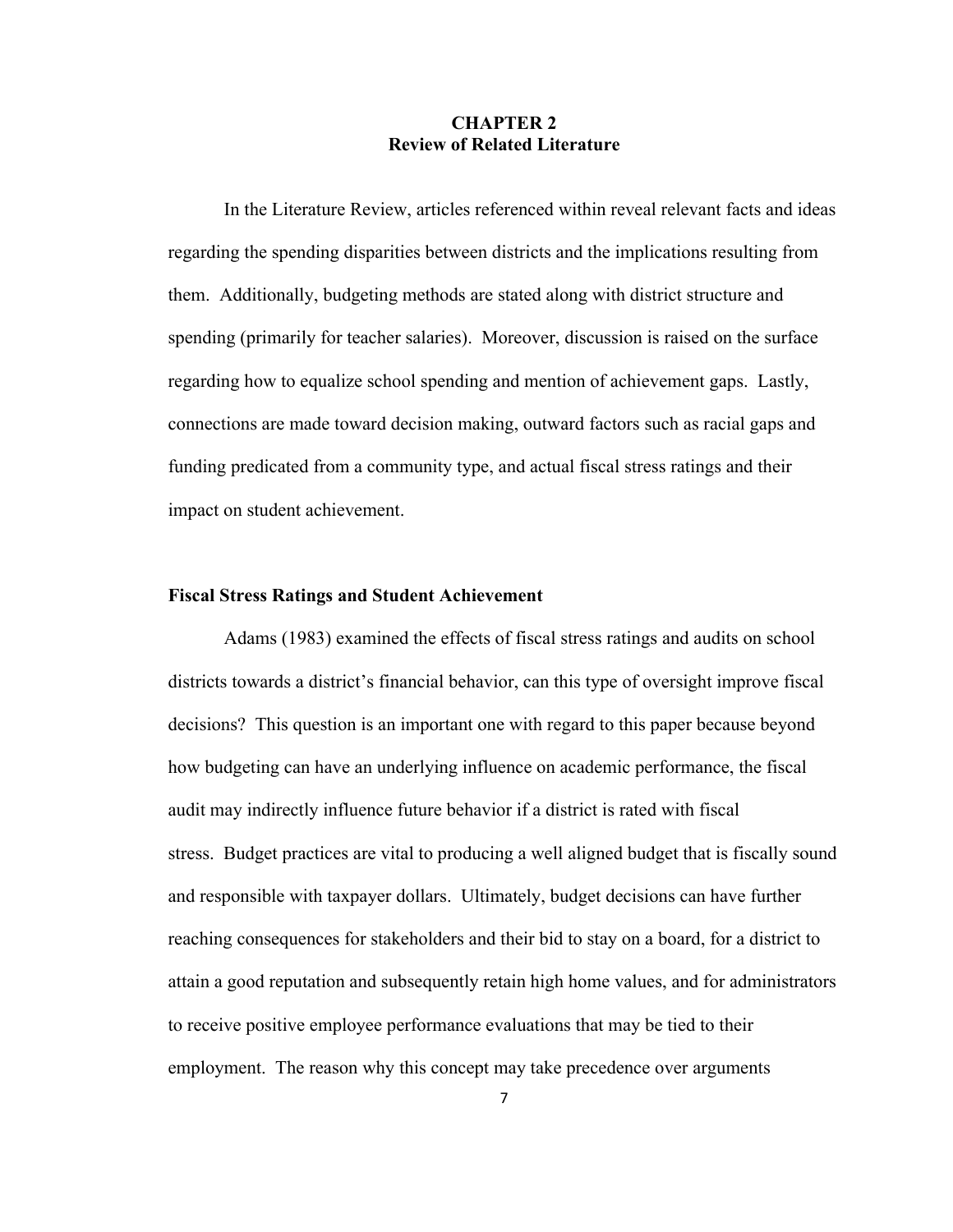surrounding aid levels, how spending decisions occur, equalization in funding, or other reasons that could impact academic performance, is because a fiscal stress rating is a more tangible measurement. The rating isn't foolproof, but some of the other reasons mentioned are either captured somewhat within the rating or are too arbitrary to hold much weight as a factor in academic performance.

Thompson and St. John (2019), found that school districts do reduce expenditures as a result of the state imposed performance audits. The whole purpose of the financial rating system for states was to not just monitor school finances, but to develop better oversight that might allow for better budgeting and in some instances a way to intervene with school districts. Their study distinguished between various oversight systems and categorized them into two types. A strong oversight system allows a state government to take over a school district. A weak oversight system mostly provides financial performance information as a potential guide to assist districts in adjusting their practices or planning to become more compliant by implementing recommendations. The in-depth examination of the Ohio state rating system suggested that oversight can be effective in changing fiscal behavior and help justify unpopular financial decisions (Thompson  $\&$  St. John, 2019). Moreover, this was likely to occur as a result of recommendations for modifications from the state as opposed to specific changes outlined by the state. Thompson and St. John (2019), also found that math proficiency rates declined following a stress rating for a school district. Although there is a little impact on the overall efficiency of an educational program for a district but in the long run, decisions can be made to avoid getting into a financial bind and helping a district remain consistently efficient and maybe positively impact achievement.

8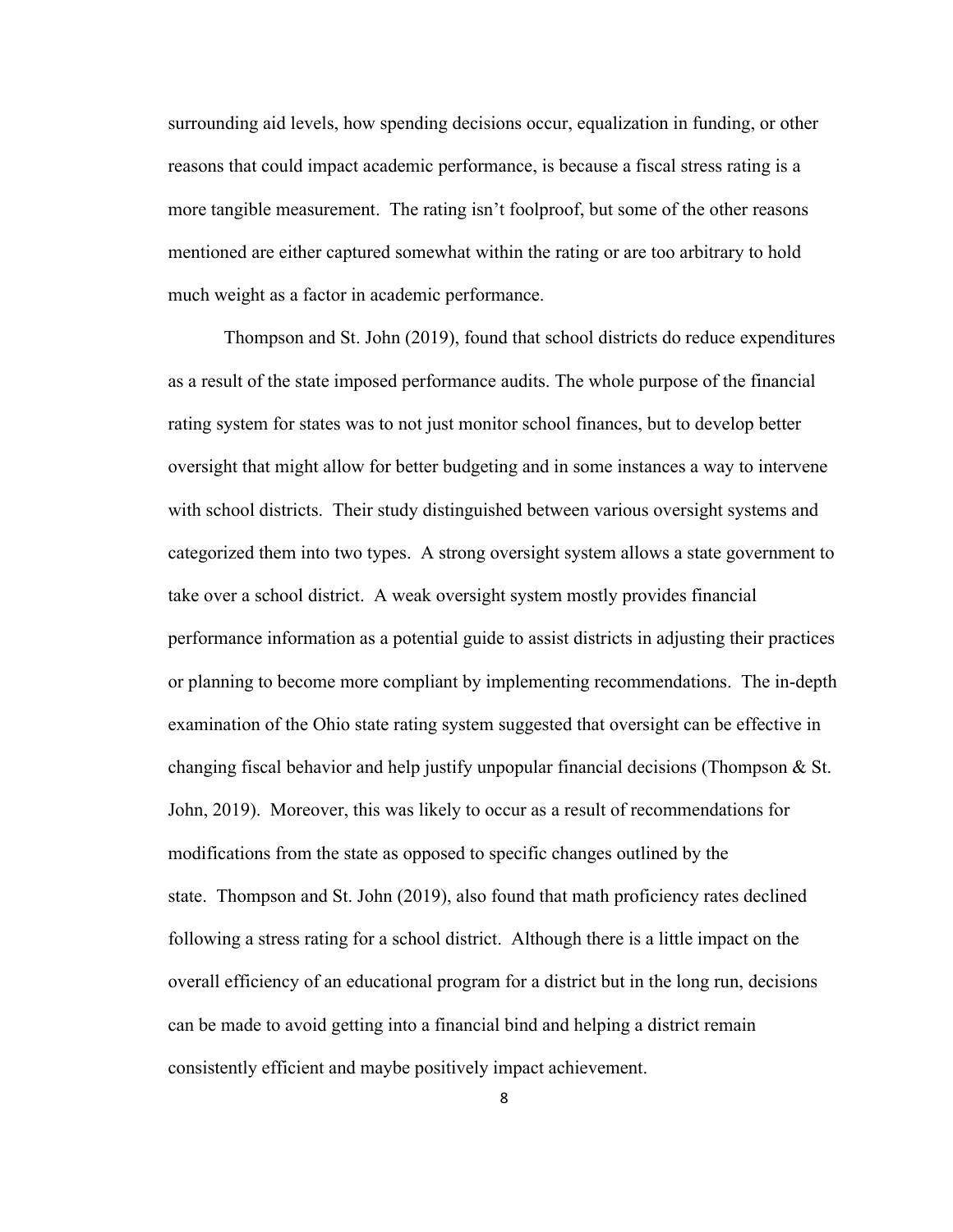#### **Theoretical/Conceptual Framework**

There are many legal, political, and philosophical bases for financing a functionable public school system. Seemingly, there isn't much of any theory between the relation of school funding and student achievement. Conventional thinking equates more spending with better results, and Baule (2019) helps to provide a blueprint for a rich and useful data source under school finance. Through the organization of such data, research improves along with a better understanding of the public-school system. A complex structure of the methods and techniques for this study, based on the understanding of an annual budget cycle, lends the research to attempt to answer the aforementioned research questions.

Betts and Roemer's (2005) theoretical framework of equality of educational opportunity, rationalized that opportunity is comprised of five components: circumstances, type, effort, objective, and instrument. Type delves into the set of individuals with the same circumstances. Objective presents to the actual condition that is to be equalized. Circumstances are what students are faced with. The instrument, or state finance distribution model, refers to the policy used to equalize the condition. As a consequence of equalization, the attempt to fully finance an adequate education would pre-determine the outcome of student achievement. Outcomes are not all the same, and they may be the result of the state's unwillingness to adequately fund public education. This in turn can result in financial stress for a district. Additionally, these outcomes may be permissible if all students achieve at or above proficiency. A major goal of education finance policy is to equalize opportunities for students, although different definitions of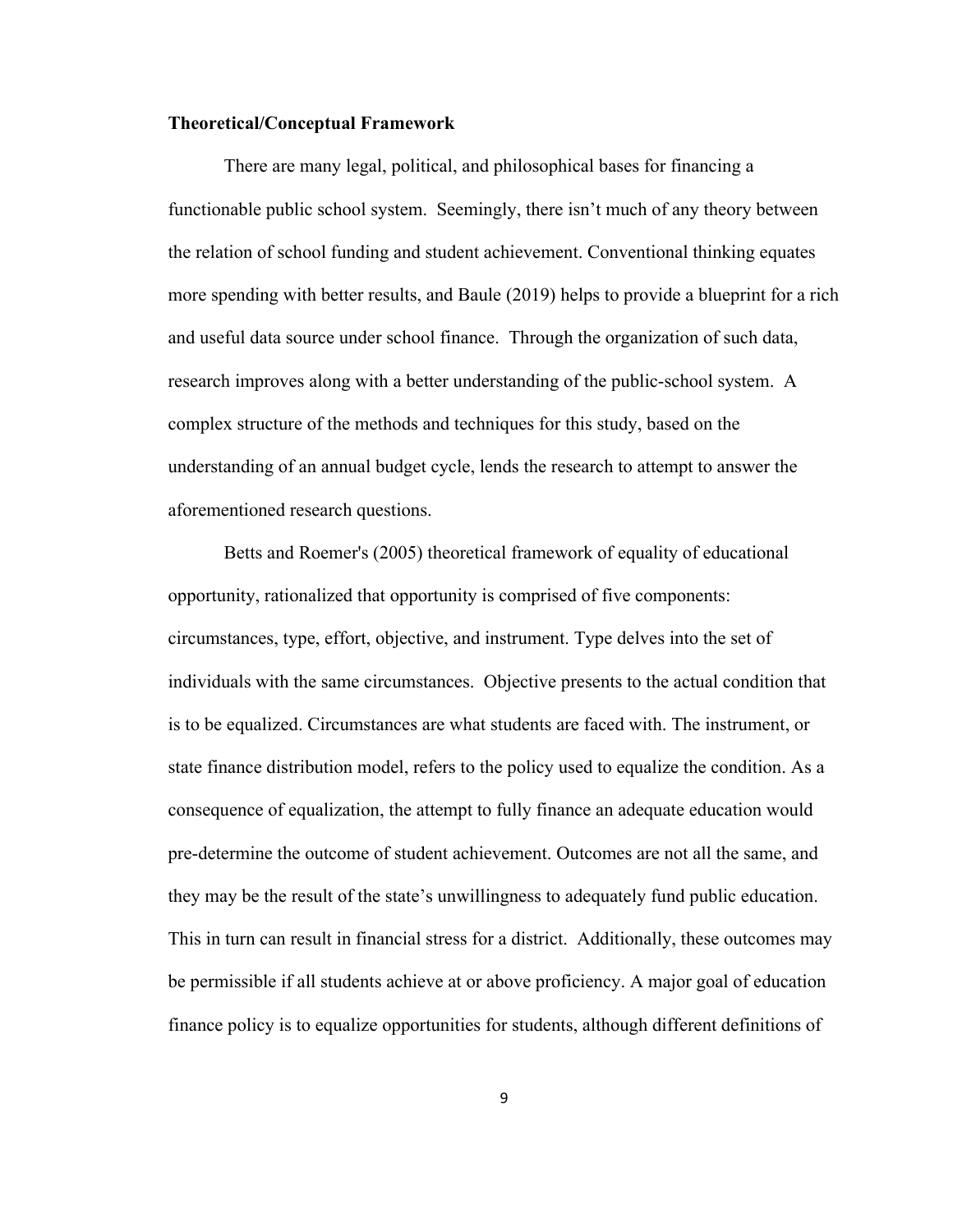equalization may lead to different conceptions of equality of educational opportunity and what financial policy should be.

The theoretical framework exhibits a connection between what is old in public school finance and what is new, and what seemingly "works" now. There are a plethora of school districts still trying to figure it out. The hypothesis that there is no difference in academic performance levels among similar districts, based on the existence of the fiscal stress rating systems, if supported statistically, would provide a rationale for a reevaluation of budgeting mechanisms in public schools. Empirical evidence could also assist in better budget preparation. This information would be extremely helpful for policy makers as they seek to understand the extent to which the time, money and effort of constructing and maintaining a budgeting platform is justifiable and sustained to maximize the resources and subsequently, the effectiveness of an educational program.

In 1867, President Andrew Johnson signed legislation that led to the United States Department of Education. The Department's purpose then was to collect information (student demographics, achievement data, teacher metrics, etc.) and coordinate with states to establish effective school systems. Over the years, many court cases and legal issues have surfaced that put too much pressure on the federal government to be the sole decider of how states should "own" their educational policies. The vast diversity of the United States was too much to bear on our legal system or Department of Education so states assumed majority of control of education. Each state is almost as large (student population) as some smaller countries around the world so it should not be farfetched why each state owning education is acceptable. The federal government still has control with education as three of the most important educational initiatives are still funded from

10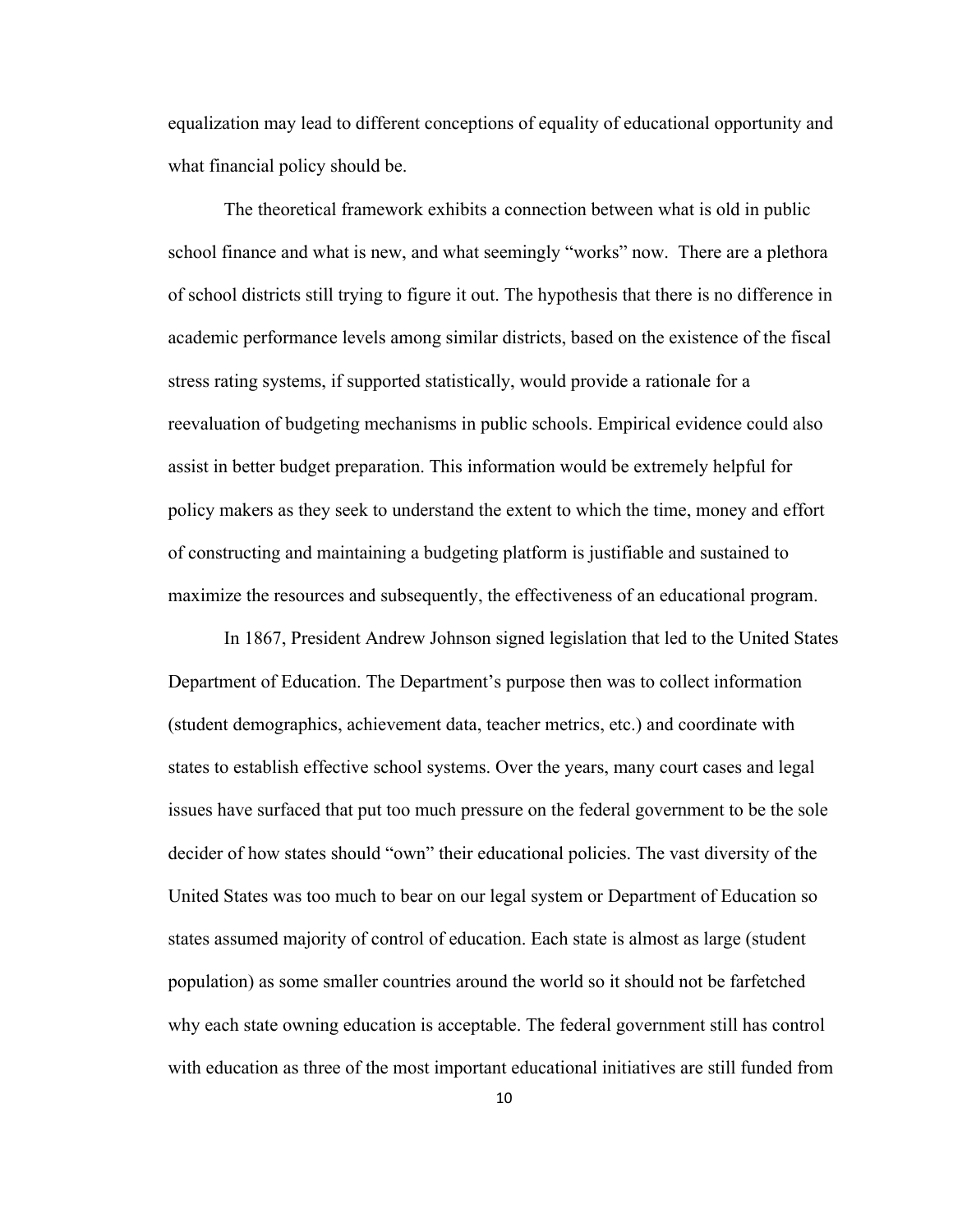the United States Department of Education – Title I (for specific socio-economic statuses of families, students with specific criteria, underperforming students, etc.), Child Nutrition (breakfast, lunch, snacks, etc.), and IDEA (Individuals with Disabilities Education Act) for the students with developmental disabilities commonly known as special education. Also, states must still comply with qualifying, applying, and being approved for educational grants and other supplemental funding formats. However, most of the funding states get are from their own taxation system within state from taxpayers that bear the biggest brunt of funding education. Federal aid is available if federal guidelines are adhered to by states.

 Another reason ownership of education has shifted is better coordination of where the need is in a school district. Based out of Washington D.C., the US Department of Education is limited in having a time-sensitive ear to the street to understand the day-today struggles school districts endure. Having to rely on data can be cumbersome in order to effectuate appropriate educational policy. With this being understood, it's easy to see how states have their own databases. The reasoning of states and their understanding of the climate of education and what's (educationally) best for their state varies and is highly subjective. According to Baker (2019), data regarding financial systems have become more prevalent and accessible. In continuing this trend, data needs to remain consistent, systematically collected, organized, and disseminated. These measures are important for adjusting the allocations of educational dollars. If stakeholders can work together, they can create an invaluable resource.

Compounding the issue of sound budgeting are the inequities of state funding directed to individual school districts. This is evident in lower-poverty districts do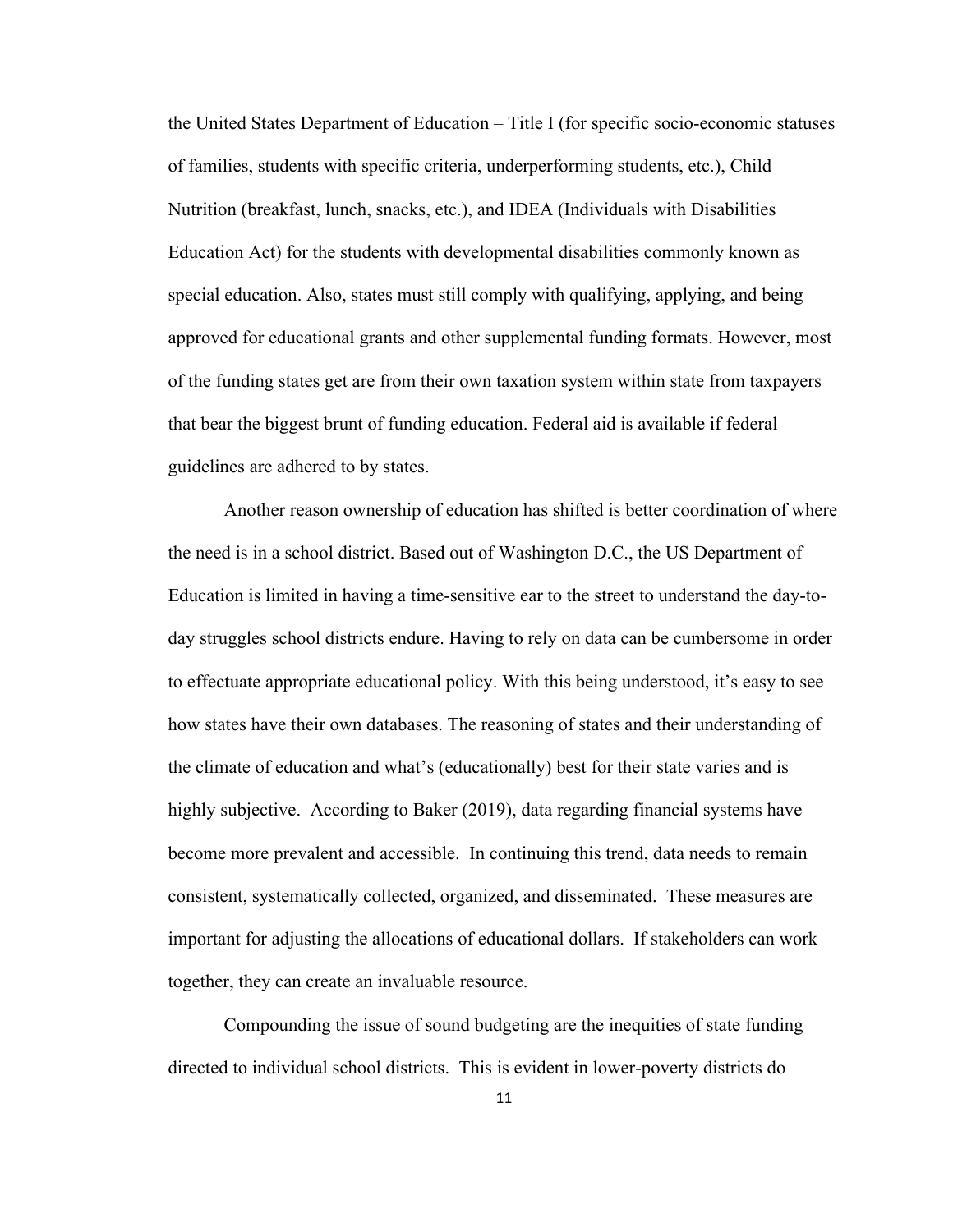receive more state aid than higher performing districts that are able to levy more tax dollars. Nonetheless, the amount they receive does not equalize the necessary funding they should receive to have comparable per pupil spending levels akin to wealthier school districts. Stealth inequities in school finance, which are defined as often-overlooked features of school funding systems that tend to exacerbate inequities in per-pupil spending rather than reduce them, and that do so in a way that favors communities with the least need (Baker & Corcoran, 2012).

Lastly, the task of investing into education would be the beginning of appropriating the funds appropriately. This is a great time to shift the old, fragmented, inequitable funding formula (i.e., Tax Cap Formula) in New York to revamp into something greater and modernized. Allocating fiscal resources for the students' needs should be the only priority the state faces. Prioritizing the needs of students would give local governing bodies of education the platform to improve facility infrastructure, pay closer attention to the hiring, recruiting, and retention of staff members, offer more school – community activities to increase parental involvement, and show the data to the federal government's United States Department of Education to prioritize the financial investment of education as New York and an entire nation.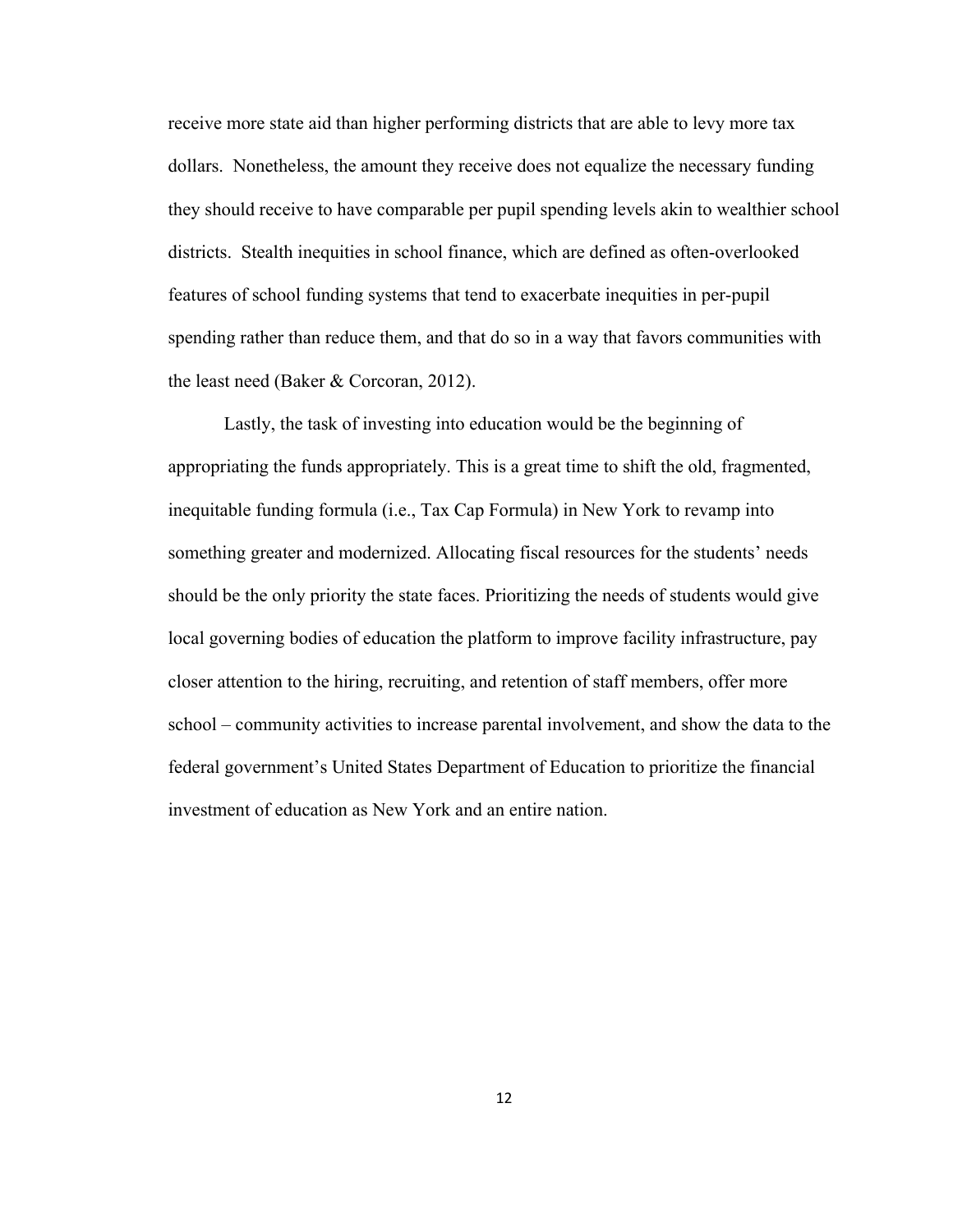



#### **Community type**

According to the U.S. Census Bureau 2015 American Community Survey, median household income for [rural households](https://www.census.gov/library/publications/2016/acs/acsgeo-1.html) was \$52,386, which is about 4.0 percent lower than the median for urban households, \$54,296. In addition, poverty rates were consistently lower for those living in rural areas than for those living in urban areas, with the largest difference in the Northeast. When the question is raised of whether or not a community type can predict student achievement, a more pointed question about the type of corresponding governance there is in each community must be answered.

If there is a connotation that a district with higher poverty levels is situated with a certain type of community, then the individuals sitting on such school boards in those communities may have an influence on student achievement. However, there isn't a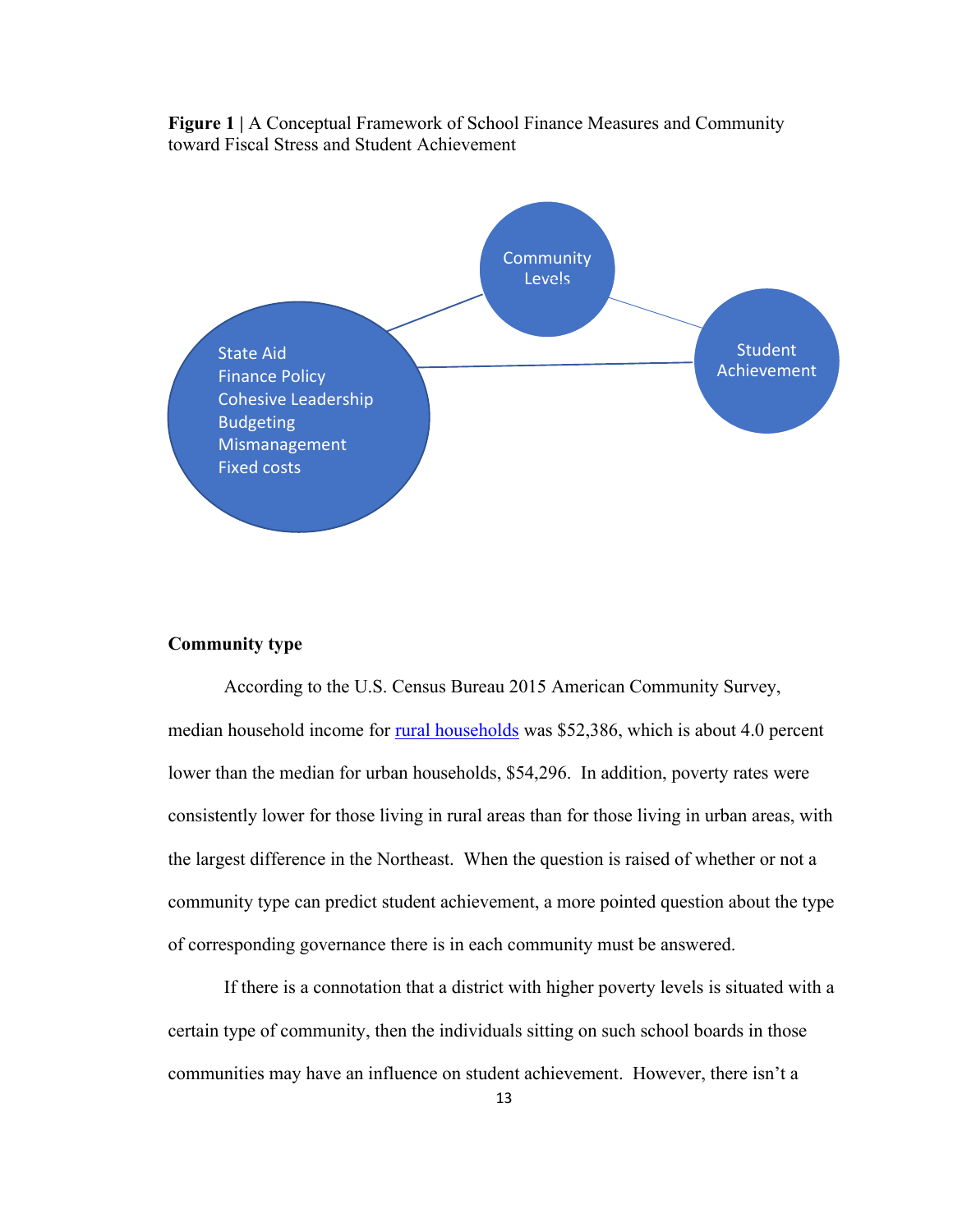generalization that can be made about whether a community type, for example rural, will have lower income earners and urban, will have higher income earners. Rather, what can be stated is that board members from low-performing districts appear to spend more time reviewing and updating policy related to student achievement and fiscal policy related to resources for student achievement (Plough, 2014). Whereas high-performing school districts' board members reported higher levels of agreement with all of the belief statements related to connecting with the community and the board's linkage with other agencies enhanced their ability to raise student achievement (Plough, 2014). In furtherance, Plough (2014) found that providing school boards with training to collectively operate as a unit focused on student achievement coupled with an ability to leverage community resources for the betterment of all students, can effectively support and sustain school board governance resulting in positive outcomes.

### **School Finance**

 Two assumptions regarding school finance are: (1) traditional school funding that relies on local funds mostly raised by property taxes, creates sizable disparities between the education available to rich students from suburban locales and poor students from urban and rural local; and (2) the inequities in the quality of schooling resulting from the fiscal system, are to be corrected by the courts to compel the legislature to provide disadvantaged youth with better schooling (Hanushek, 1991). Educational policies can have a major impact on school finance. When it applies to the many varying intricacies of state systems, more effective policies must transcend across state lines.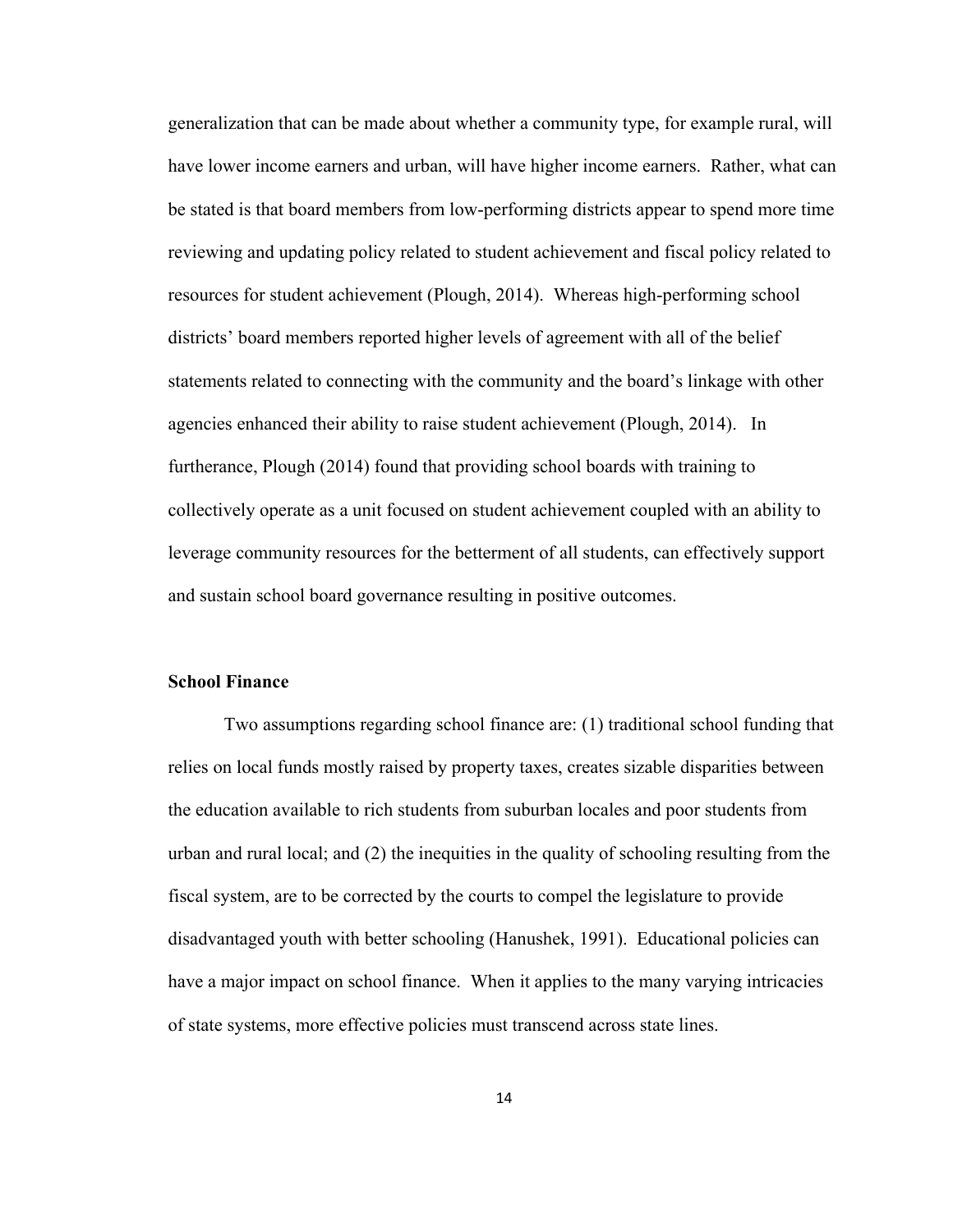In contrast to what that study aims to accomplish, it is has been refuted that there is no systematic relationship between school expenditures and student performance (Hanushek, 1991). The Hanushek (1991) reference is an older article, and because over the span of many years, student performance has fallen while spending has continually increased in schools. Evidence from the Hanushek (1991) study exhibited that teacher/student ratios, teacher experience and teacher education, have not shown to positively influence student achievement. School performance as being indicative of school expenditures, is an unreliable measure of educational variance. The implication here is that school reform placed to increase spending will improve student outcomes, but there is no guarantee that funds expended will be directed in a manner as to contribute towards student achievement.

 Furthermore, in the late 1970s through to the early 1990s, there was a number of litigation and legislation surrounding state aid formulas, but that did not lead to corresponding changes in spending (Card & Payne, 2002). Rather the gap in spending between richer and poorer districts has shown an effect test participation – that is the equalization of spending by different districts narrowing the test participation gap between higher and lower economic family background groups. Additionally, an aspect of school spending that has raised a ton of attention over the past 20 years, is funding for students with physical or learning disabilities. However, this analysis shows a slight equalizing effect of school finance reforms on SAT test scores for children from different family backgrounds.

 Permanent changes in school spending imposed by states if used efficiently, should increase the flow of student services. Achievement is cumulative, so those

15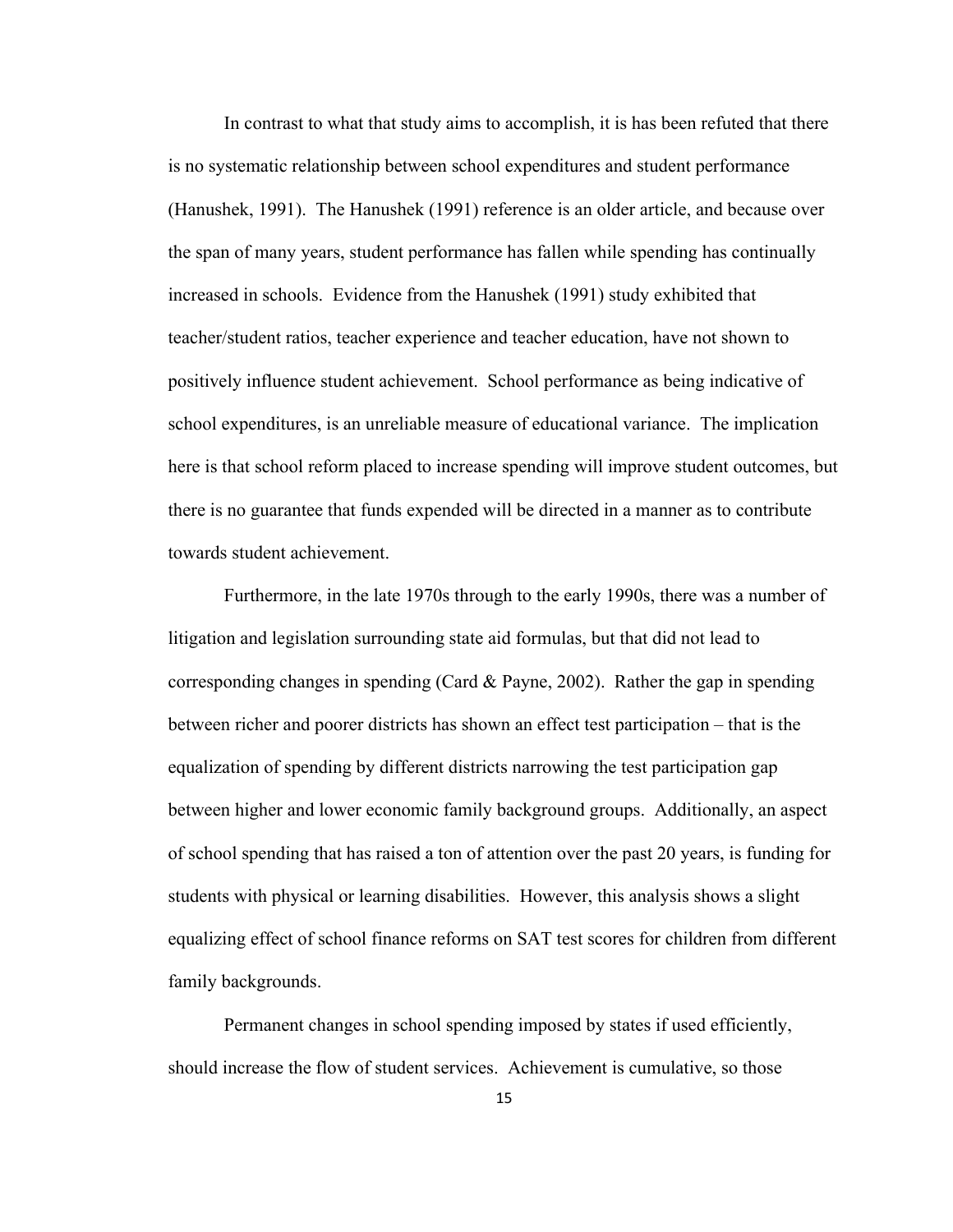services may not have an immediate impact on test scores but should raise scores over time if students are exposed to additional academic assistance for longer periods of time (LaFortune et al, 2018). With school finance reforms less geared now for equity than adequacy, this additional funding still does not speak as to how funds are spent. Additionally, many reforms can reduce learning gaps, but do not have measurable effects especially between black and white students. In echoing Lafortune (2018), what may help to close those achievement gaps are policies that focus on the distribution of achievement with school districts.

#### **School-based budgeting**

School based budgeting is determined by teacher contracts, class size limitations, and fringe benefits that equate to fixed costs and essentially predefined rules. The various impact variables for large city school districts, such as income-based state aid and highneeds grants, are merely representative of key governmental arrangements and have very little impact on school expenditures. The fiscal dependence of these school districts is mired with problems related to the level and stability of funding and the effective use of resources.

According to Garms (1967), there are three conditions essential to public support of schools. The first is the ability to support educational programs. The second is a prominent existence of educational expectations to promote a demand for education. The third is a governmental system that facilitates access to available resources to properly sustain the demand for education. From a longstanding study by Garms (1967), where data was collected from a large number of city district types, he concludes that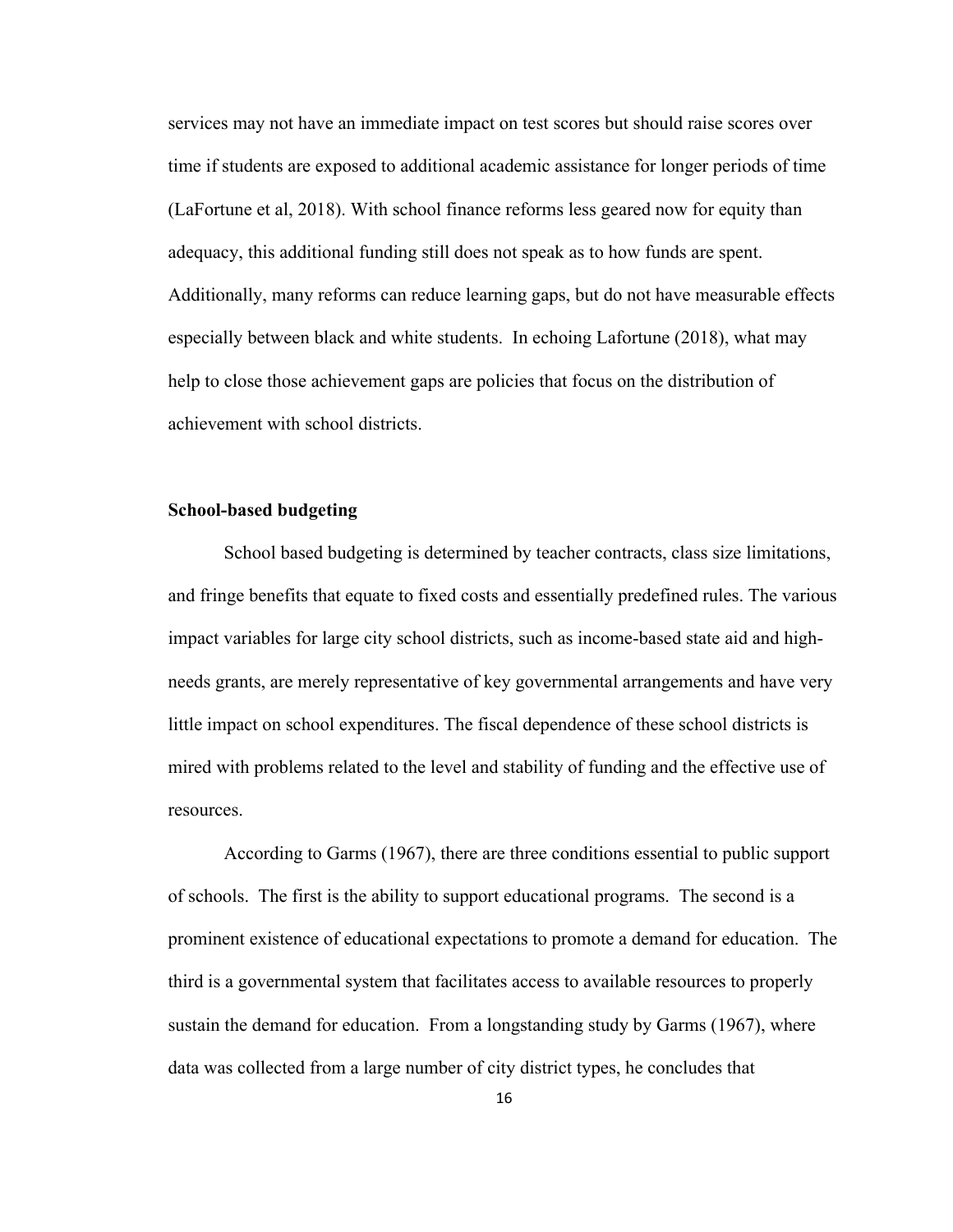governmental considerations have a minimal effect on expenditures, the primary determinants are the ability to pay for education and demand for education.

Going back to studies in the seventies on public school finance, school administrators are assumed to possess a utility function which depicts the perception of the willingness of the school board (or the local community) to bear increased school property tax burdens per household, a negative good, to obtain a perceived quality of education, a positive good (Barro, 1974). It is further explained that district decision makers choose the combination of educational expenditures and local tax burden which maximizes their utility function (Chambers, 1978). Both studies marked an era that exemplified school finance reform and provided a blueprint for resource allocation, most frequently strategized in today's modern school budgeting.

 According to Baker and Chingos (2019), there is a new understanding of how findings may differ across data systems and measures, on such things as characterizations of equity and adequacy. State policy is more likely influenced positively by a consistent message derived from the evaluation of such data. Baker and Chingos (2019) find significant consistencies, with explainable differences, in two common measures used to characterize state school finance systems—the regression-based approach underlying the SFID (School Finance Indicators Data system) and the weighted average approached used by the Urban Institute to characterize progressiveness.

The ability to connect the data incidentally helped to address an important problem that may have even been overlooked – the impact of neighboring school district spending. Additional questions raised by Baker and Chingos (2019) regarding an efficient use of data, are very well supported and a number of examples help to relay the study in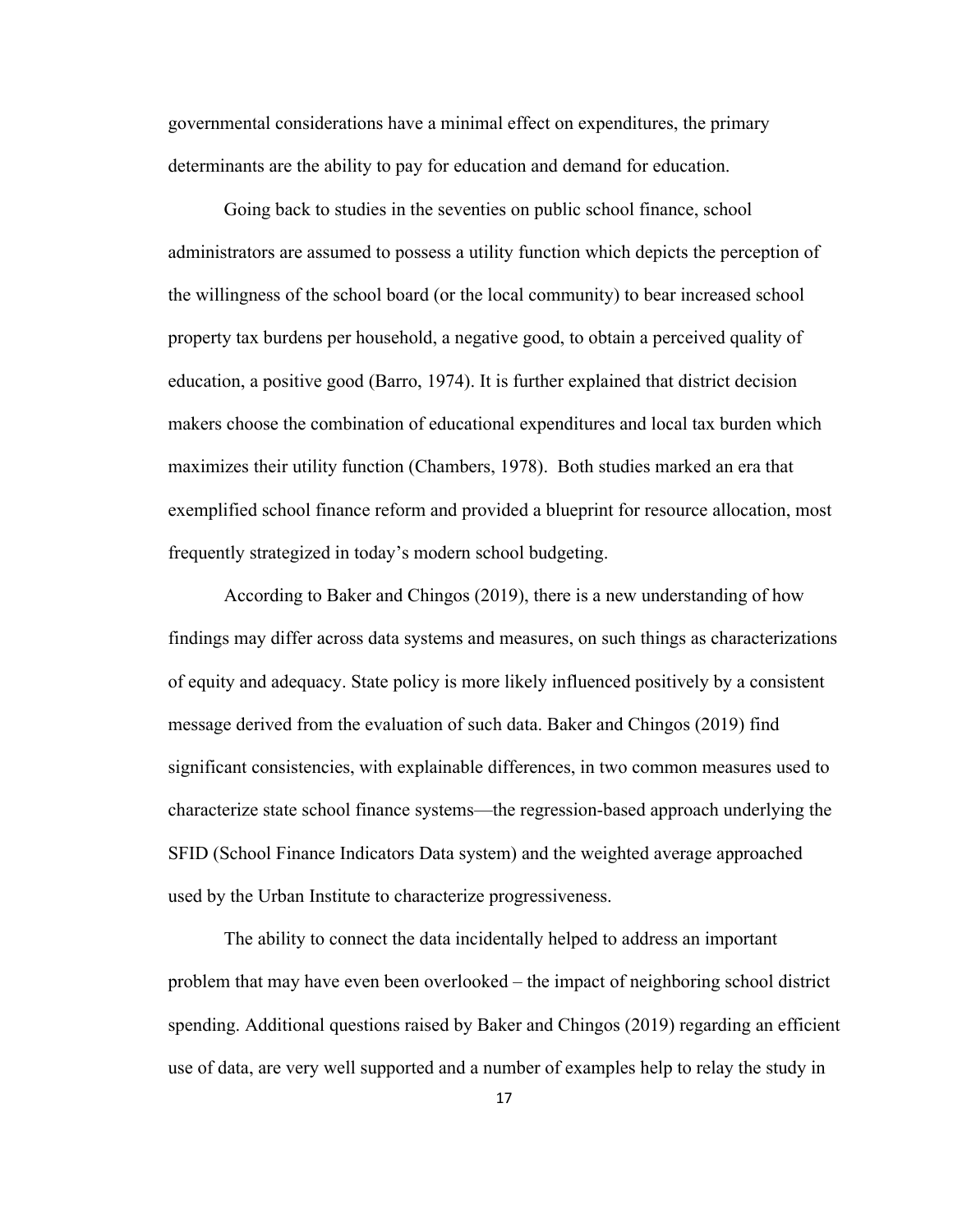layman's terms. Both sides of an argument to use different types of data independently or collectively, are dispensed with powerful supporting references. Data are outlined and defined, providing a methodology that has a clear connection to the problem. The longitudinal model derived yields a rich description of a systematic collection and organization of data. The comprehensive analysis includes a polarization index that is fitting for the model prescribed. Interpretation of the model explicitly couldn't provide further inference because of the derivatives from the matrix since the parameters for spatiality coefficients differ from a standard regression. However, by averaging the elements of the matrix, significant averages can be shown to have a direct impact. This intuitively places great value on following all the data. Baker and Chingos (2019) highly substantiated their findings and offered the best explanatory measures related to the subject matter. The discussion continues to raise tangible factors and explanations that completely fulfill the purpose of understanding education funding. Drawing from the conclusion of Baker and Chingos (2019) can yield several implications and key points that will be elaborated further within the findings of this study.

### **School Spending Disparities between School Districts**

In a comprehensive study by Bradbury (1994), research shows how school spending may be related to state or federal school aid and how spending differences may be affected by aid levels or other factors. Bradbury attempts to do this by examining factors related to spending and analyzing the school aid distribution approaches of Massachusetts and Rhode Island. The underlying research of the study is based on economics literature that suggests the states seek to reduce spending disparities between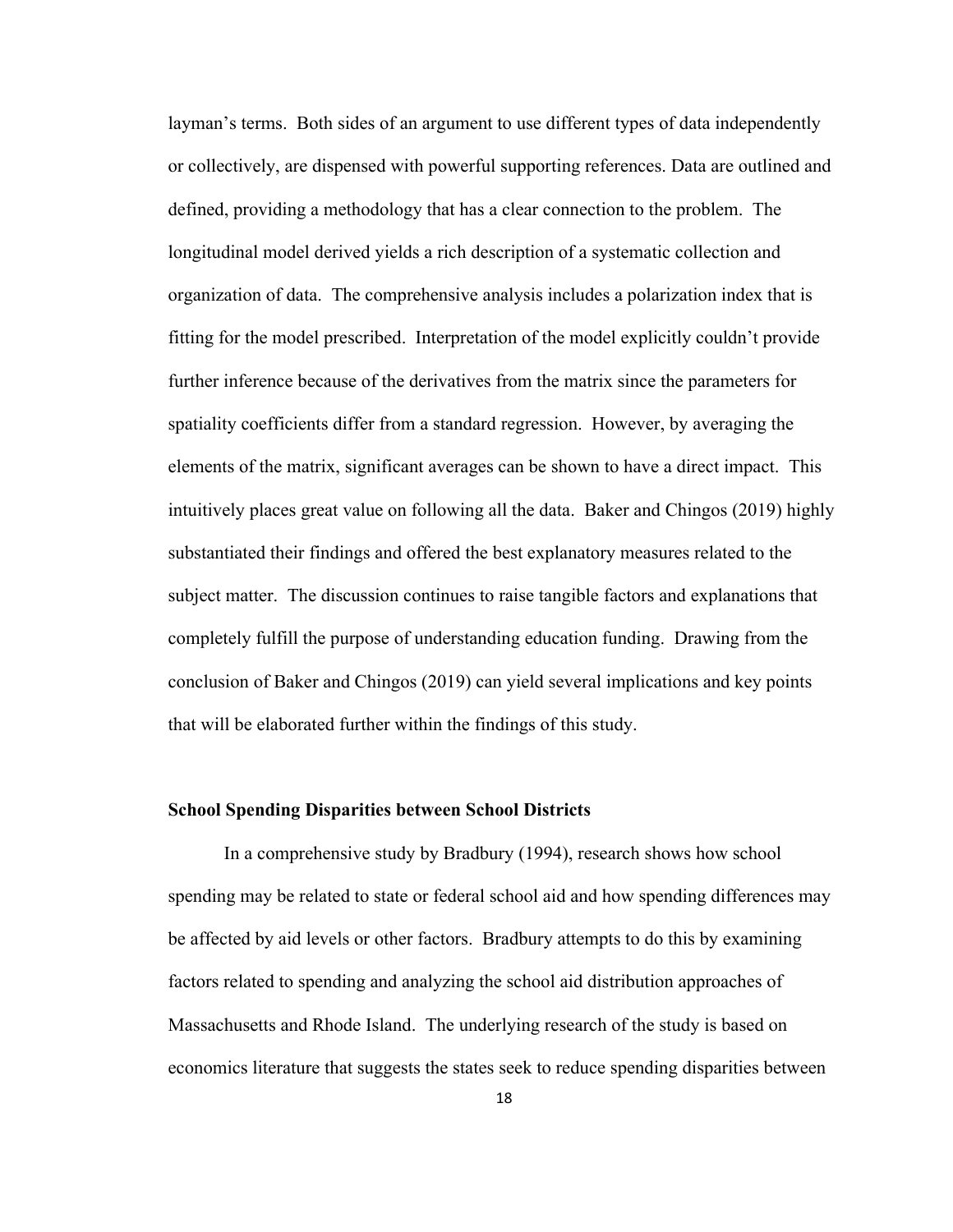districts. This action is coupled with those of decision makers in local districts, who must consider the quality of education they would like to provide, the costs of providing it, and the resources available, before they determine what to spend. Within their decisionmaking, these local districts are challenged with spending mandates and varying state aid monies which require and shape local outcomes, respectively. Additionally, local residents may vote on approval of these budget decisions or the election of officials responsible for them, but do not directly make those decisions. Through a regression analysis of school aid towards reducing disparities in poor and rich districts, implications are uncovered regarding allocated aid and district spending variations. Moreover, legislation is studied along with effects on school spending disparities and a comparison is illustrated between districts. With a direct connection to how school budgeting impacts student achievement, the research by Bradbury (1994) provides insight for spending disparities between rich and poor districts. In addition, Bradbury (1994) illustrates how modifications for state aid in formulas for poor districts do very little to help total school spending because local resources are unequal – suggesting that possibly budgeting or another factor may lead to inequities in learning that are related to the achievement of a district.

Upon further examination, Bradbury (1994) clearly states the purpose of the state aid and imparts the structure of state funding along three major processes. Furthermore, she addresses an important issue of spending by local school districts, specifically, how local districts respond unreasonably, or how they don't receive sufficient funds. The regression analysis used was best suited for the problem because Bradbury (1994) was seeking to establish the effects of state aid funding for school districts and congruency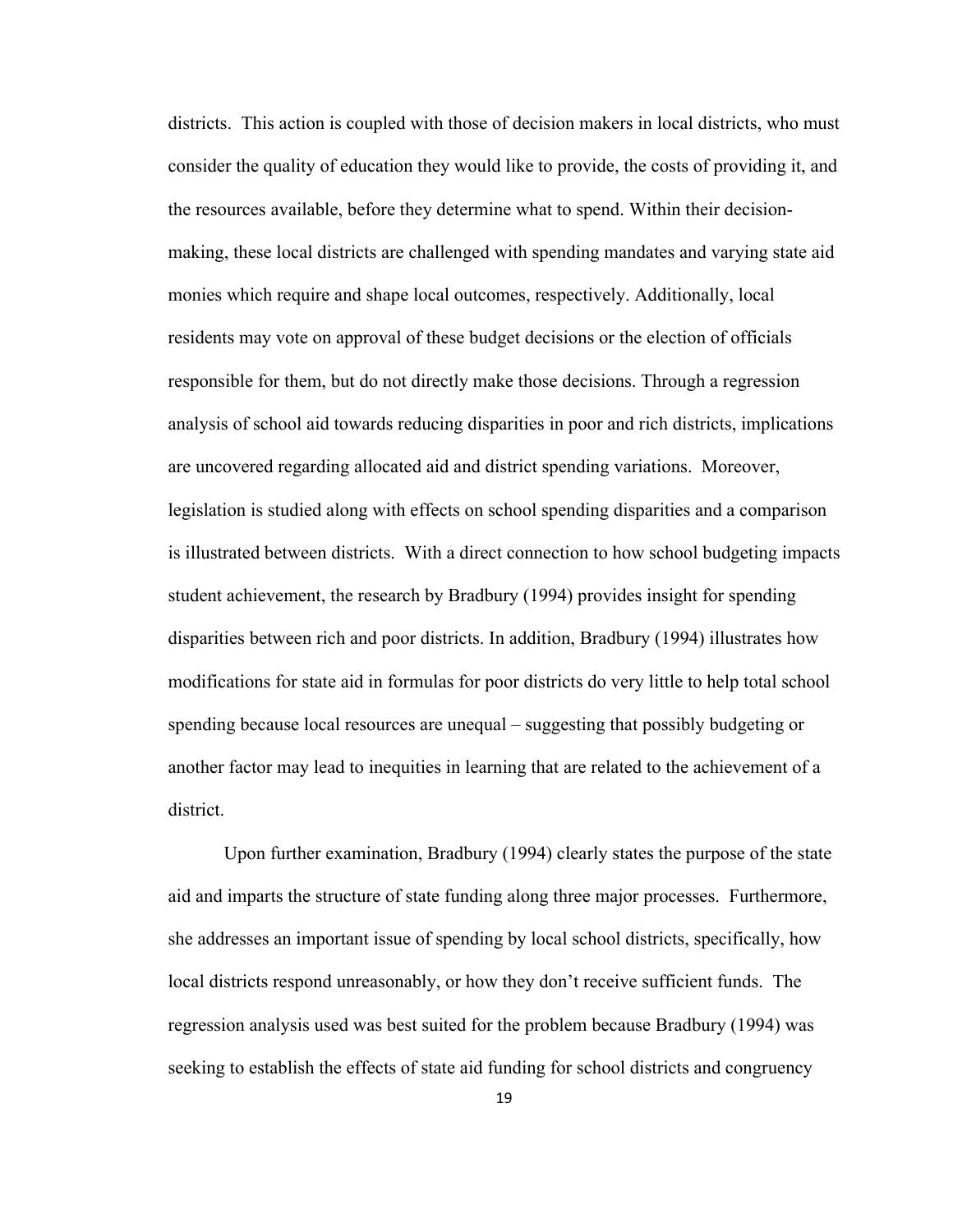with data collections methods. The analysis of the two states, Massachusetts and Rhode Island, are well described with details of each states' formulae for state aid and helps to dissect critical factors associated with per pupil spending.

#### **School District Structure and Education Spending**

Burnell (1991) conducted a research study to investigate the relationship between school district structure and education spending. An empirical model was created from the 1977 Census of Governments for 280 central counties of Standard Metropolitan Statistical Area's (SMSA's) across the United States, to test a multitude of variables predicated on district structure and voter preference, and the effects they may have on per pupil expenditures. The review of literature that undergirds this paper, helps to provide a common basis for many prior empirical studies. Burnell (1991) conveys that most studies covering school district spending report interjurisdictional differences between socioeconomic characteristics that affect what is expended and the ability to expend district dollars. Also, those studies have not dived into any systematic analyses that examine differences in government structures and their effects. The theory that fragmented government (decentralization) is preferred and most prevalent, is the most central theme presented with contrarian viewpoints. The results of Burnell's research, exposes inconsistencies with the bureaucracy theory such as a more competitive fragmented system, and raises questions if that is valid reasoning for the relationship between structure and spending. Without a correlation, an alternate explanation may lie in there being a fragmented system that results in more competition and greater expenditures. The connection with Burnell (1994) on budget practices, is that in looking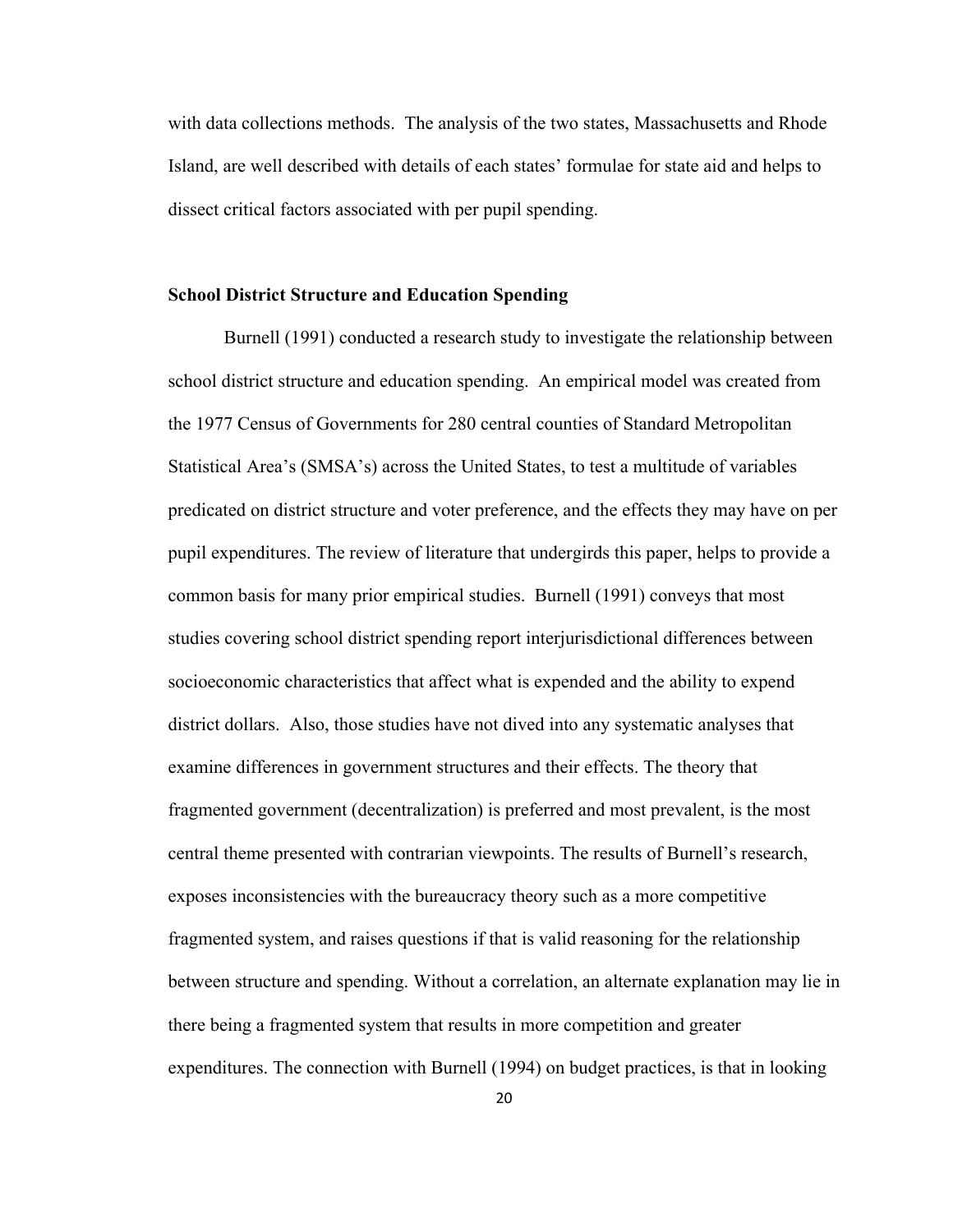at budgeting there is a common goal of establishing a relationship between how budgeting is conducted and student achievement. In essence, this study by Burnell (1994) raises the effect a school district structure can have on finances, which is an integral component of budgeting.

It is important to note that Burnell (1994) does begin with an excellent set of ideals that are explained in detail. However, there is a limitation to the Burnell (1994) study as the article progresses and explanations aren't offered with much detail but are mentioned as complex. There is a focus on the operational model and its components which do lend to demonstrate that some of the conclusions are justified. The need for the Burnell (1994) study is explained and is somewhat convincing because other similar studies have not delved into questioning the governmental structure. The empirical results are solid as a regression test is run on a host of relevant variables ranging from the size of district to the tax base/incomes and per pupil expenditures with qualitative teacher factors. Thus, making the methodology suitable for predicting spending disparities, and the data collection methods are congruent to such research so that anecdotal evidence can be utilized. With regard to the findings, they were mostly explained on the surface with sound reasoning but not enough explanation. Therefore, in summary, Burnell (1994), could have provided more ancillary evidence and an even more meaningful discussion of related research in the field with some additional limitations but also with alternative explanations for spending disparities.

## **How to Equalize School Spending**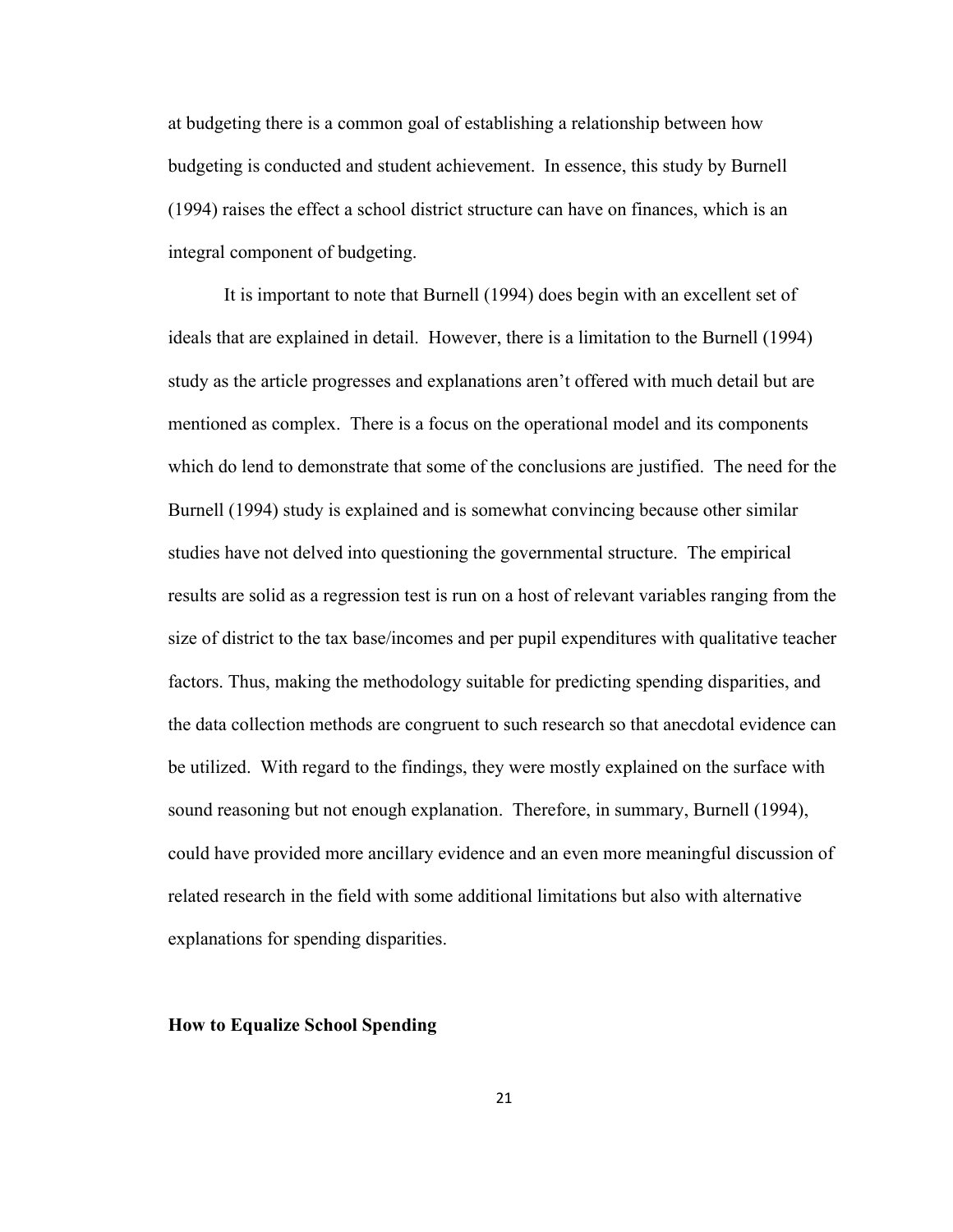As stated by Muley and Harris (2010), an important element of district funding is to examine the structure of a state's education finance program and whether that is the determining factor or if the resources provided by a state government relative to revenues raised locally, is what matters when attempting to equalize spending in schools. The support provided for the research in their literature review is through the definition of the two major types of state aid programs – foundation and power equalization. In addition, as claimed the biggest influence on the analysis of spending is the impact of education finance policies that have resulted from court mandates throughout the years. The study conducted by Muley and Harris (2010) takes a prior longitudinal case study that focused on court reform mandates in 46 states over a 25-year time frame, and further analyzes the structure of the state aid program governing the distribution of state aid to the local school districts. Using four state aid dispersion metrics and a sample excluding four more states due to their organizational structures, an empirical model is used to predict whether or not a state aid program (foundational or power equalization) includes a price effect. The main findings suggest that states contributing smaller shares of local district revenues are more likely to have adopted a state aid program that contains a price effect, meaning the cost per pupil takes precedence over how much local households can generate in tax revenue. This price effect doesn't work well with foundation programs and is counterintuitive towards lessening the spending inequalities present in local school districts – a product of no mandated spending or minimum local tax rate. The economic consequence of adopting a power-equalization price effect can have an implication on revenues for a district's budget because spending is part of the equation, an underlying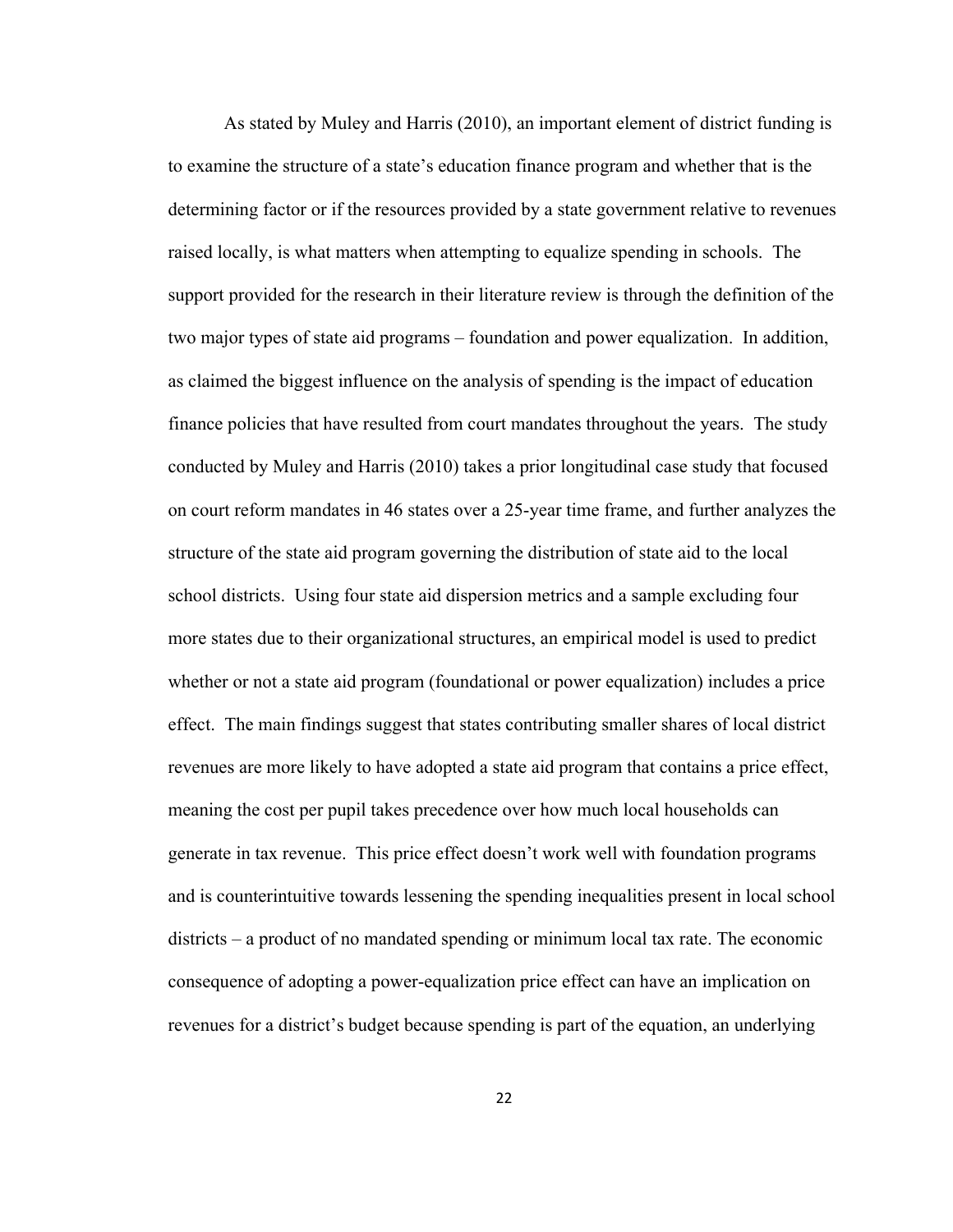facet of this research performed by Muley and Harris (2010) and concerning budget practices of SBOs throughout the State.

This information is complex, but Munley and Harris (2010) do a good job delineating key aspects of their research study. The objective of looking at the effect aid increases have is clearly stated and sufficient background information is provided throughout their study to better understand the history and in workings of the programs as well as the rationale of why this occurs. A plausible explanation regarding a state's structure is argued and well substantiated. An in-depth analysis is provided with a multitude of equations involving structure and empirical models testing correlations that find significance in the price effect. The research questions both directly and indirectly posed are answered and the findings go well above the descriptive level, with discussion of significance and the suggestions for further research referencing other contributors the subject, are aligned to this paper.

#### **Aid Types and Budgeting**

Eom and Leo (2006) attempt to test whether different types of aid have an effect on budgeting. The Abbott Parity Remedy Aid has a differentiated impact from other forms of state aid and ultimately on the managerial efficiency of school district spending. An Abbott district is covered under a court ruling and is supervised by the state of New Jersey. These poorer districts receive more aid to equalize funding with districts that have a wealthier tax base. The support from the literature review covers multiple factors related to the impacts of state funding on school efficiency and is exceedingly comprehensive. In addition, key features are expressed from other studies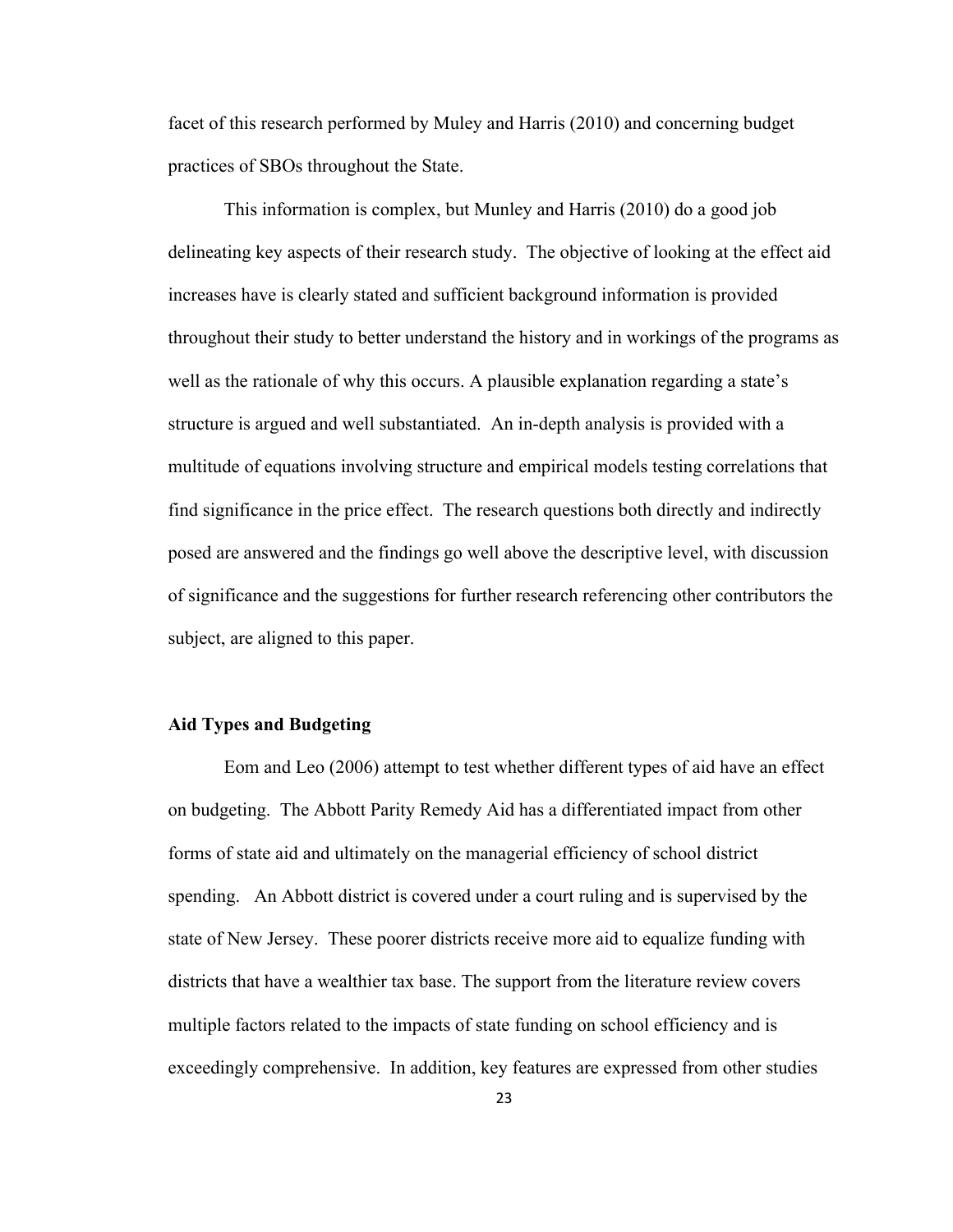are explained. Eom and Leo (2006) developed a model to measure district efficiency, that is to show if a district spends just what is necessary to achieve a certain student performance. Most of the data used and observed in this study is from the New Jersey Department of Education, (DOE), the Department of Treasury, and the New Jersey Legislative District Data Book covers 445 New Jersey districts in a non-parametric method based on linear programming with a DEA (Data Envelopment Analysis) index. Eom and Leo (2006) find that Abbott Parity Remedy Aid has a significant stimulative impact on spending. However, the overall impact of such aid is minimized when residents in the districts take the special aid as given, or at least the same as other types of state aid. In fact, based on the efficiency model, districts that receive relatively more state aid are less efficient. This is a useful measure in determining the relationship between test scores and per pupil expenditures to further studies in a dissertation topic that focuses on the impact of budgeting in New York school districts on student achievement. Primarily because aid levels are extremely varied, Eom and Leo (2006) show that additional funding does not close the gap of student performance.

The outcome from the Eom and Leo (2006) study regarding aid is positive because it digs deep into a specific state, New Jersey, that is relatively local to New York, and doesn't raise valid concerns of the data analyzed because it closely resembles that of NYS. Eom and Leo (2006) clearly revealed several findings that are intriguing since conventional wisdom would ascertain that more aid would raise efficiency of spending. Their analysis sought to answer whether inequality is a result an ineffective aid formula or some other reason? Eom and Leo (2006), captured the history of school reform with the results of their model that determined key factors of school spending, and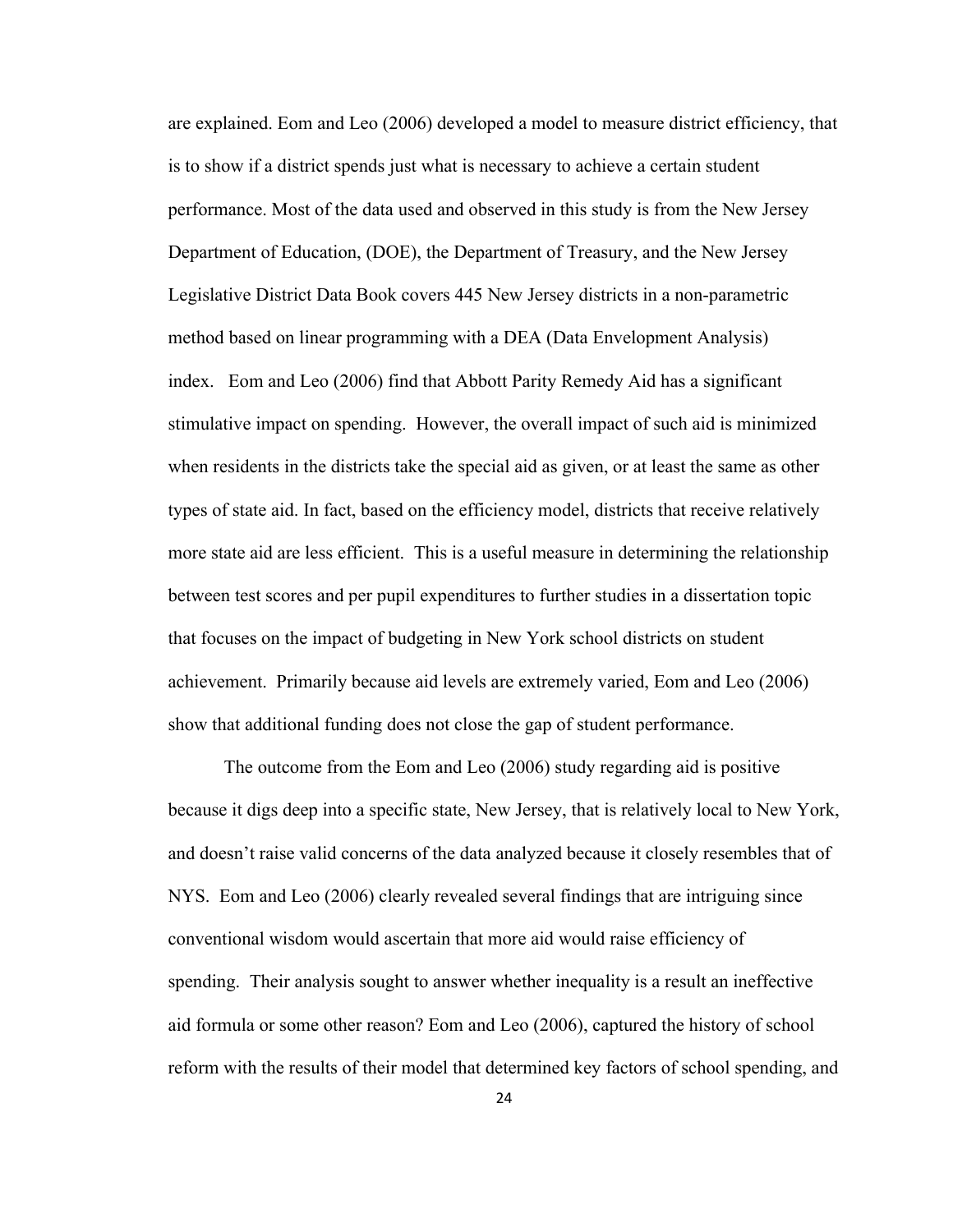the approach of their quantitative study conveyed an important notion of how aid can adversely impact a district. More could have been stated, but against other research in the field, the Eom and Leo (2006) study fits right into the mold of financial implications toward student performance and proves to offer valuable background to the inner aspects of budgeting.

#### **Relationship between School Spending and Achievement Gap**

 When it comes to school spending, there have been a plethora of investigations by Plough (2014), Bradbury (1994), and Burnell (1991), aforementioned in this chapter of the effects of the income inequality within school districts. The market values and tax bases of residents in various geographical areas suggest wealth or poverty. Several measures specifically indicate the predominant socioeconomic status of a community: the share of private enrollment, the school district public spending per student and the local public spending per capita. Per capita spending can be interpreted as a measure of redistribution through education spending. Overall, the relationship between spending and inequality signifies a distinction between high- and low-income districts. Moreover, this pattern helps explain the behavior of per capita spending in both poor and rich school districts.

Public school districts across New York State, exhibit wide disparities in enrollment and spending per student in public schools. The lower amount of funds translates into dysfunction of school boards and incompetent administrations trickle down to terrible teacher hiring and ineffective management, that perpetuates a vicious cycle (Munley & Harris, 2010).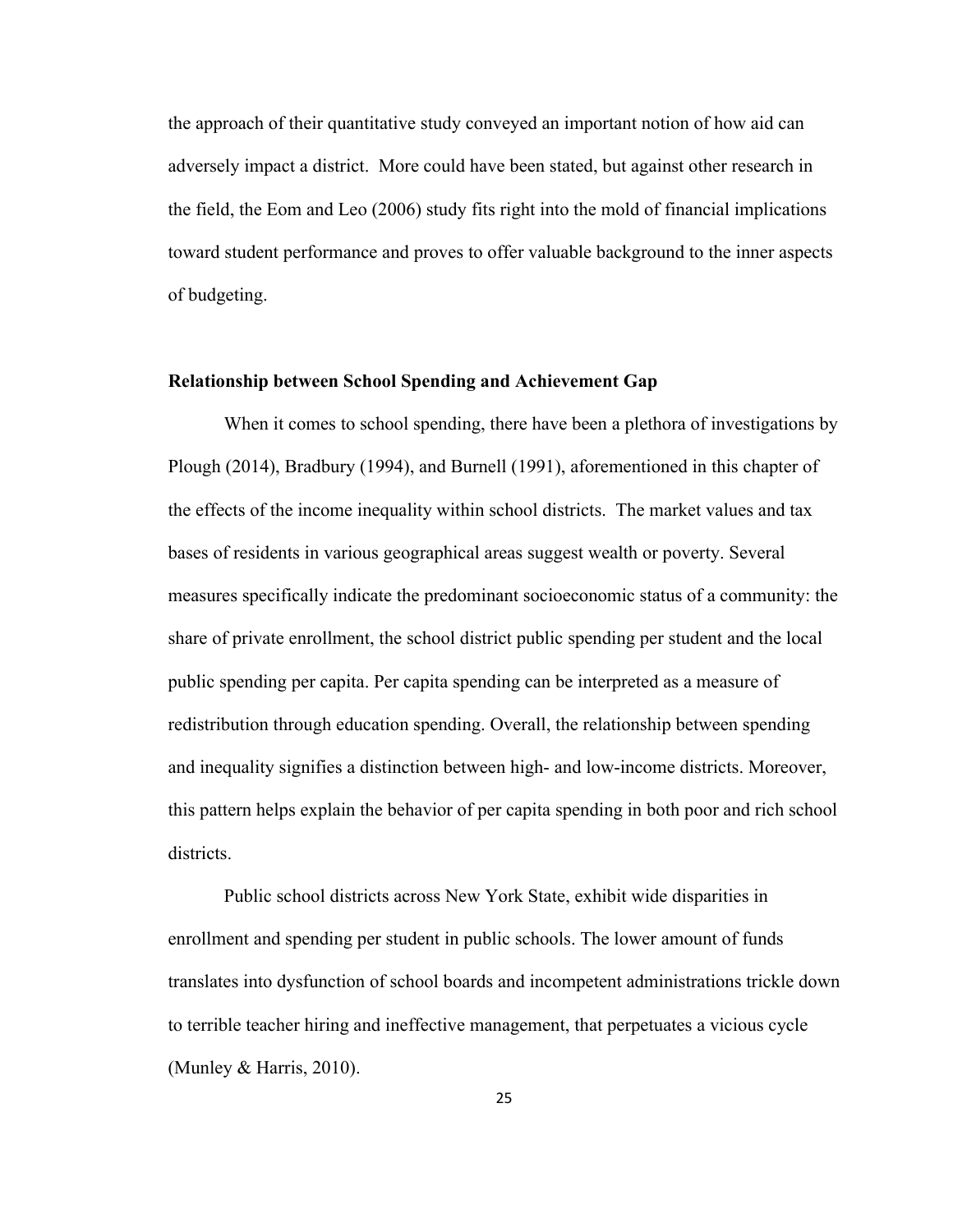#### **Moral judgement**

There are other elements that can factor into a decision made by a school business official. According to Reck (2000), moral judgement can come into play. Moral judgement (Kohlberg, 1958) suggests that the level of moral reasoning which an individual attains is a function of various social and cognitive factors. Such level is how one determines what is fair and equitable. Parallel studies covering a wide range of topics already find that political ideology, gender, age, previous experiences shape individual decision-making. Reck (2000), examined the impact of moral judgement on the budget allocations of government budget officers, she uncovered that moral judgement is common influence because governments are non-profit entities, and concluded that decisions are not based on an economic rationale. In fact, most governments are concerned with parity and the fairness of civil rights, and budget officers are fiduciaries - putting the interests of the locals first. In districts where the interests of individuals take precedence over that of their district, problems can arise. The budgetary decisions may then be questionable as the administrators in these districts may have personal agendas and either indifferent to districts goals or ideals.

#### **Teacher Salary and School Spending**

Sometimes there can be too many forces at play within a district. These circumstances may force the hand of decision making for school business officials and they may not seemingly have control over what they can decide or plan to do financially for a district. A major hindrance to budgeting could occur when a collective bargaining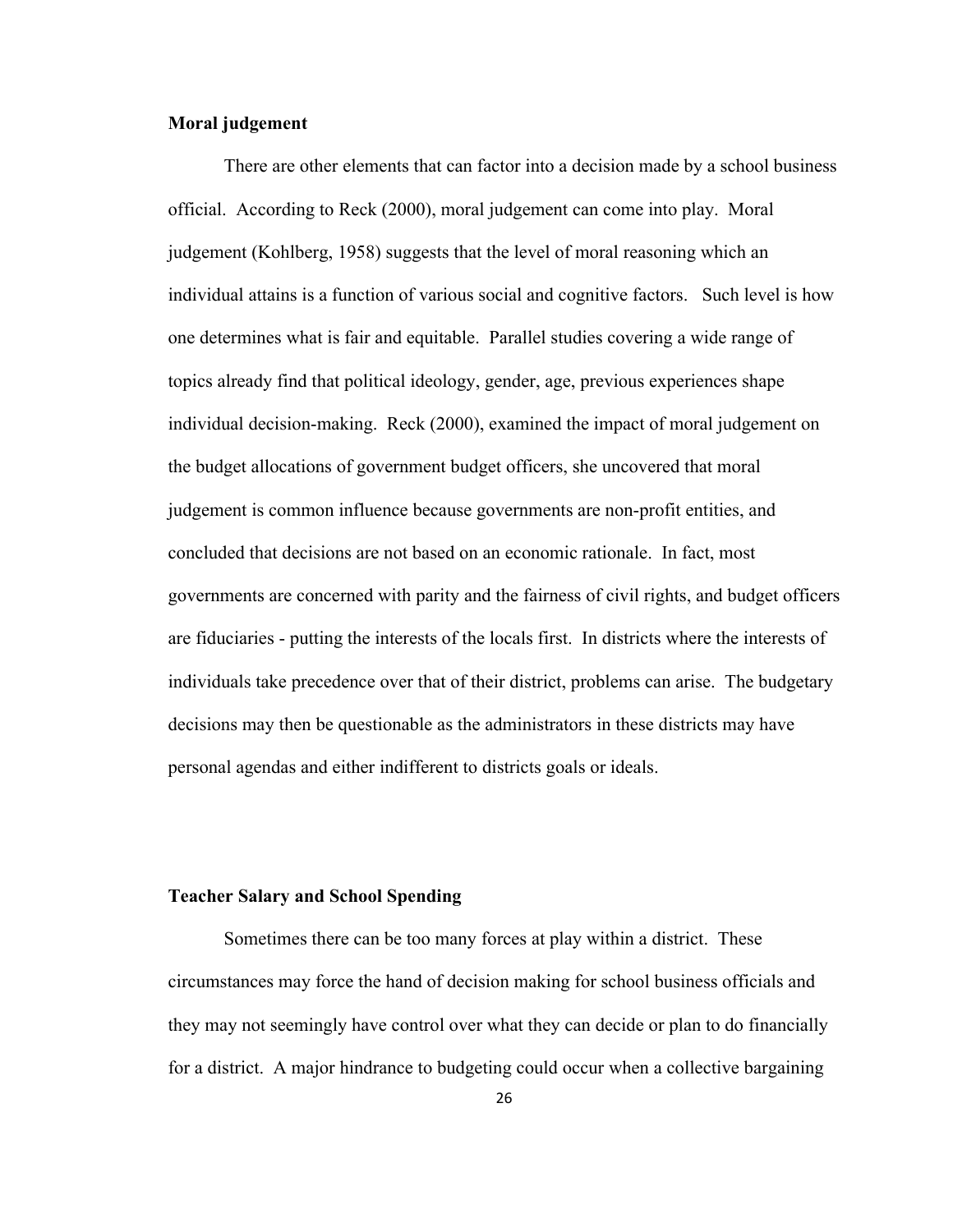unit imposes their will on a district. Particularly, a teacher's union for a district is oftentimes bargaining a new contract every few years on average. To put this further into perspective, for the majority of districts in New York, the percentage of a school budget as it relates to teacher salaries and benefits, is generally upward of seventy percent. An article by Strunk and Marino (2019) posits that the content of collective bargaining agreements (CBAs) play an important role in shaping district finances. The study primarily focused on periods of an economic downturn such as a recession, and how districts can become susceptible to making drastic cuts and reducing budgets in response to a financial crisis - regardless of what may have triggered the recession. It is important to note that New York State has laws in place to avert strikes from teachers, but a longstanding law (Taylor's Law) also allows for salary step increases, even if a contract has not been settled. However, this loophole that grants the continuance of pay raises, can also lead to low morale if teachers are asked to work without a contract for multiple years. The financial commitments in CBAs can have long standing effects as obligations to pay teachers are contractual without recourse to any ability of renegotiating while in term. Prior research suggests that decreases in instructional-based expenditures as a result of fiscal shocks to school districts are associated with lower test scores and lower rates of high school completion (Jackson, Wigger, & Xiong, 2018). Within schools that have high fiscal stress this can happen even without a financial crisis but with mismanagement. Then a vicious cycle is perpetrated from having to cut teachers every year to make payroll - one that can create an extremely timorous and toxic environment. If better budget practices were in place to prepare for a rainy day, districts would not have to incur stress and be more flexible in allocating resources that could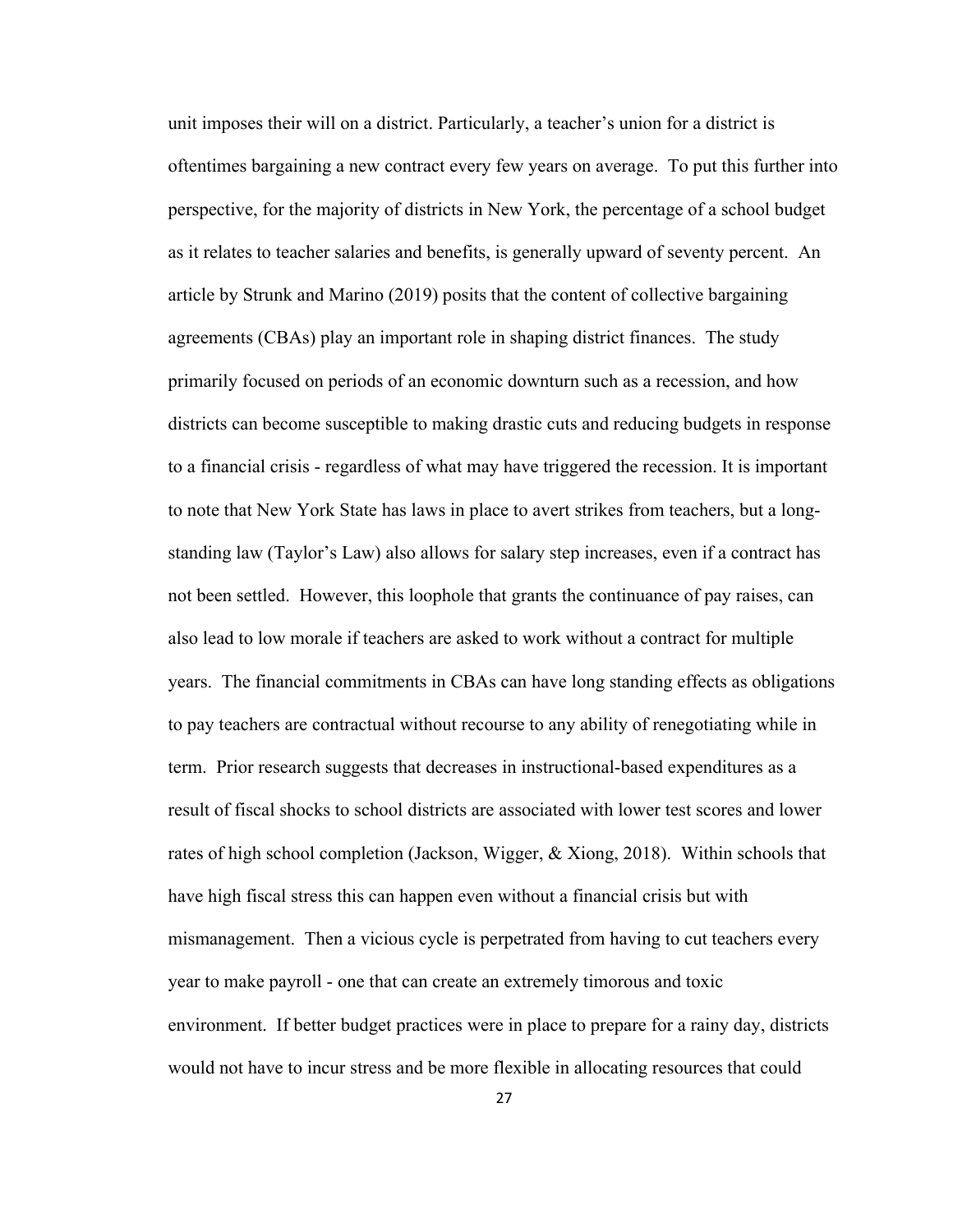sustain a budget and offer better working conditions in a more stable learning environment that will most certainly impact student learning. This study is critical toward research in this area of budgeting practices because the widespread changes school districts and teachers' unions make to key instructional resources during times of fiscal constraint, strongly signal the many ways that such tactics may not benefit students. As districts work to balance growing pension liabilities with ongoing operational needs, navigate cyclical recessionary patterns, see their enrollments decline, and experience competitive pressures from alternative schooling options such as charter schools, most if not all public school districts in the United States will face mounting fiscal pressure (Arsen, DeLuca, Ni, & Bates, 2015; Bifulco & Reback, 2014; Dolan, 2016; EdSource, 2012; Favot, 2016; Shaffer, 2016). The preeminent opportunity must rely on the stakeholders and their decision-making prowess, to thwart the financial and academic failures of school districts.

#### **Funding Disparities and Racial Gaps**

A fundamental look at overall school district spending exposes funding disparities that may be related to racial gaps and the fewer number of opportunities to generate funding in some racially segregated districts that have a large population of lower socioeconomic residents. Student achievement outcomes have been shown to be linked to per pupil spending. A study by Sosina and Weathers (2019) finds that spending disparities are associated with more racially segregated schools. Understanding that if spending matters for student achievement, then racial disparities in resources may play a key role in the racial opportunity gap. The authors find that when Black students are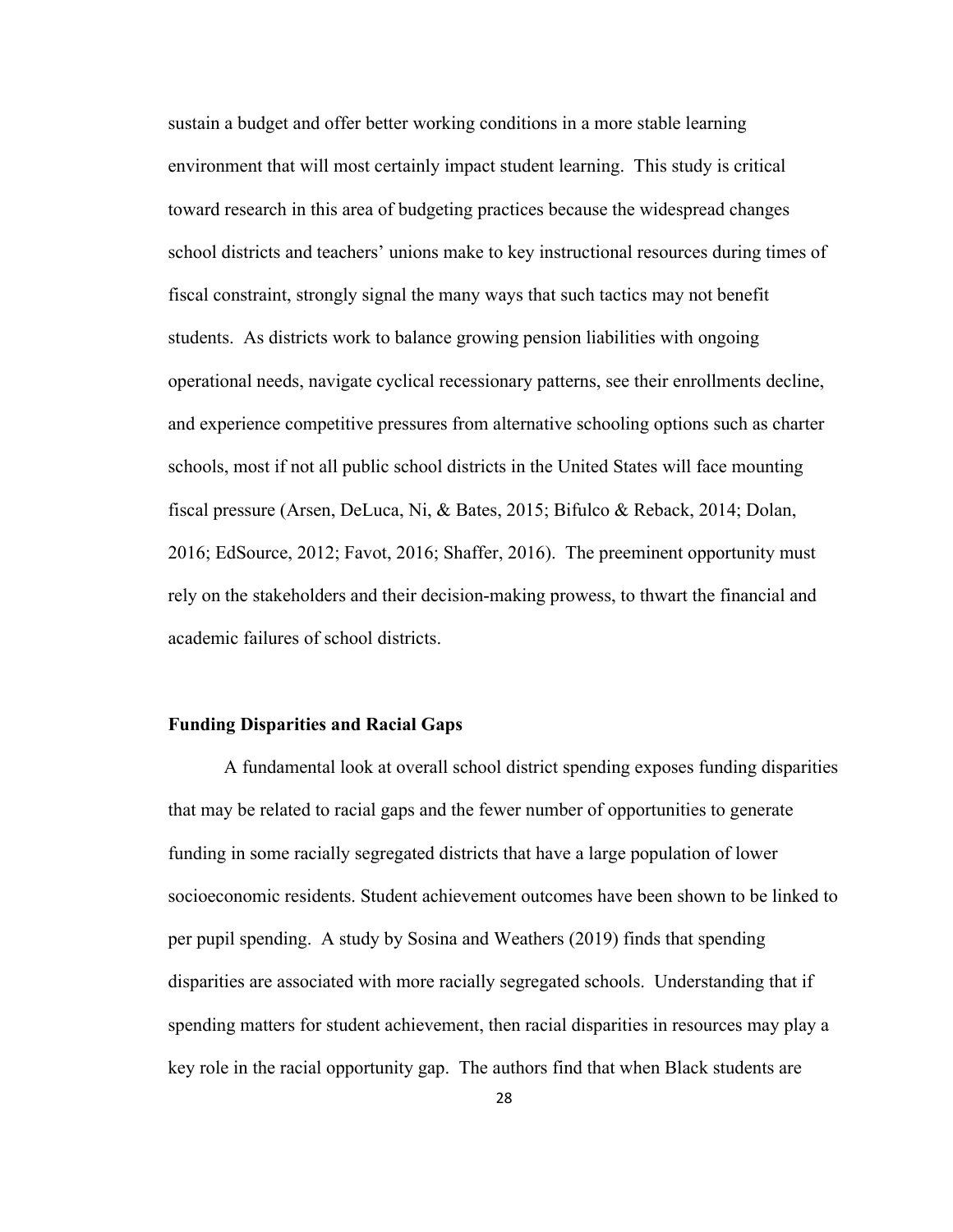increasingly concentrated in separate school districts from White students in the same state, total revenue shifts in a way that disfavors the typical Black student's district, even after controlling for racial differences in poverty (Weather & Sosina, 2019). Reason being that because specific types of spending such as reductions in class size, increased instructional time, higher teacher salaries, and capital outlay may mediate the relationship between spending and student outcomes (Jackson et al., 2016; Lafortune, Rothstein, & Schanzenbach, 2018). In these types of districts, the budgeting practices may not be pertaining to this study, some of the inequalities presented in the Sosina and Weathers article may explain why some districts don't necessarily have high fiscal stress levels, may have higher environmental components to their scores and low student achievement. Revenue constraints are highly evident in poorer districts without a sizable tax base. These high poverty districts with significant numbers of minority students, will continue to have fiscal stress and will be staffed with less experienced, educated, and skilled teachers - a direct correlation to student learning.

The right budget practices should employ the proper amount of resources to maximize the academic achievement of students. However, this raises the question about what resources and level, or amount is deemed necessary to meet achievement standards? A study by Knight and Mendoza (2019) that drew on budget simulations with 568 randomly selected public school teachers, principals, and superintendents, in hypothetical schools, was utilized to elicit the thinking behind the scenes when it comes to decision-making. The budget was presented as a spreadsheet and the budget simulations build on the work of Rose, Sonstelie, and Richardson (2004) that calibrated the relationships between school budgets and student achievement, were inspired by the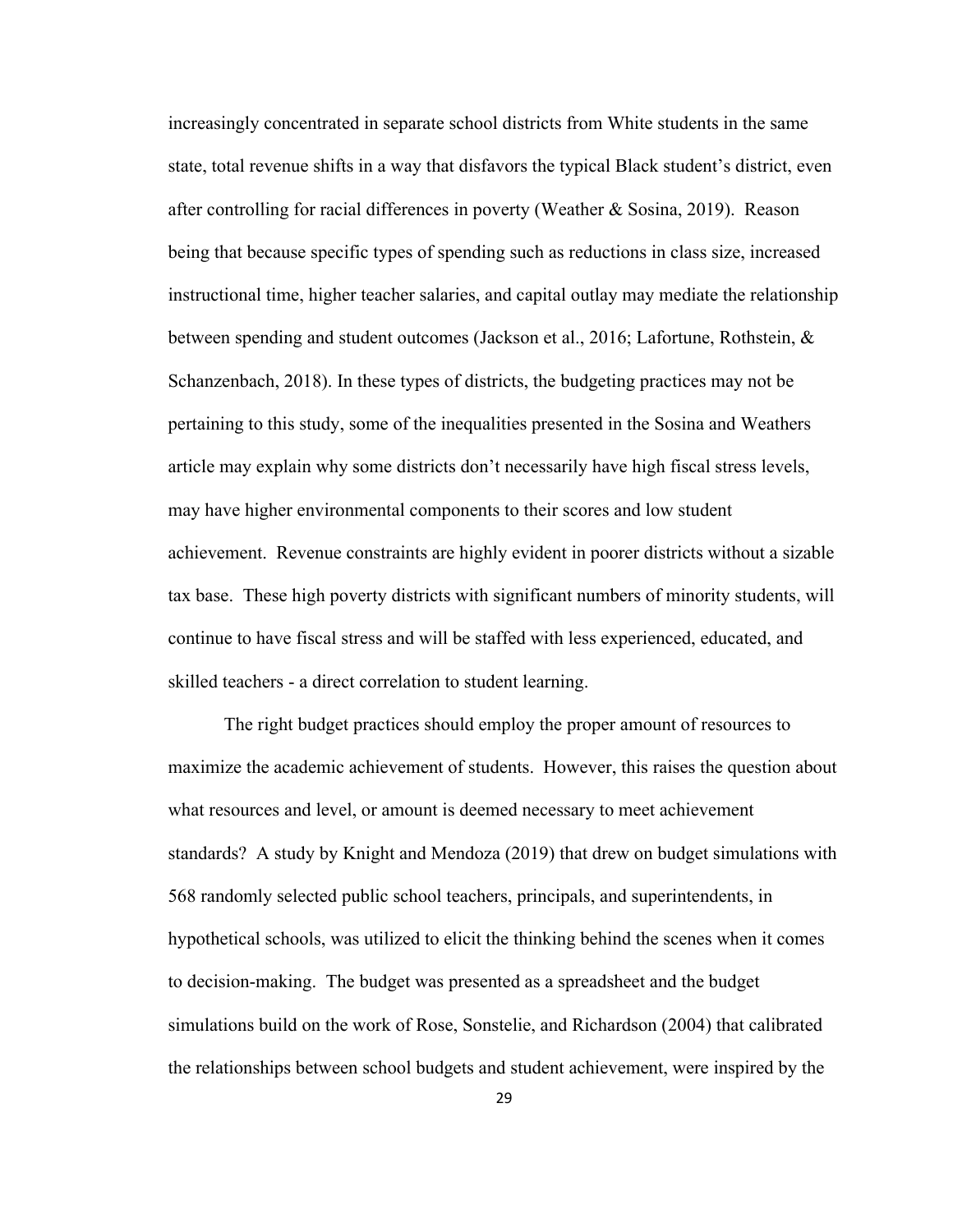professional judgment panels convened in a number of states to "cost out" an adequate education (Taylor, Baker, & Vedlitz 2005). Participants were forced to make decisions within a fixed budget and set of costs (determined by researchers). Although this was an exercise geared to discover what educators may value, the Taylor, Baker, and Vedlitz (2005) study, can be extremely helpful in determining best budgeting practices. The needs for many school districts are common but the process by which financial decisions are made and who is involved, can be modeled by successful districts and can be an extremely helpful aid for lower achieving districts to follow.

## **Effective Budgeting Strategies**

In general, research has shown that there is a plethora of strategies to support pedagogy in a variety of learning environments. There are instances where these measures can be implemented without burdensome additional costs or staffing. Oftentimes, small increases in class size, along with increased support, interventions or professional development. Finding ways to identify low-cost options to help improve the quality of instruction and learning and implementing them in today's school systems is often hard because of political and contractual constraints, but with leadership and effort, it is often possible to demonstrate the potential of cost-effective strategies that enhance school district efficiency and at the same time help students meet state-established performance goals (Picus & Odden, 2011).

Without venturing too far from the core of this paper, an acute examination must also be made regarding student achievement gaps and some of the inequalities faced by districts. Owens (2018) states that large achievement gaps exist between high- and low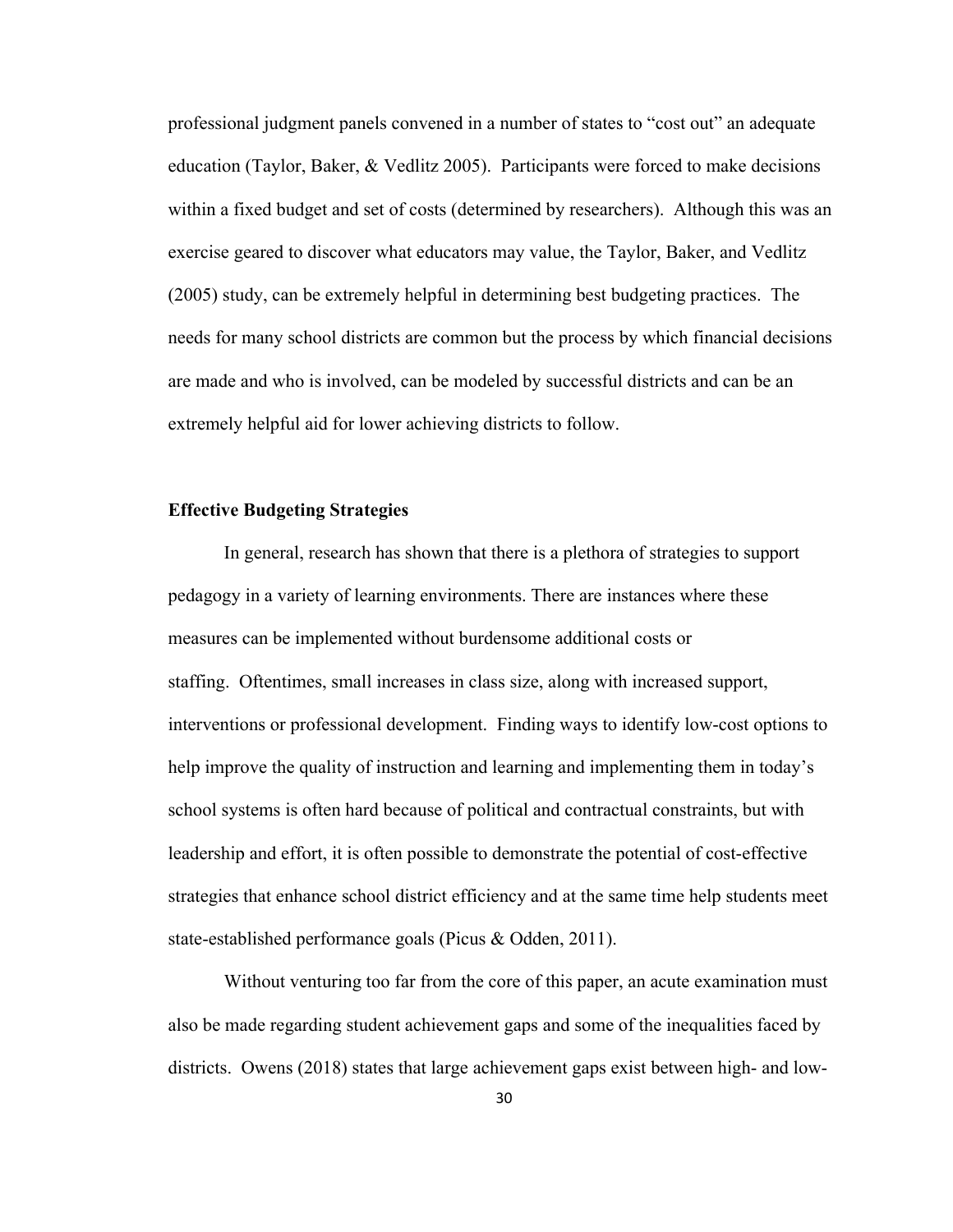income students, as well as blacks and whites - by looking at the districts where the demographics for the high stress and low achieving districts, contain a large number of minorities. Therefore, it is important to understand the intricacies of such dynamics and how they can influence achievement. There has been long standing segregation in America. Even after Brown v. Board of Education, many neighborhoods aren't fully integrated. It has been shown that high-income students perform better academically as they may come from highly educated parents, they are given more support (i.e tutoring), and their schools are equipped with better teachers and more learning resources. This income disparity is prevalent in affluent areas that are segregated and contributes further to the racial achievement gaps across New York State. According to Owens (2019) these spatial inequalities created by income segregation between school districts contribute to achievement gaps between advantaged and disadvantaged students. This issue should be taken into account when analyzing budget practices because additional supports will need to be put into place to make up for achievement deficiencies, but there is a cost for this. Moreover, a return of investment (ROI), that is higher achievement from a higher monetary investment in education, needs to be established and closely monitored so that resources are efficiently allocated. Whenever funds are expended, you want and need those programs to be successful because there is a limit to overall availability of funds. Therefore, evaluations should be factored into the budgeting process annually and tracked frequently.

 Loubert (2008) probed academic achievement before and after an increase in funding, and the case for better budgeting practices can be argued. Loubert (2008) explored per pupil funding and academic achievement scores at the neighborhood school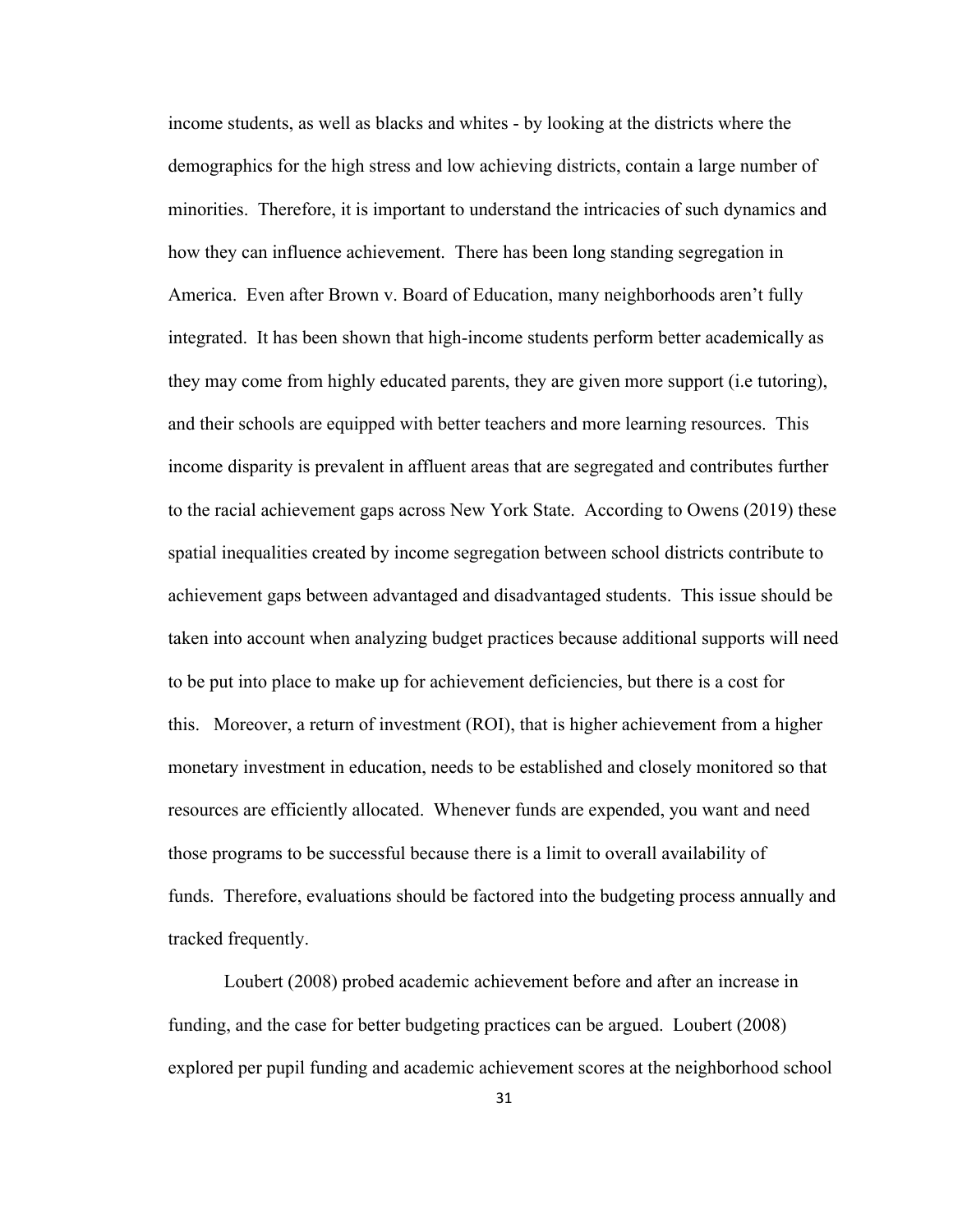level. As state governments grapple with the continuance of high amounts of state aid to low-income districts, high fiscal stress districts still receive these funds on scales that increase each year. Yet, the academic results remain stagnant and there is no significant progress. This seldom occurs without political support but in moving a step further, it should prompt school finance reform. An increase in school funding across Loubert's (2008) study shows an improvement in quality can be an outcome. Since an impact to academic achievement can be extremely difficult to measure or gauge, because there can be a complex set of elements that attribute to performance, sound budget practices that deliver the resources that ultimately are the means - to allow for the amount of instruction necessary to make a difference.

### **Fiscal Stress and its Measurement**

When it comes to measuring fiscal stress in a school district, what would be the main purpose? Pragmatically speaking, it is of great use to understand financial equity of school districts. Although equity and finance are not one in the same, one can argue that you need some form of financial equity to provide a good learning environment with the latest technology and money to pay for a number of quality teachers. Districts that are stressed, do not have the financing. A big part of a negative fiscal score is overspending and you typically overspend when you are deficient in funding. In California found that district-level studies of resource allocation omit analysis of within-district resource allocation. In fact, states with larger and more segregated districts, such as California, Florida, and Maryland, are more likely to have within-district resource disparities (Knight, 2019; Orfield & Frankenberg, 2014; Sosina & Weathers, 2019). Additionally,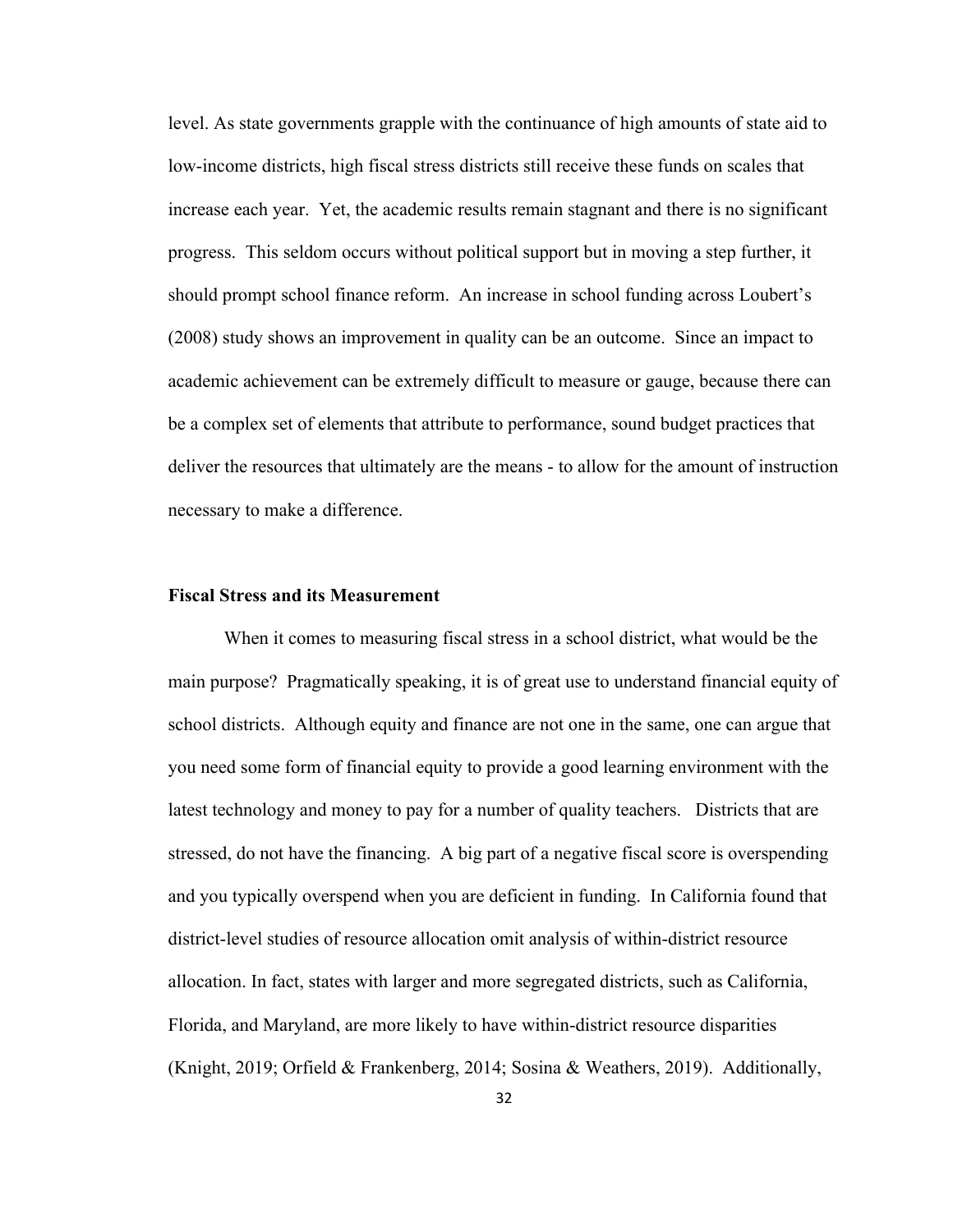most of these studies do not explore the educational practices and how districts invest their funds. Lastly, to cast further doubt about finance equity, trends cannot be established as year-to-year things change and an impact, at least casually can be hard to ascertain. According to Knight and Mendoza (2019), accurate measure of school finance equity, with greater understanding of how particular theoretical perspectives, analytic approaches, and data sources influence results, will better inform policy efforts to improve state school finance systems.

For many years, scholars have debated the merits of school finance reforms that increased funding for high-poverty districts (Greenwald, Hedges, & Laine, 1996; Hanushek, 1986, 1997). In another study on intra-district public school funding in Tennessee, direct funding was not shown to be significantly related to school performance (Klein, 2008). School-level data of student performance on standardized test scores and school average individualized scores, in Klein (2020)'s study showed that state funding doesn't respond to the performance, but rather the number of students from low-income households. This seems to also take place in New York State's Foundation Funding formula for state aid, that uses a combination of enrollments and wealth ratios to determine state aid funding for a district.

Most of the literature intertwined in this paper is closely related. Within each research article there is a problem associated with funding from the state and subsequent spending by local districts. There is an examination of the impact of school aid directly intrastate. There are considerations toward synthesizing models to analyzing differences and conjure underlying issues from public spending. There isn't any conflict of results but there are slightly different focuses. There is an attempt to uncover potential impacts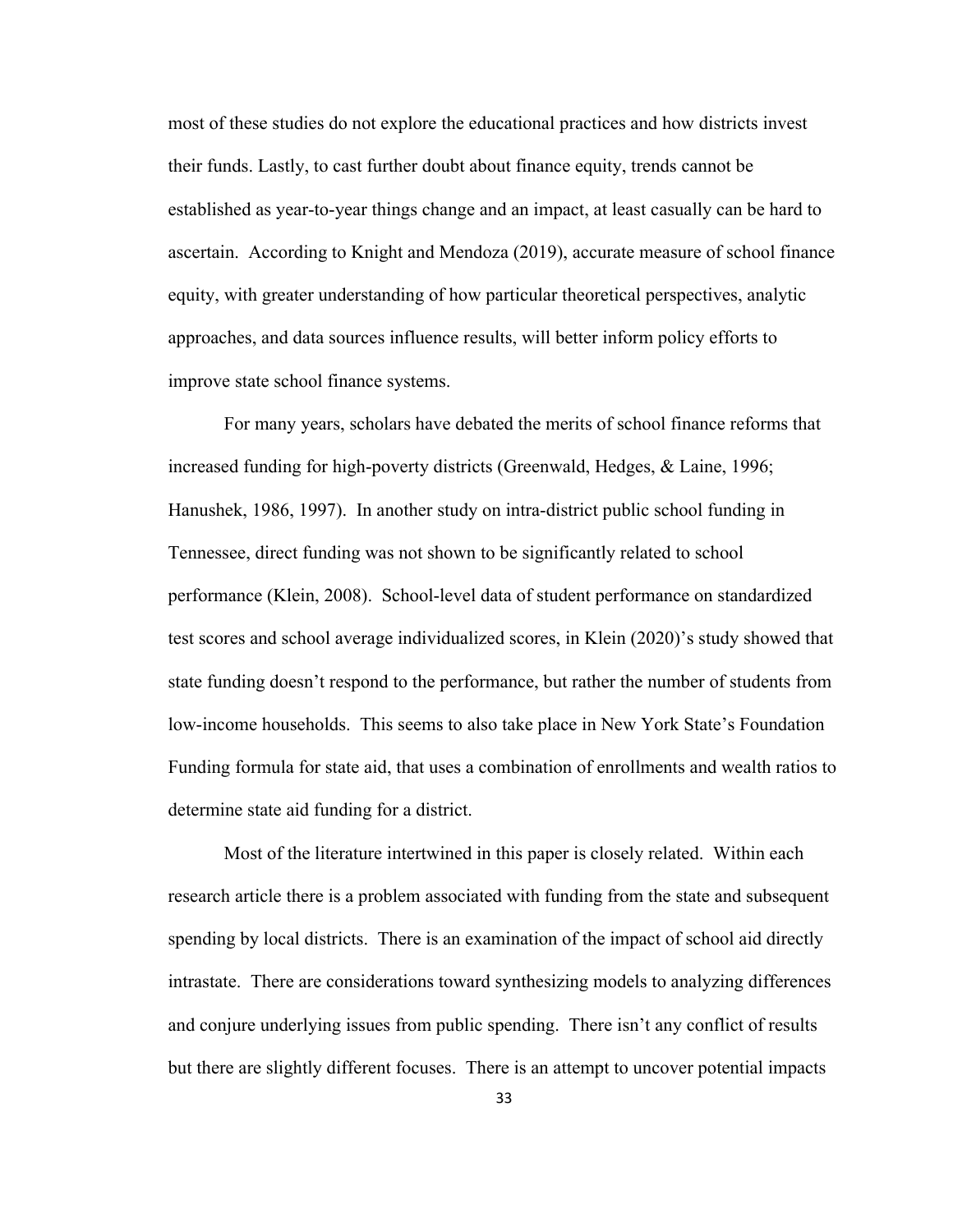of spending from neighboring districts while another closely positioned article explains the problem stemming from the structure of a district in relation to its funding and spending. More in-depth analysis looks into the court reform further and school district spending equalization to determine the price effect of a program's structure. There is a rationale as to why school district disparities exist, and a weigh-in that drills down extensively into the dynamics that are encountered by local districts alongside guidance to reduce the impact of such extenuating problems. Hence, the emerging theme or rather question – how can states get it right structure-wise and formula-wise, to provide the right amount of resources so that spending is truly equalized across districts everywhere? This may not be achievable but understanding these elements will lend to the dissertation topic of budgeting and assist in gaining a sense of the looming factors surrounding complexities of school district spending. The dissertation topic of this paper on budgeting will extend the present-day research to see where other gaps may be filled to help overcome balanced state aid funding obstacles if that isn't able to be resolved from a higher level. Ultimately, providing a rigorous lens into the ideology and the district side of spending control from the key individuals involved, the CFO, other central administrators, and various stakeholders, an attempt will be made to find a significant connection to learning and a consistent solution or come a step closer to doing so.

Prior research has exhibited that there may be a relation to a district that is poorly managed from a financial standpoint, thus resulting in a low fiscal stress rating, that seemingly is indicative of a district that is low performing academically. The review of over two dozen studies, delved into the foundation of budgeting to the funding sources and how in certain cases deficiencies can have a negative overall influence on the

34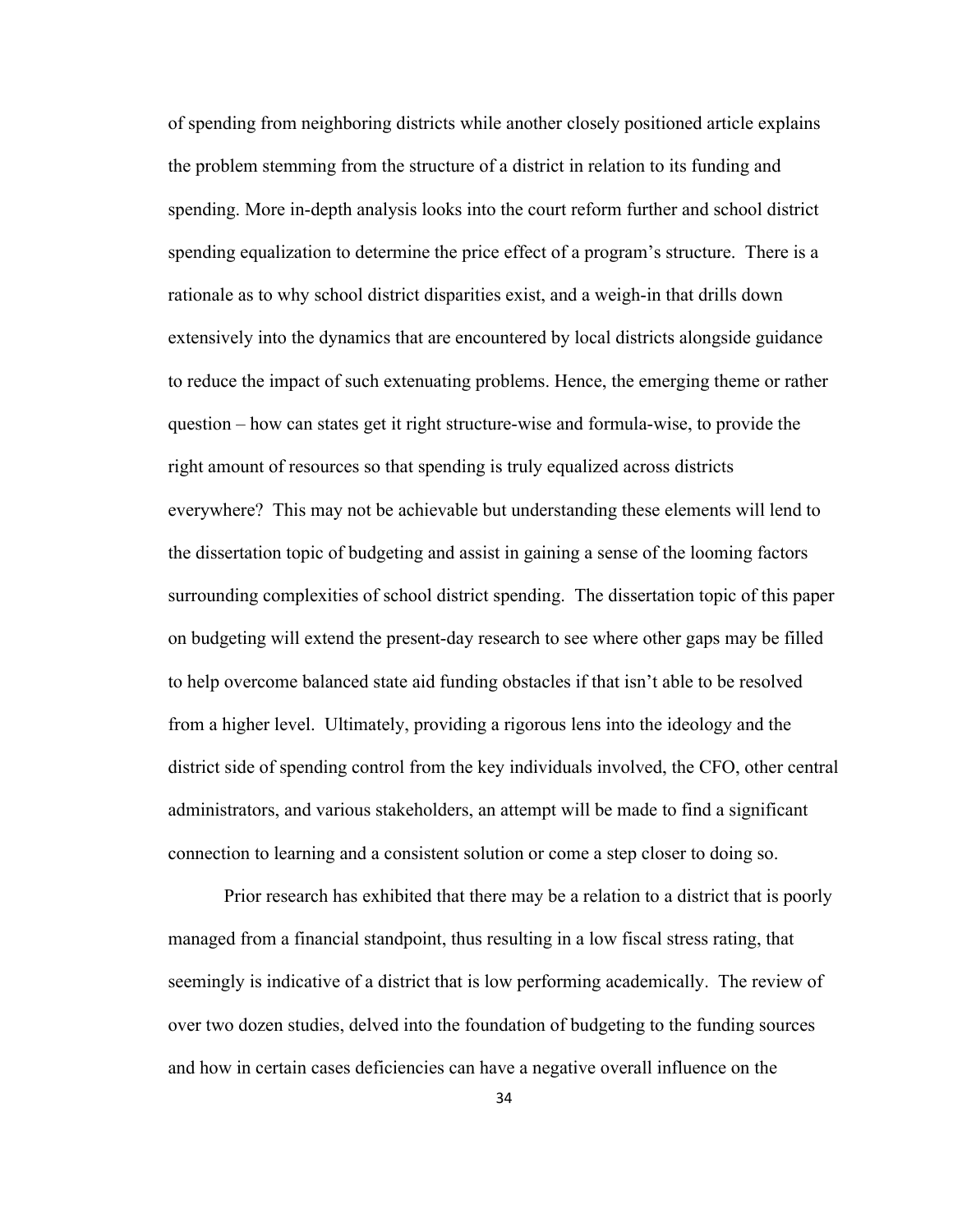instructional process of a district. The next chapter will focus on the methodology that will determine the root causes of the aforementioned issues.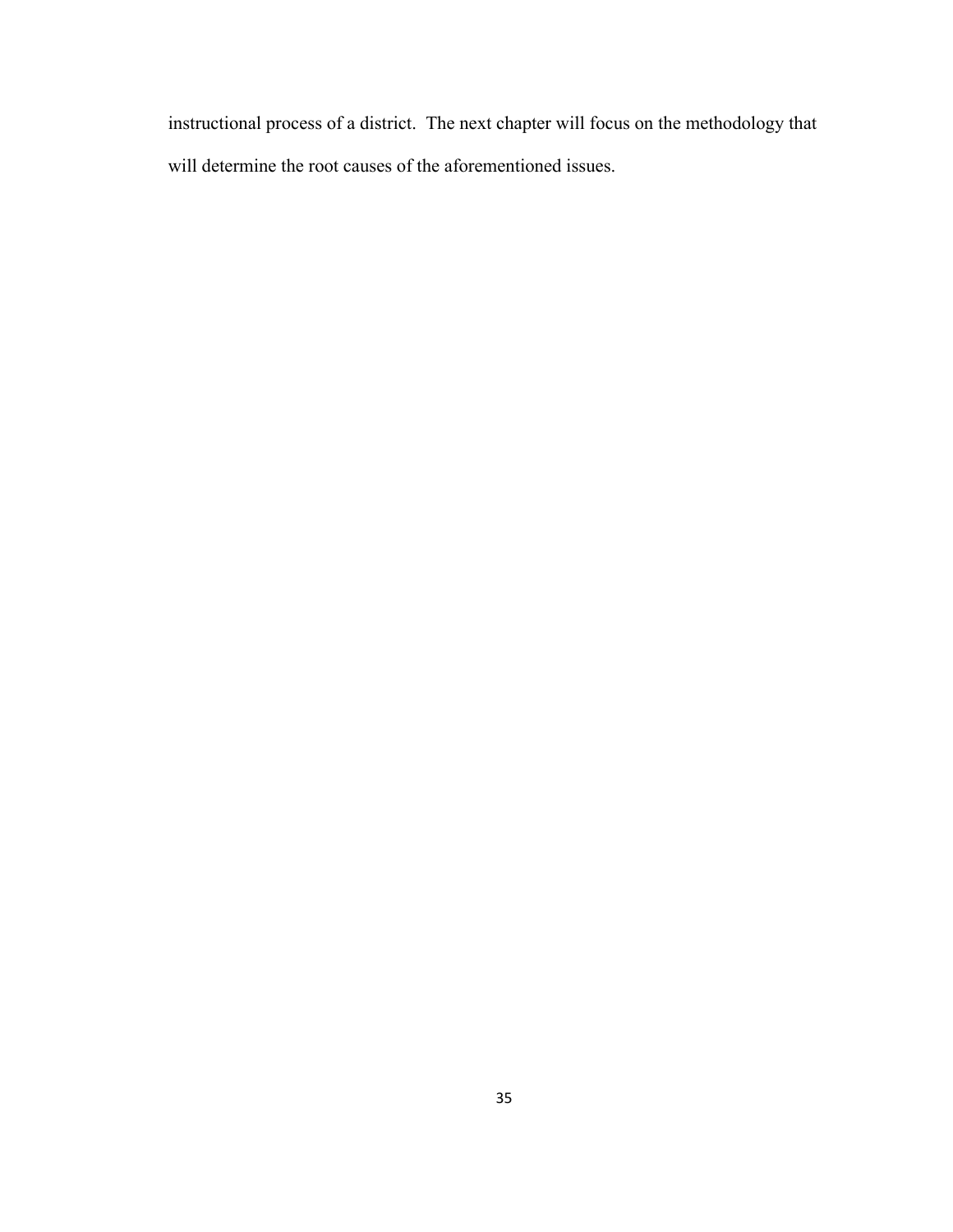## **CHAPTER 3 Methods and Procedures**

#### **Research Questions**

1. To what extent is the financial condition (stress rating) of a school district related to their 3rd grade achievement level in Mathematics and English?

2. To what extent does community type and fiscal stress rating of a school district predict students' achievement in Mathematics and English?

The hypotheses for questions 1 are as follows:

H0: There is no difference in 3rd grade achievement levels in Mathematics and English between school districts with different financial stress rating.

H1: There is a difference in 3rd grade achievement levels in Mathematics and English between school districts with different financial stress rating.

The hypotheses for questions 2 are as follows:

H0: There is no difference in 3rd grade achievement levels in Mathematics and English between school districts with different community types {Rural, Suburban, Town, City}. H1: There is a difference in 3rd grade achievement levels in Mathematics and English between school districts with different community types {Rural, Suburban, Town, City}.

The hypotheses for question 3 are as follows: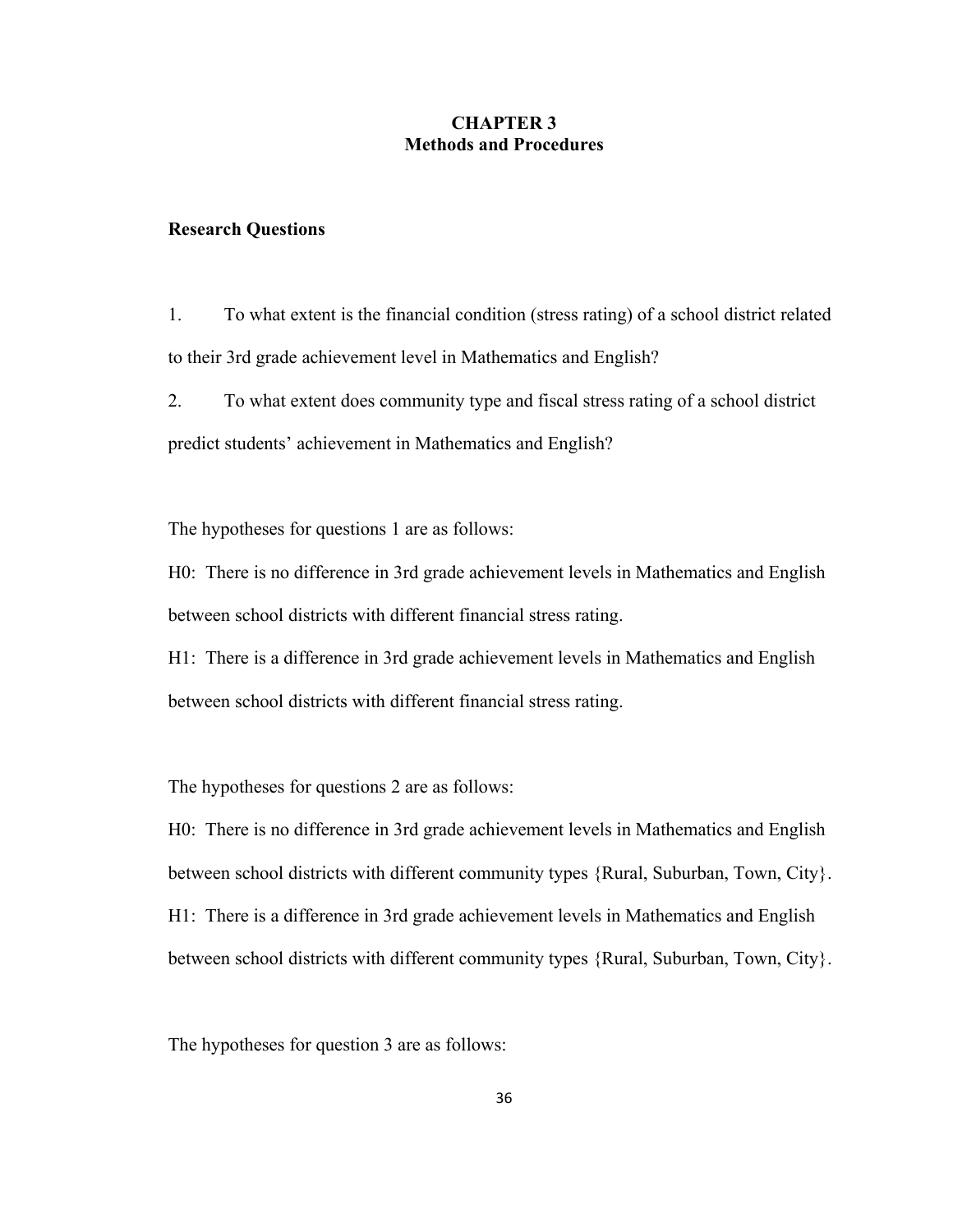H0: There will be no relationship between fiscal stress rating, rural, urban, suburban or town communities and  $3<sup>rd</sup>$  grade achievement levels in Mathematics and English. H1: There will be a relationship between fiscal stress, rural, urban, suburban or town communities and 3rd grade achievement levels in Mathematics and English.

## **Research Design**

## Quantitative Analyses

The research study is a comparative and correlational study. The study is a nonexperimental design and is overly quantitative. Correlational research was conducted from data that was collected through archived state sources – achievement data and fiscal stress ratings data. An independent samples *t* test was performed twice with one dependent variable and one independent variable with two groups. There is also a multiple regression performed with the same dependent (criterion) variable and five predictor variables.

## **Population**

Overall, a minor amount of school districts is classified with fiscal stress. Throughout the first several years of the Fiscal Stress Monitoring System (FSMS), the number of districts exhibiting stress remained constant at between 12 and 13 percent of all districts. In contrast, a much smaller share of districts repeatedly experienced chronic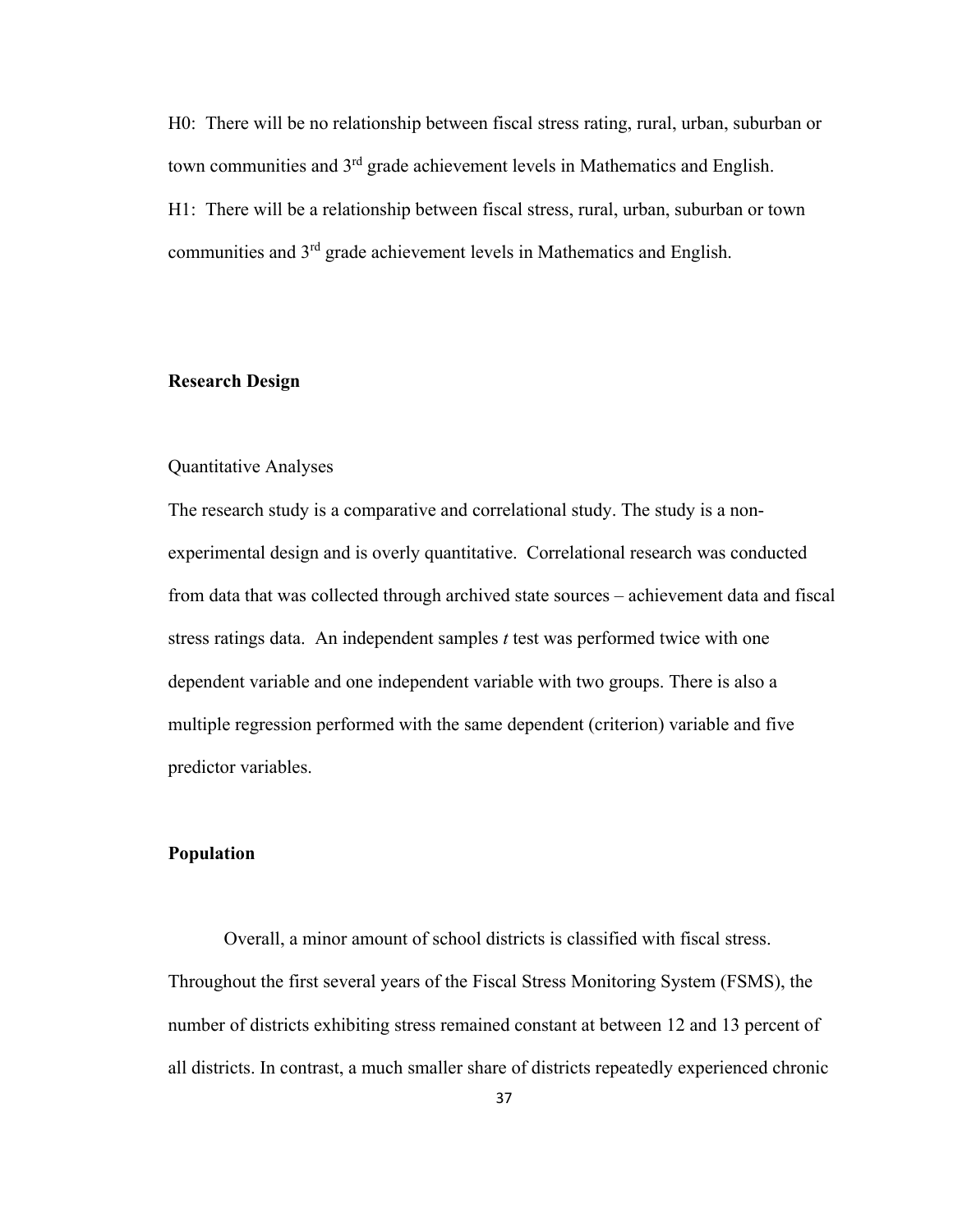fiscal stress. For example, 5 percent of districts have been in a fiscal stress category for all three years that the FSMS has measured fiscal stress in school districts. Fiscal stress ratings are purposeful to school boards, school business officials, taxpayers, and other interested parties. Within these districts those stakeholders inherently must work to comprehend and address the factors that contribute to fiscal stress.

Careful management of district finances is even more critical since the property tax levy limit law, popularly known as the "tax cap," continues to constrain school districts' ability to increase their property tax levies. The law limits year-over-year property tax levy growth to the lesser of 2 percent or the rate of inflation, whichever is lower. Since the 2012-13 school fiscal year, the allowable levy growth factor for school districts has been on average below 2 percent. This makes the fiscal stress ratings a valuable measurement due to the public nature of the results being published and the same constituency that votes on the proposed budget annually.

In the 2018-2019 school year of 671 public school districts in New York State across 57 counties, 33 school districts were found to be in one of the three levels of fiscal stress, up from 26 in 2017-18. Four had a significant stress level, five had a moderate stress level and 24 had a susceptible stress level. 95 percent of districts (637) are not in a fiscal stress category, with four that didn't file financial reports. Additionally, 50 percent of districts received no points on any of the six fiscal stress indicators. High-need districts were more likely than other school districts to be in fiscal stress. Within the high-need category, urban/suburban school districts were more likely to be in fiscal stress than rural districts. Geographically, the Central New York and North Country regions had the largest proportions of districts in a fiscal stress category. The Southern Tier was the only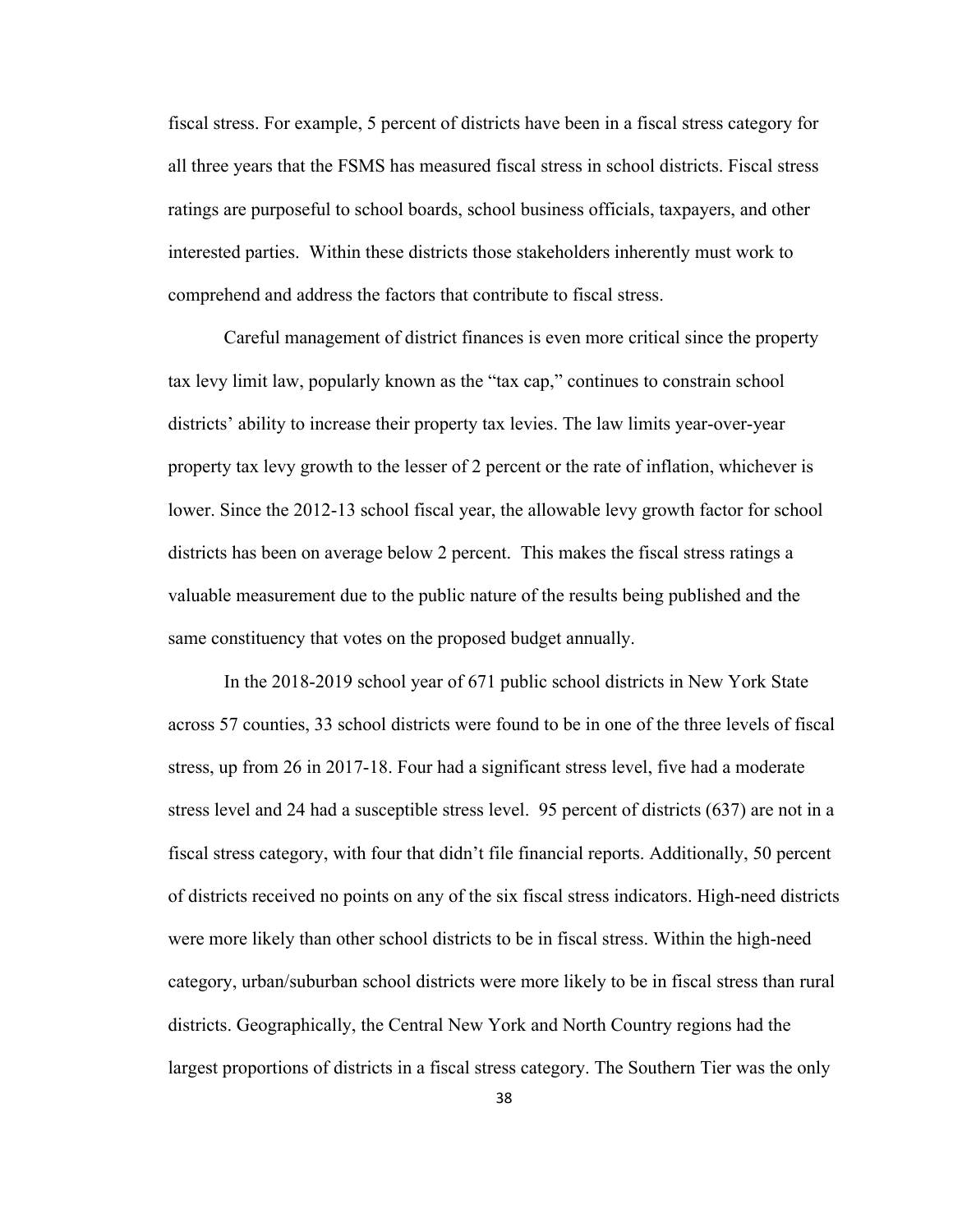region with a decrease from the previous school year in the number of districts in fiscal stress.

The Institute of Education Sciences (IES), is a division of the U.S. Department of Education that conducts research, compiles statistic, and evaluates education. Under the IES, the National Center for Education Statistics (NCES) is the major federal operation that collects and analyzes data related to education. The characteristics used from the NCES to determine the type of locale (rural, suburban, urban, town) are variables for this study.

## **Sample**

All public traditional districts with an elementary school in New York State – excluding the Big Five city school districts (New York City, Buffalo, Rochester, Syracuse, and Yonkers), special-act, vocational and state-run districts). Out of the 671 districts, four did not file. Additionally, four districts did not have reported scores for Math and English. Altogether, 663 districts are utilized in the study.

## **Instruments**

 The Fiscal Stress Monitoring System (FSMS) measures fiscal stress through a set of financial indicators. Districts showing signs of stress in these indicators receive points: a high number of points reflects higher levels of fiscal stress. The points on the individual indicators are then converted to an overall fiscal stress percentage score, using a calculation that assigns set weights to each indicator category. The metrics associated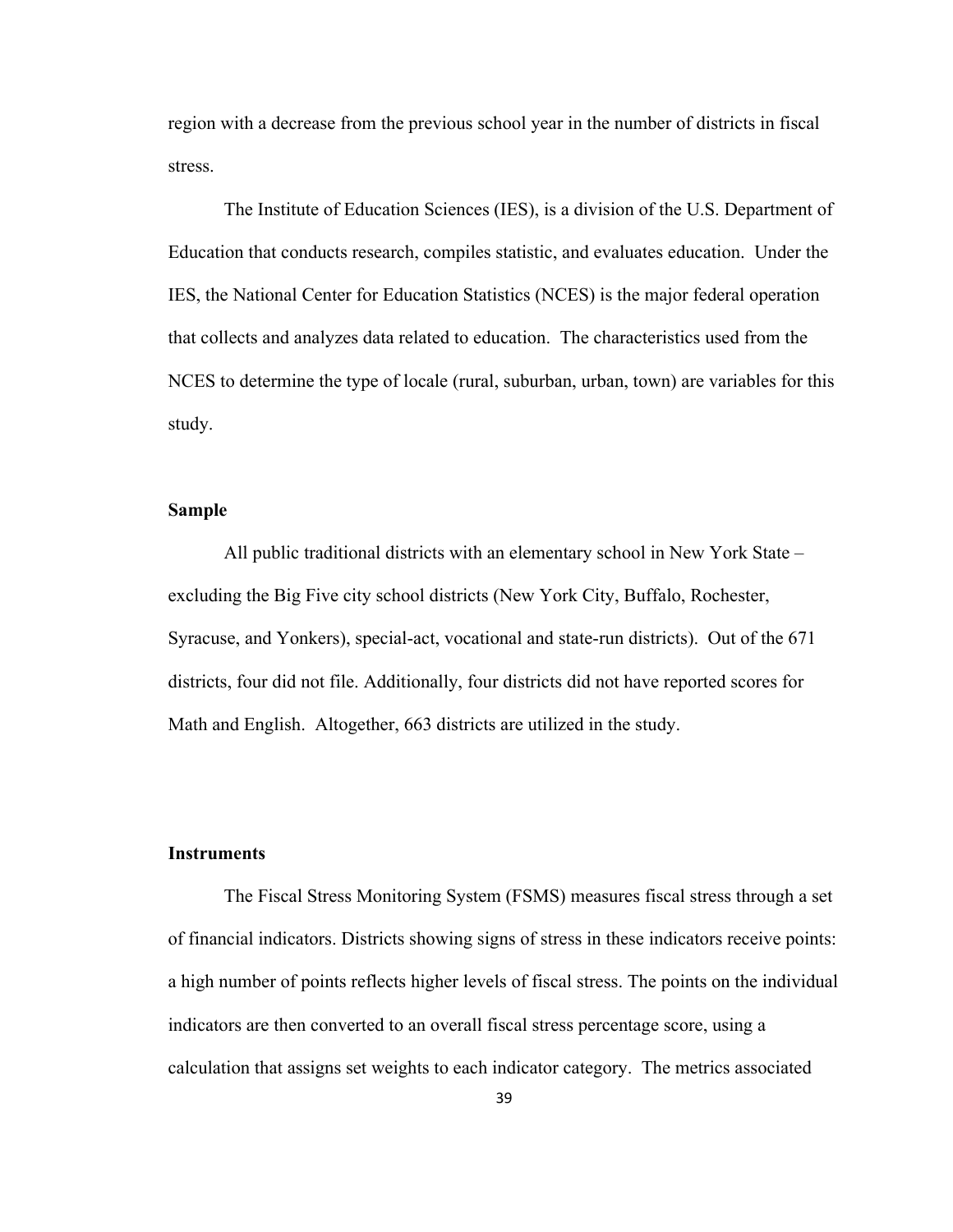with the score include; low fund balance (savings), operating deficits, low liquidity and short-term debt. The original four indicator categories evaluated for fiscal stress by the OSC in school districts are calculated on a scale of no designation (group 1): 0 - 24.9, susceptible rating (group 2): 25 - 44.9, moderate stress rating (group 3): 45 - 64.9, and significant stress rating (group 4): 65 - 100. These classifications were re-grouped to a no designation group with zero scores and a second group with all other scores. In general, low fund balance and low liquidity were much more prevalent in stressed districts than in their lower-scoring counterparts. In contrast, many lower-scoring districts may still have had operating deficits. Relatively few districts of any description relied on short-term debt—although fiscally stressed districts were more likely than others to do so.

### Table 3.1

## *Fiscal Stress Rating of School District.*

| Category       | Number | $\frac{0}{0}$ |  |
|----------------|--------|---------------|--|
| Significant    |        |               |  |
| Moderate       |        | .୪            |  |
| Susceptible    | 24     | 3.6           |  |
| No designation | 633    | 95            |  |

#### **Data Sources**

Data for the 2018 – 2019 school year were collected from national and state public websites, the National Center for Education Statistics (NCES), the Office of the State Comptroller (OSC) and the State Education Department (SED). All data have been validated and certified by each respective state agency and will be reliable inasmuch of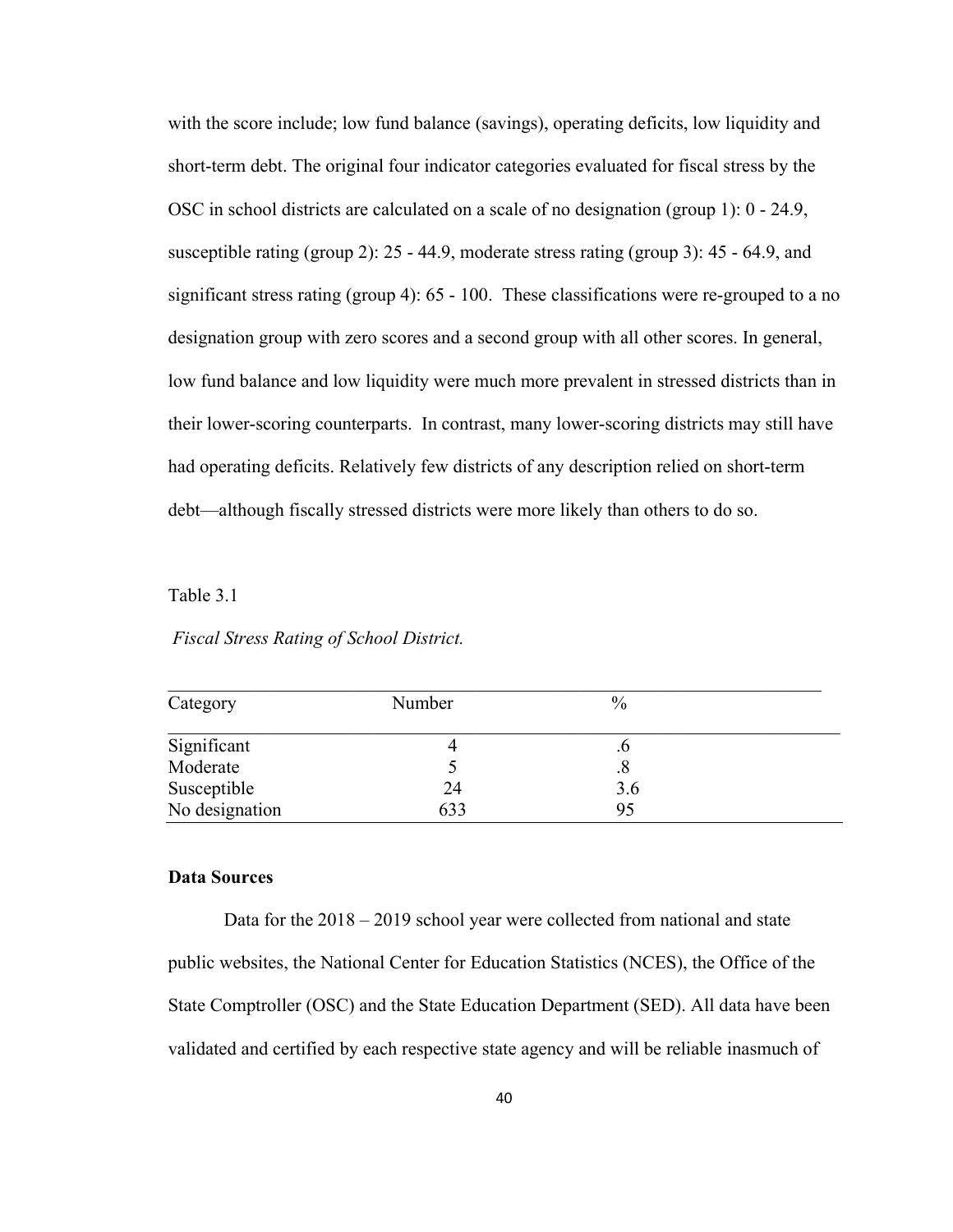what was reported by each school district's financials and what was scored upon their test results.

## Achievement Data

The first data source includes the number of proficient achievement test scores for the corresponding districts rated with a fiscal stress score. The New York State Education Department (NYSED) is committed to making data available and easy to use. The site provides a first step in publicly reporting educational data so all interested parties can be better informed as they work to advance student achievement. Data in the New York State Report Cards are reported to the New York State Education Department annually by districts and schools primarily using the Student Information Repository System (SIRS) and BEDS (Basic Educational Data System) Online, which includes the Personnel Master File (PMF) and the Institutional Master File (IMF). Districts and schools may revise their data weekly in SIRS until the end-of-year reporting deadline, which is generally at the end of August following the end of the school year. The data is viewed and verified for accuracy by districts and schools using verification reports in the Level 2 Reporting (L2RPT) environment. More detailed information about these reports and their accessibility is available at

[http://www.p12.nysed.gov/irs/level2reports/reportguides.html. Aproximately](http://www.p12.nysed.gov/irs/level2reports/reportguides.html.%20%20Aproximately) a week after the year-end reporting deadline, all district superintendents and charter school leaders must certify their school data using the certification form available on the Information and Reporting Services (IRS) Portal. Additional information about the IRS Portal and all fillings are available at http://p1232.nysed.gov/irs/irs-portal/home.html. A downloadable PDF table file located on the OSC (Office of State Comptroller) website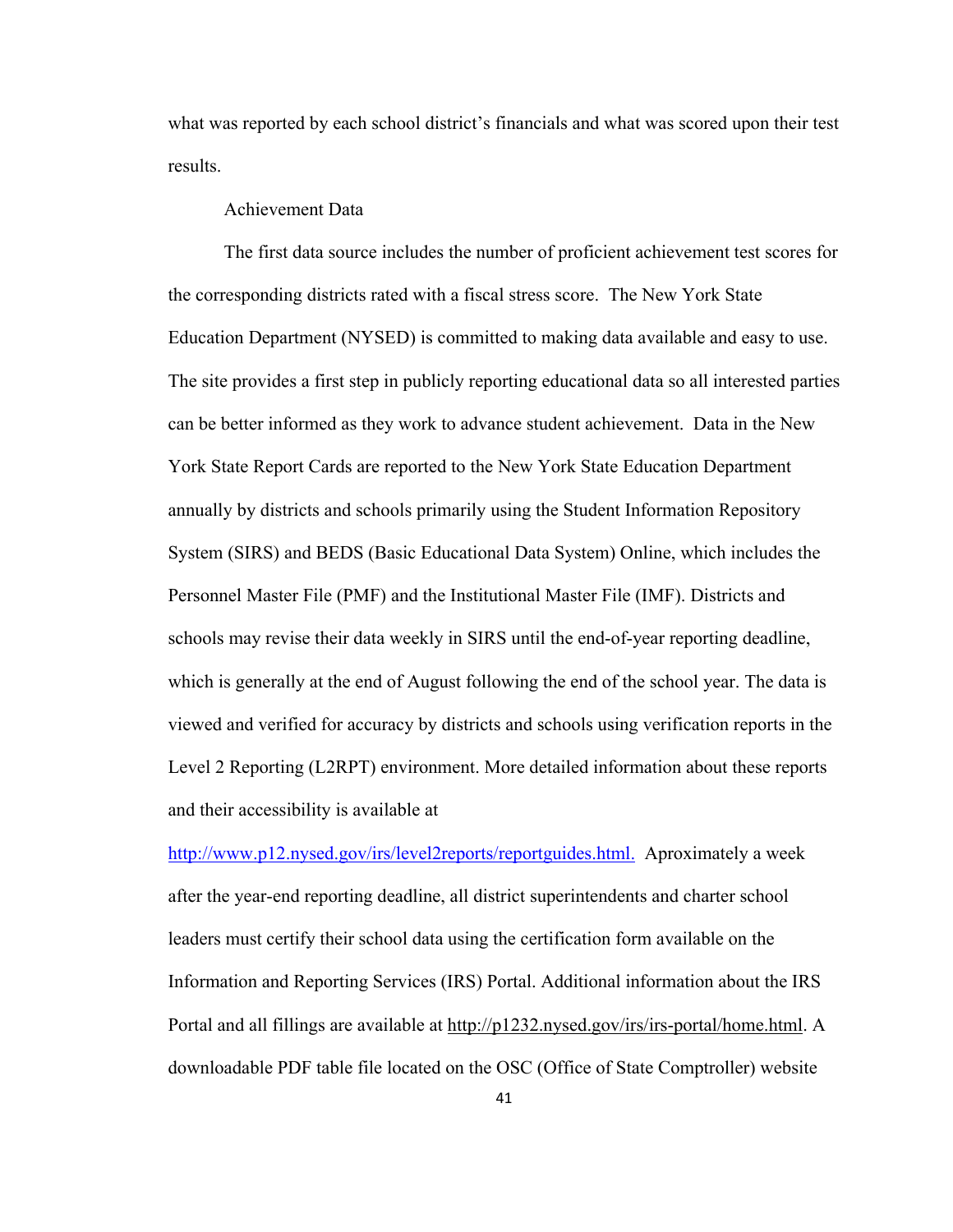offers information on the sources of data in report cards and the L2RPT verification report used (if applicable) to verify the data.

Specifically, the grades 3-8 English Language Arts (ELA) and mathematics assessments measure the higher learning standards that were adopted by the State Board of Regents in 2010, which more accurately reflect students' progress toward college and career readiness. Data are available statewide and at the county, district, and school level. This study inspected the proficiency scores for the districts, as defined by a score of 3 or 4 on a scale of four, for both the ELA and Math achievement tests of all students in grades 3 - 8 within the respective school district.

Data available on the data.nysed.gov site are based on those reported by schools and districts to the State as of July 25, 2019, via the Student Information Repository System (SIRS). The New York State School Report Card 3-8 English Language Arts (ELA) and Mathematics assessment data are all based on those data reported as of the final school year reporting deadline.

#### Fiscal Stress Ratings Data

The second data set comes from the Fiscal Stress Monitoring System (FSMS), which was created by the OSC to assess fiscal stress in local governments and school districts. Local governments and school districts are required to file their financial reports 60-120 days after the end of their fiscal year. OSC staff begin reviewing reports as soon as they are filed. System scores are typically available 7-9 months after the end of the local government or school district fiscal year.

As OSC receives annual financial reports, Division staff perform a standardized review and follow-up with the local government or school officials, as necessary. A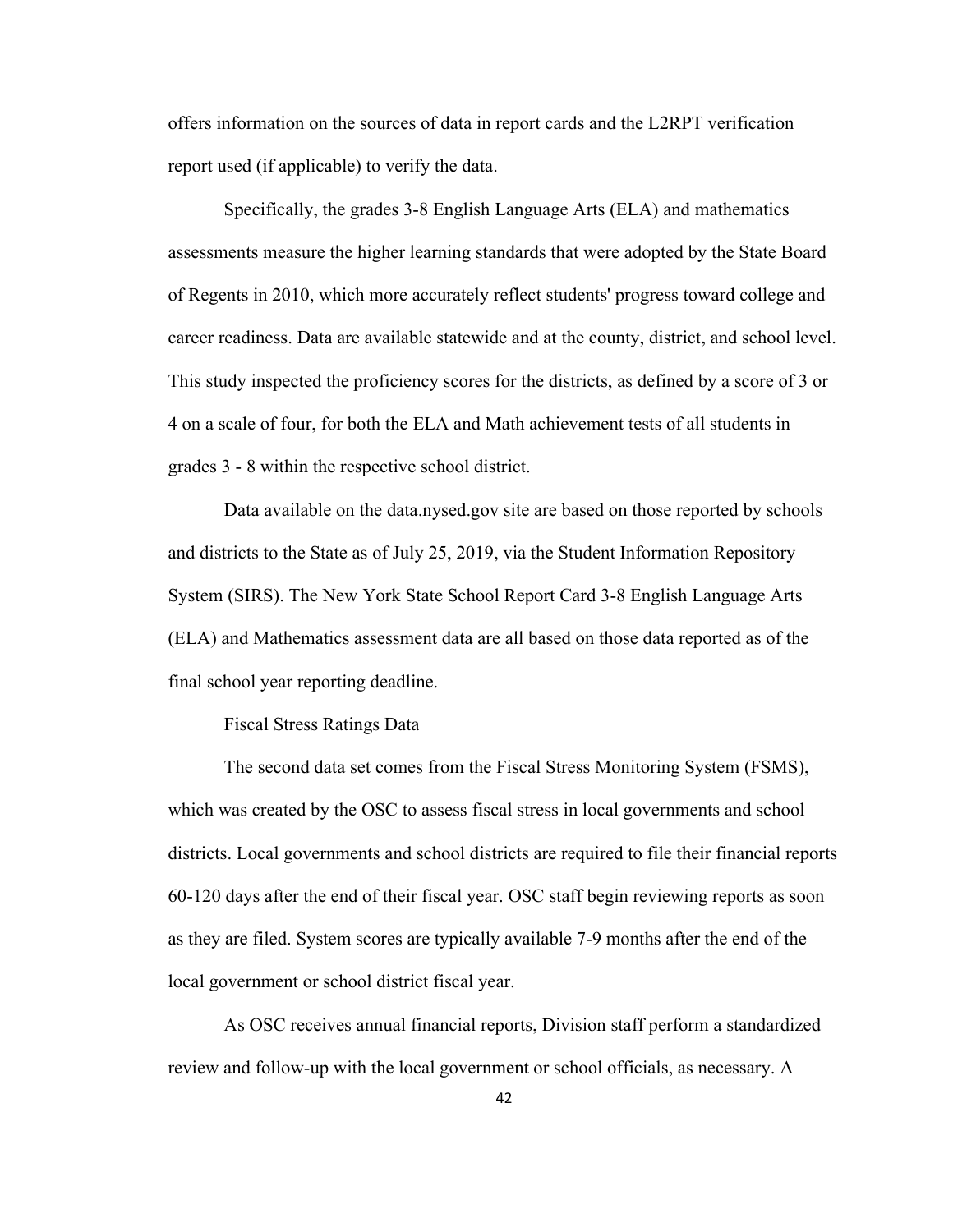subset of specific data elements is then used in the fiscal stress calculations to preliminarily determine whether or not a unit might be in one of the stress categories. After these entities are identified, additional contact and follow-up is made to review this information and resolve any data issues (e.g., data errors or inconsistencies). The entire process may involve multiple phone and email communications and often results in adjustments being submitted by individual entities. The process culminates with an official notification by OSC to the local government and school district officials, prior to the public release of scores. This lengthy and rigorous review ensures that there are no surprises at the local level when the scores are announced.

A low score resulting in "no designation" means that the district is not "susceptible" to fiscal stress, in the judgment of the Comptroller. The score takes into account factors such as the district's budget management, fund balances and debt. In addition, a score is provided for "Environmental Factors", such as socioeconomic conditions and property values, which are mostly outside of a school district's direct control. A "no designation" score of fiscal or environmental stress, is the lowest indicator possible and an affirmation that the district's financial condition is very strong.

There are a set of FSMS environmental indicators that do not factor into the fiscal stress score but do provide minor context for evaluating the challenges that school districts face. The environmental indicators for school districts inspect the changes in the size of the district's property tax base, enrollment trends, school budget vote results, the district's graduation rate, and a poverty measure (by industry measure – the percentage of students in kindergarten through sixth grade who are eligible for free or reduced-price lunch).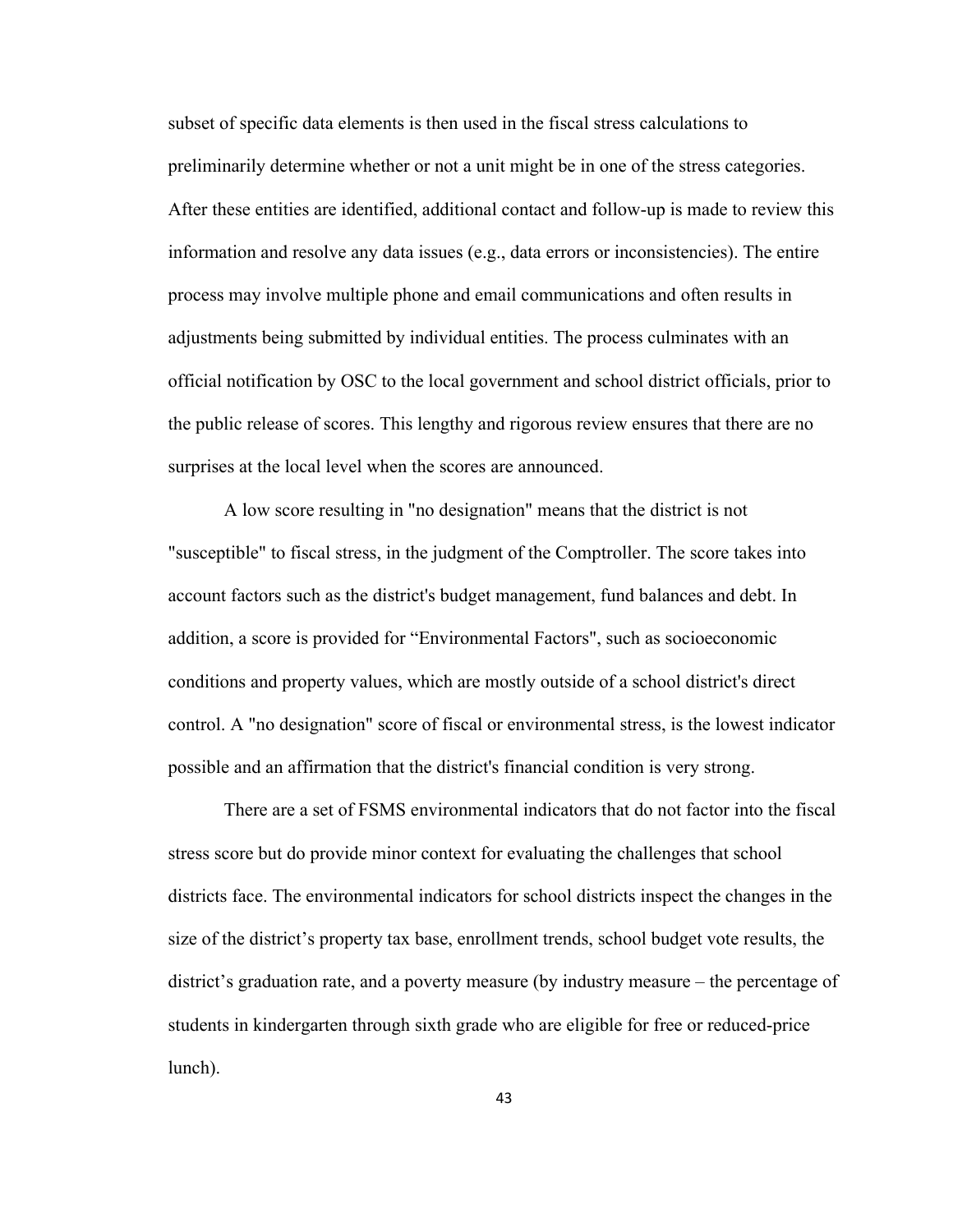According to the OSC, the majority of districts in a fiscal stress category are more likely than those with no designation to have a shrinking property tax base, low budget support and a low graduation rate. They are also less likely to have declining enrollment. Districts in fiscal stress have levels of poverty similar to those of districts without any designation. Voter support for school budget votes has generally been increasing in recent years for both fiscally stressed districts and those with no designation. Since 2008, most school districts have been experiencing a shrinking property tax base, in a big contrast to the rapid growth that most districts experienced in the years leading up to the recent recession. Downstate districts in particular have experienced dramatic downward shifts in property values and thus in their property tax bases. From 2002 to 2008, downstate districts (those on Long Island and in the Mid-Hudson region) generally experienced much higher growth in the taxable full value of real property than upstate districts. Since the recent recession, however, downstate districts have had shrinking tax bases in many cases, while a majority of upstate districts have continued to see growth albeit slower growth—in their property tax bases. These shifts would tend to reduce disparities in the districts' ability to raise funds to support education through property taxes.

## **Procedures**

#### **Data analyses**

An independent sample *t* test was utilized to analyze the data statistically for the first research question. The rationale for using the independent samples *t* test was to see if there is a difference between the achievement test scores in Math and English of the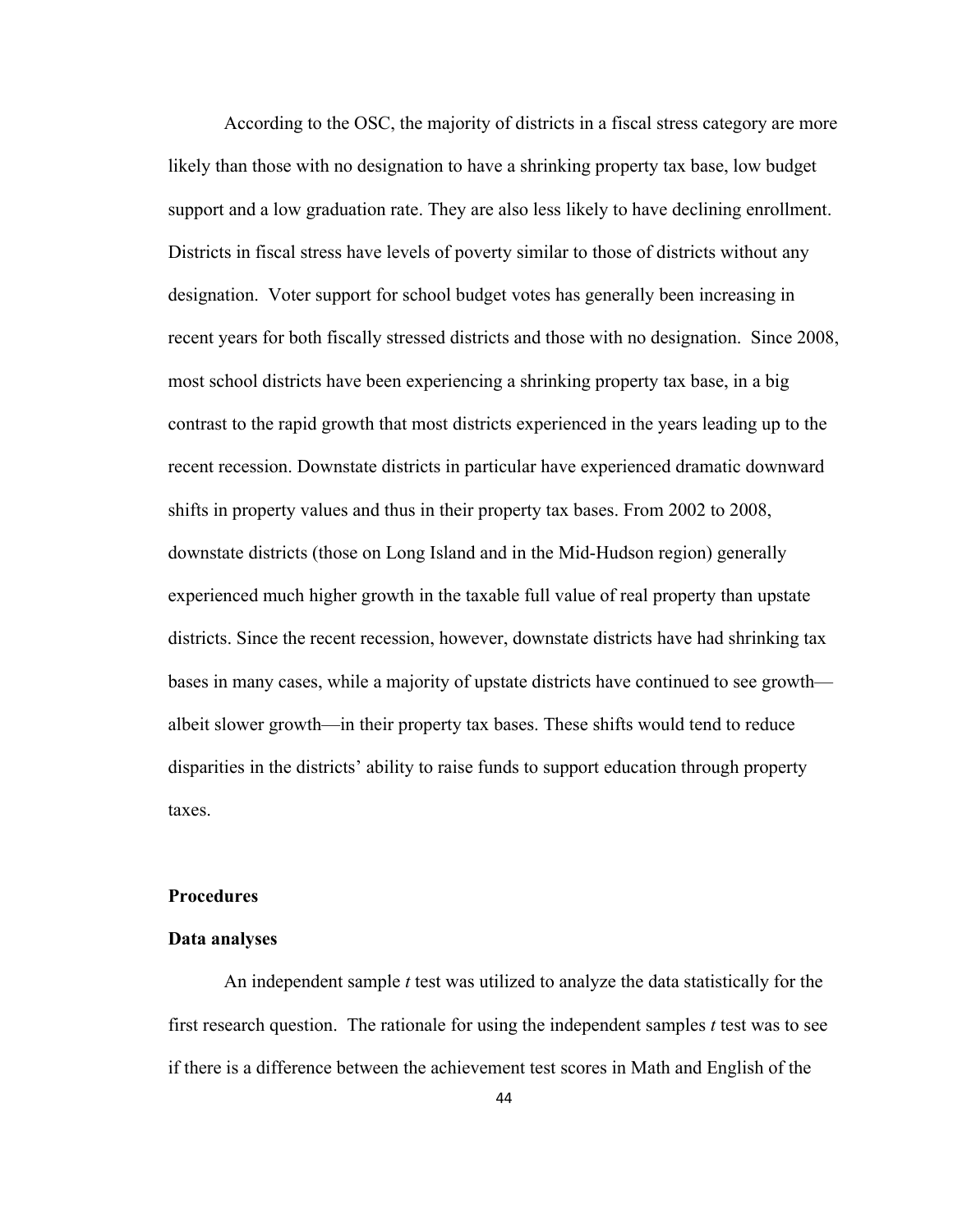two groups, and what financial factors related to the conditions or the independent variable, fiscal stress rating, of a school can be determined as an influence on the achievement test scores. A one-way ANOVA was performed to analyze the data statistically for the second research question. The rationale for using the one-way ANOVA was because there were more than two types of the independent variable and to see if there is a difference between the achievement test scores in Math and English of the two groups, and what community types where a school district is located, can be determined as an influence on the achievement test scores. A separate hierarchical linear regression analysis was utilized to analyze the data statistically for the third research question. The rationale for using the multiple regression for the dependent variable, the locale or community type of a school district locale, was administered to illustrate any influence a community type may have on the fiscal stress or the academic standing.

The data analyses and variables for each research question is as follows: Research question 1: To what extent is the financial condition (stress rating) of a school district related to their 3rd grade achievement level in Mathematics and English?

#### Data analyses – Independent Samples t Test

Variables – Independent – Fiscal Stress Rating Group  $1$  – low ratings, Group  $2$  – high ratings. Dependent – Mathematics and ELA scores.

Research question 2: To what extent is the community type {Rural, Suburban, Town, City} of a school district related to their 3rd grade achievement level in Mathematics and English?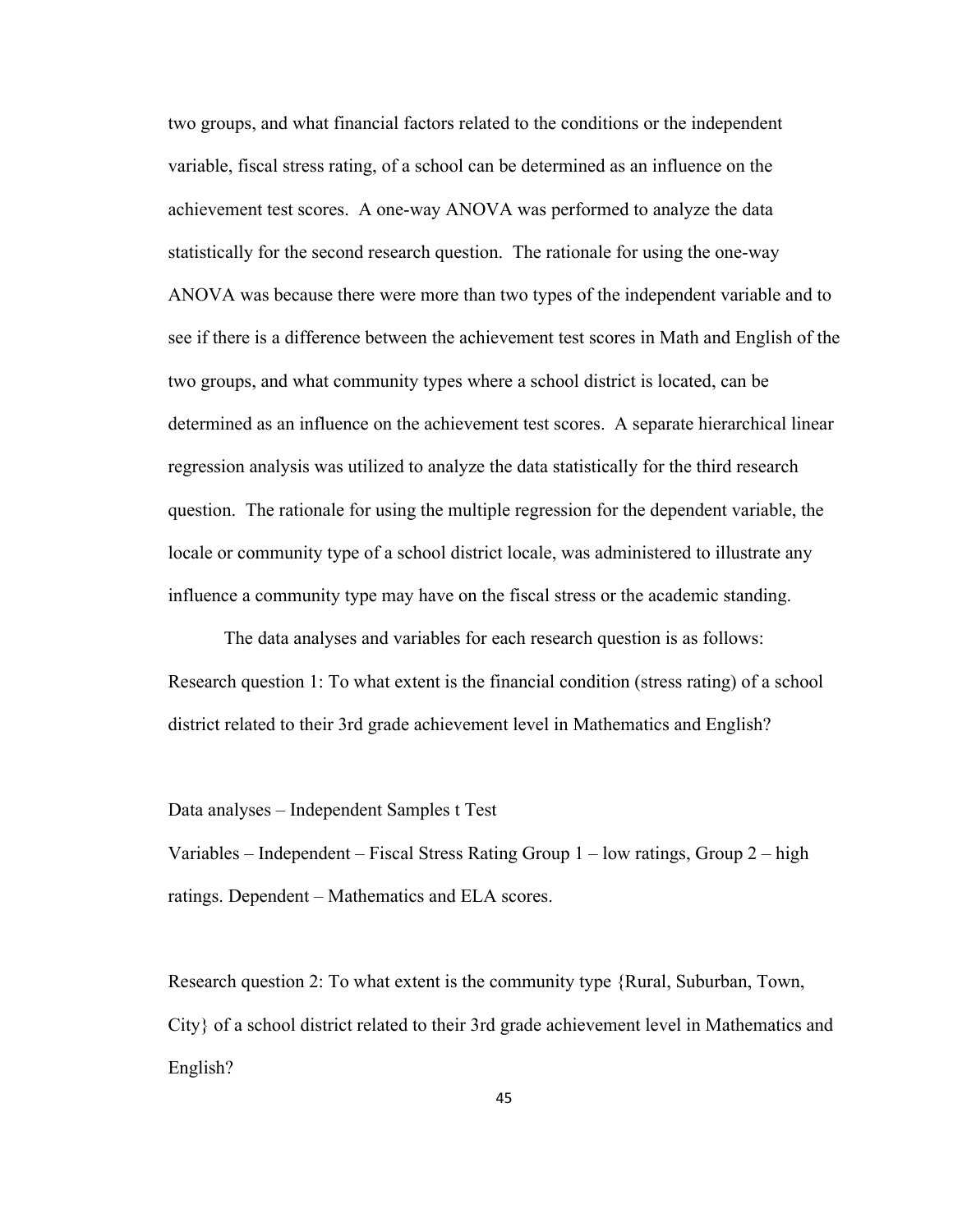Data analyses – One Way ANOVA

Variables – Independent – Community type {Rural, Town, City, Suburban} Dependent – Mathematics and ELA scores.

Research question 3: To what extent does community type and fiscal stress rating of a school district predict students' achievement in Mathematics and English?

Data analyses – Hierarchical Multiple Regression

Variables – Independent – Fiscal Stress Rating Group 1 – low ratings, Group 2 – high ratings. Dependent – Mathematics and ELA scores. Dependent – Community Type with four types: {Rural, City, Town, Suburban}

When analyzing district results in this study, it is important to note the predominant way revenue is raised for each district. Districts are generally distinguished in two ways: one being a district that is funded by a majority of taxes and the other by a district that are funded by a majority of state aid. The reason for such distinction is to possibly uncover if there is another reason why fiscal stress may occur in one district versus another.

## **Variables**

The independent variable is categorized by the high group and the low group of financial stress ratings of public schools in the 2018-19 school year. The independent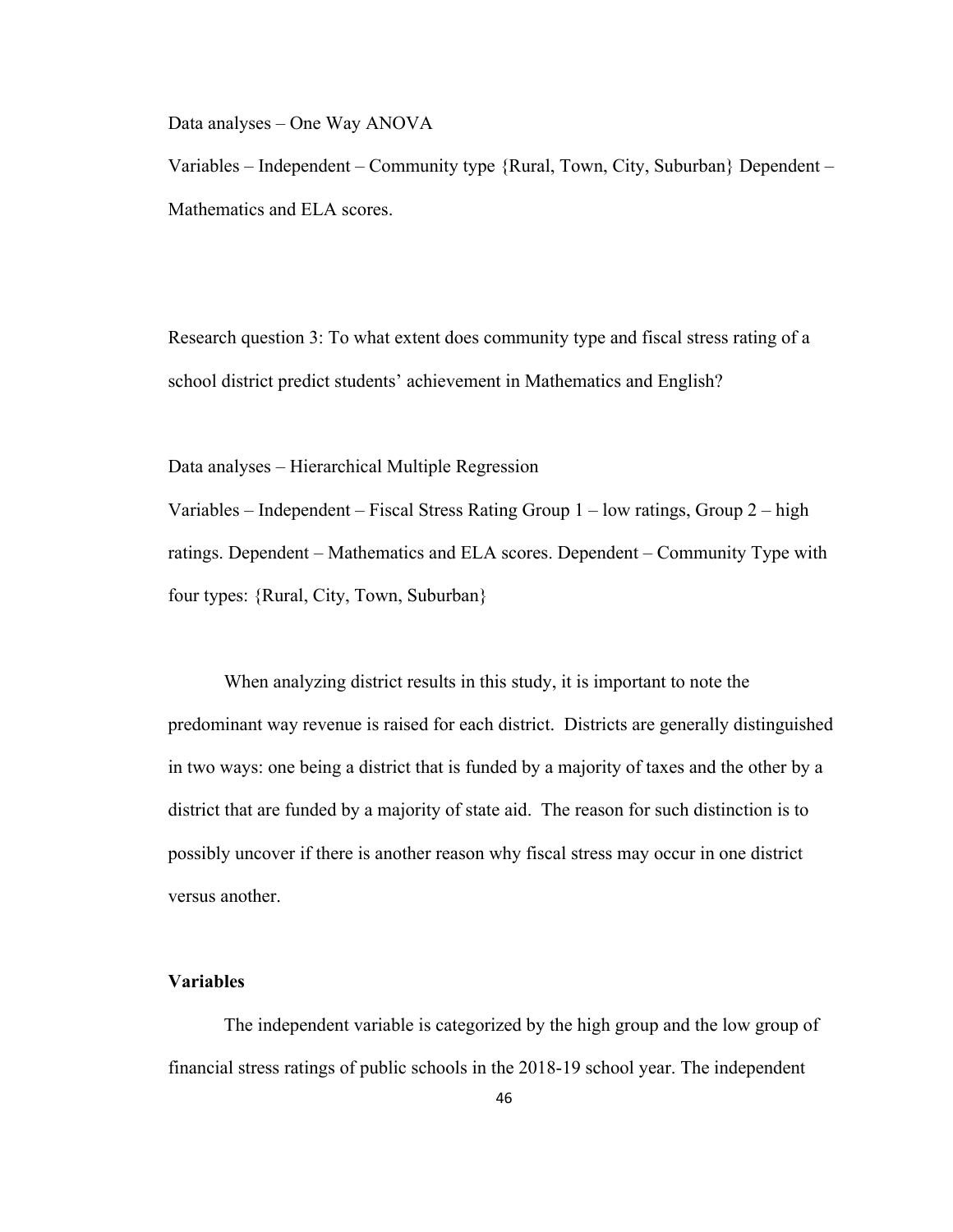variable includes school districts that either received a fiscal stress score or in some cases a rating of no score or zero. These variables were separated into two stress rating groups, distinguished by the lowest of scores indicating virtually no fiscal stress versus districts that had an inkling of stress to a preponderance of stress. Group 1 contained fiscal scores from 0 -3.3, and this accounted for approximately 50% of the lower half of the fiscal stress ratings. Group two accounted for all others.

The dependent variable is the achievement test score corresponding to the district's financial stress rating score and separately, the community type. These values are continuous. However, the percent of proficiency level for any given district and their values are used in the computations for the independent samples *t* test. The community type utilized four different categories. The means were compared from each independent group in order to determine whether there was statistical evidence that the associated population means are significantly different. The dependent variable was continuous, and the independent variable was between-subjects (groups). If the *p*-value was less than or equal to .05, the null hypothesis was rejected. There were three assumption tests: a test for normality, homogeneity of variances, and independence of observations. Post hoc tests were run if there were statistically significant results, to confirm where the differences occurred between groups.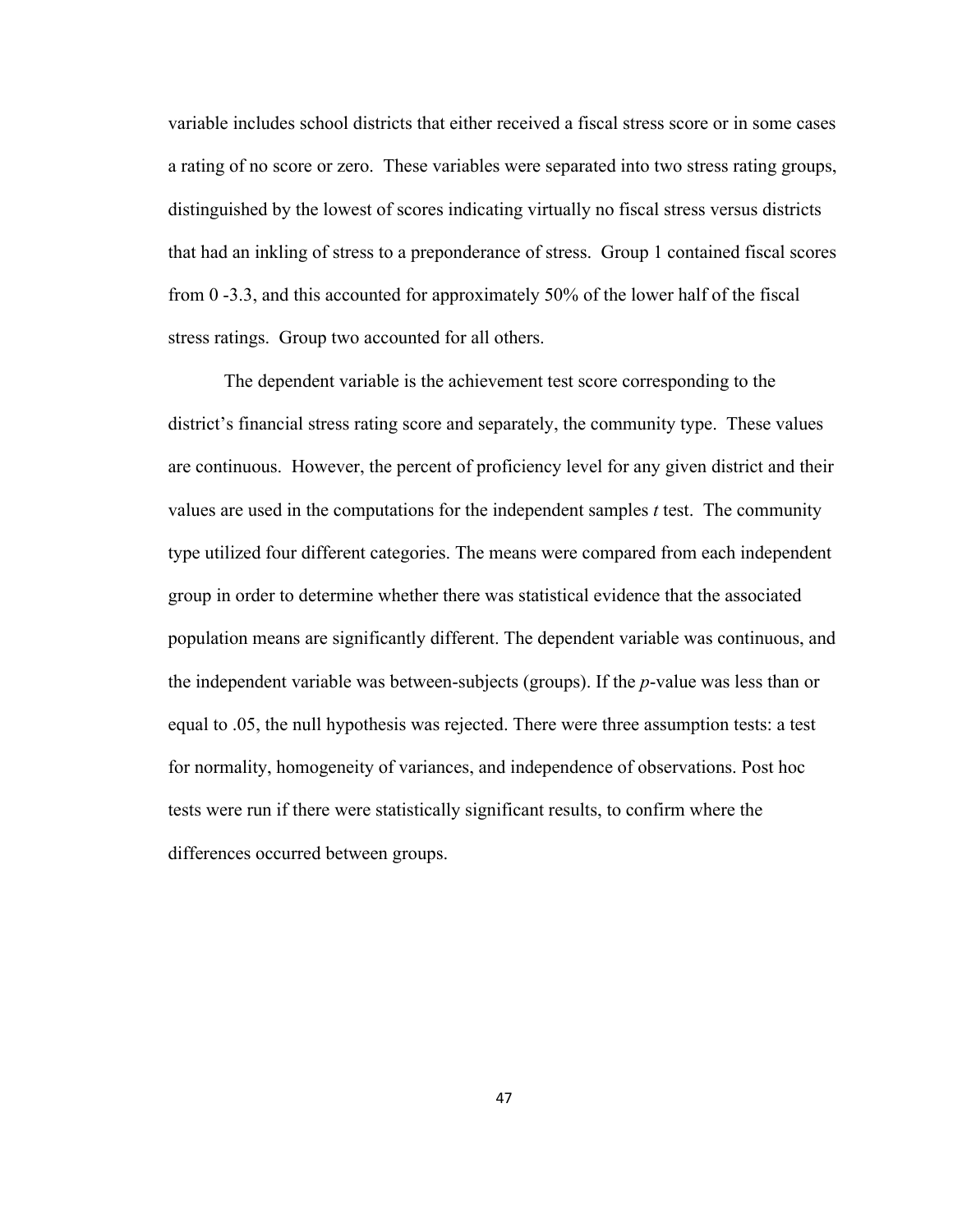## **CHAPTER 4 Results**

#### **Introduction**

The study results presented in this chapter addressed the financial condition of public schools in New York State and their related English (ELA) and Math scores for grades 3- 8. The archived data is based on the state assessment results of the 2018 – 2019 school year and the New York State fiscal stress ratings for 671 public school districts for the same school year. An independent samples *t* test and a one-way ONOVA was presented with quantitative data outlined demonstrating the change statistics. In addition, a multiple regression was performed to determine if the financial condition of a school district was related to the geographical type as determined by National Center for Education Statistics (NCES) Institute of Education Sciences.

Research findings are presented for each research question below.

**Research Question/Hypothesis 1:** To what extent is the financial condition (stress rating) of a school district related to their 3rd grade achievement level in Mathematics and English?

The hypotheses chosen were:

H0: There is no difference in 3rd grade achievement levels in English and Mathematics between school districts with different financial stress rating.

H1: There is a difference in 3rd grade achievement levels in English and Mathematics between school districts with different financial stress rating.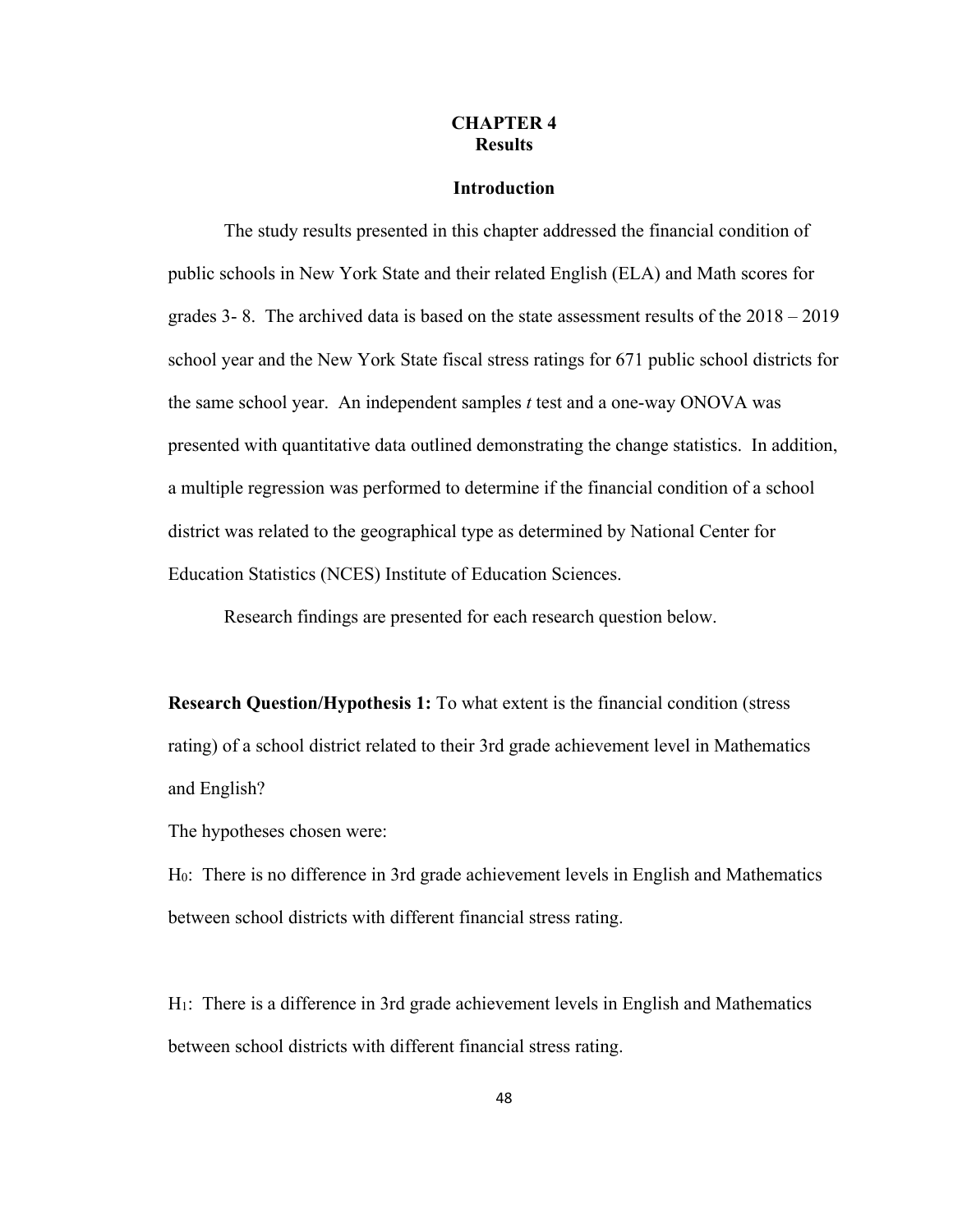Table 4.1



Table 4.2



49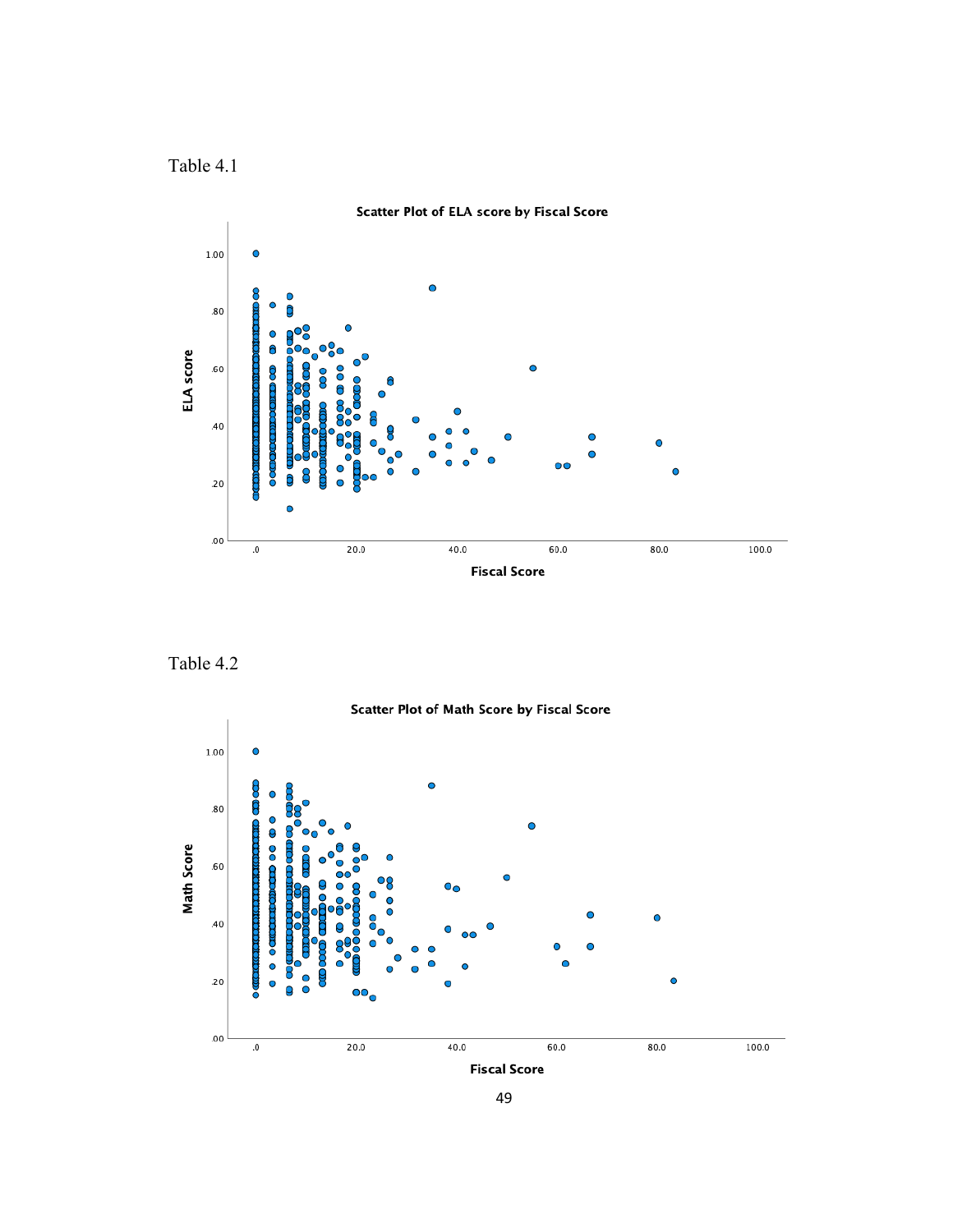### **Results**

 An independent samples *t* test was chosen as the appropriate test for the statistical analysis because the *t* test determines if achievement test scores vary by a district's fiscal stress score rating. This test was deemed appropriate as the data included only one independent categorical variable with two levels and two dependent categorical variables. The statistical analysis determined if there was a significant difference between the means of the groups. An alpha level of .05 was chosen to test for significance.

The data were screened and there were no missing or miscoded values or outliers. Four school districts did not file fiscal information for the stress test. Four separate districts did not have either ELA or Mathematics test scores reported for the school year. There were no coding errors, and four total assumption tests were conducted. There was at least one continuous dependent variable. There was normality noted in each of the groups of histograms for Mathematics and ELA. There was independence of observations as each score was only a member of one group. There was homogeneity of variances as shown by the nonsignificant result on the Levene's test for the ELA scores  $F(29,627) = 1.272$ ,  $p = .195$  ( $p > .05$ ).

 Analysis of the independent samples *t* test first revealed that in lower range of fiscal stress scores the mean ELA score was  $M = .450$  (SD = .1484), whereas in the higher range of fiscal stress scores the mean was  $M = .418$  (SD = .1415), that is 45% and 42% of students are in the proficiency range for English Language Arts in groups 1 and 2, respectively. The confidence interval, that is 95% of scores occurred between .009 and .055, shows directionality because the range did not include zero. This difference of .032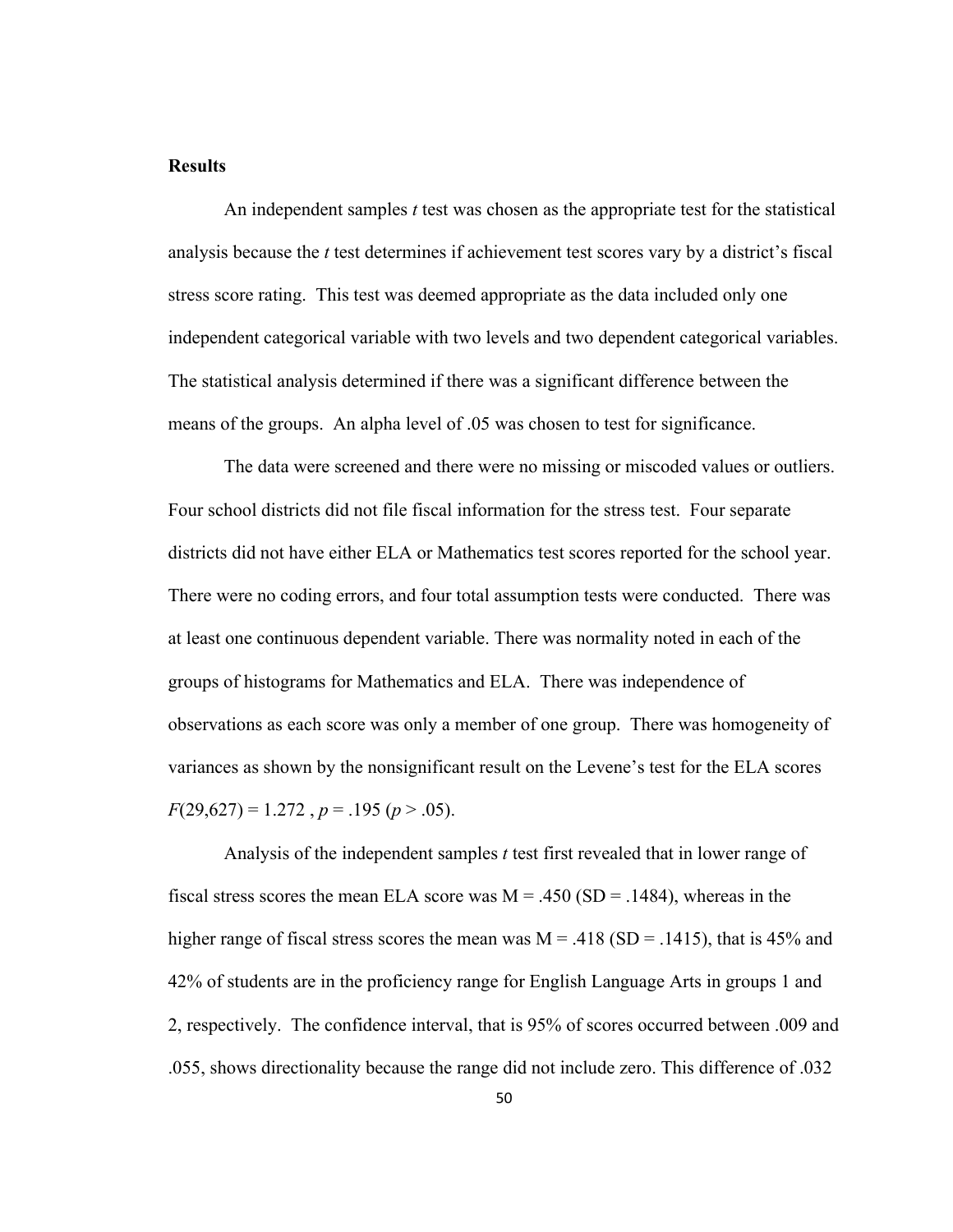or roughly three percentage points was found to be statistically significant,  $t(335)$  = 2.801,  $p = .005$ . According to Cohen's  $d = .1450$  for Group 1, the effect size was below .2 and was thus negligible for the lower group and upper group, respectively. However, this statistically significant finding suggests that the financial condition of a school district (fiscal stress rating) may be a predictor of ELA state achievement test scores. The null hypothesis was rejected.

The *t* test was then conducted with Mathematics scores. The mean test scores were as follows: Fiscal Stress Low group mean Mathematics score was  $M = .488$  (SD = .1579) and for Fiscal Stress High group mean Mathematics score was  $M = .457$  (SD = .1535). The confidence interval, that is 95% of scores occurred between .007 and .055, showed directionality because the range did not include zero. There were approximately 49% and 46% of students within the proficiency range for Mathematics in the Fiscal Stress Low and High groups, respectively. In this test,  $t(326) = 2.547$ ,  $p = .011$ , which was also statistically significant. According to Cohen's  $d = 0.1557$  for Group 2, the effect size was below .2 and was also negligible for the lower group and upper group, respectively. There was a significant difference between the fiscal stress rating and Mathematics achievement test scores, as exhibited in Table 4. The null hypothesis was rejected, and this statistically significant finding suggests that the financial condition of a school district (fiscal stress rating) may be a predictor of Mathematics state achievement test scores.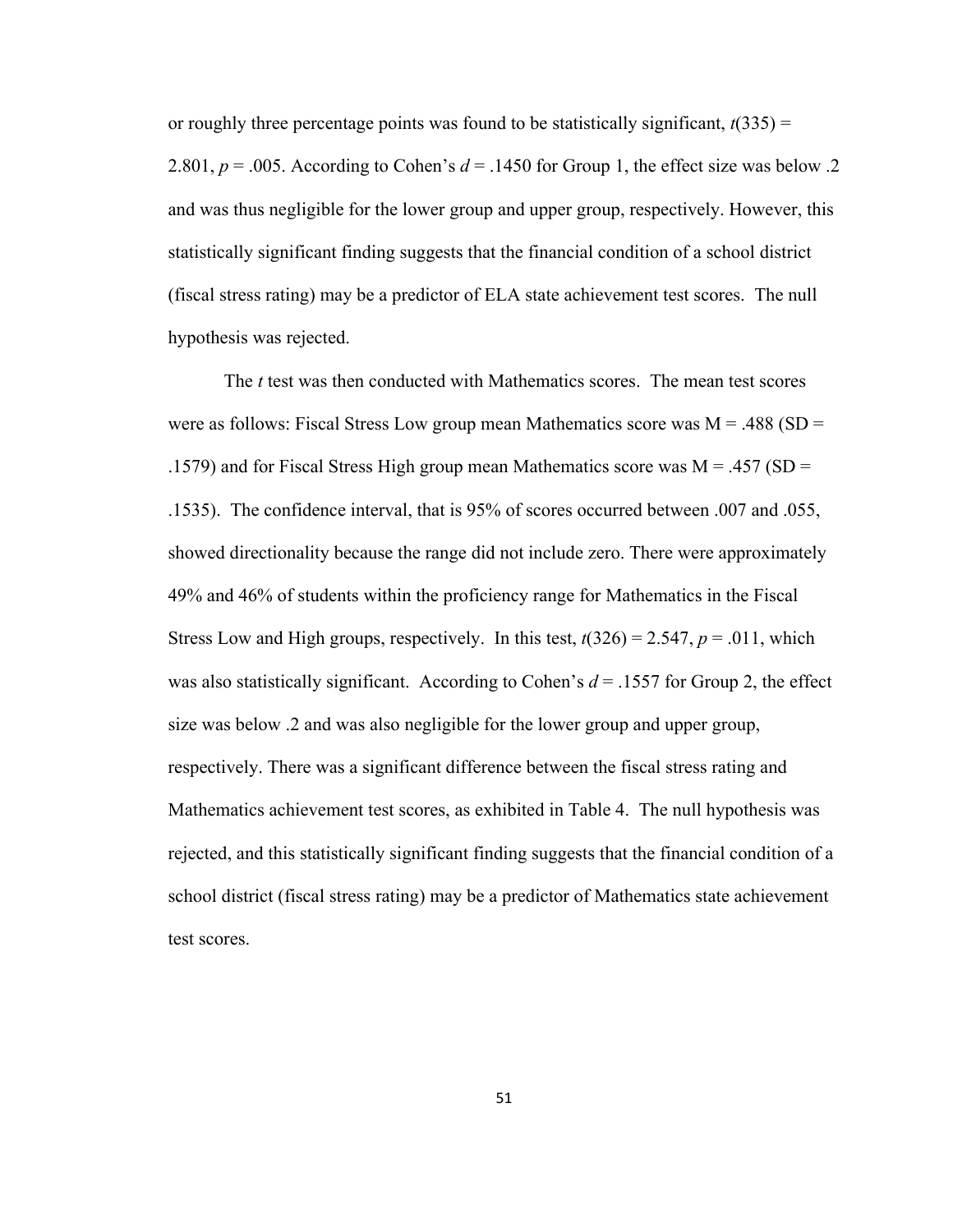## Table 4.3

| Groups         | N   | M     | SD     |           |      | р    |
|----------------|-----|-------|--------|-----------|------|------|
|                |     |       |        |           |      |      |
| ELA low group  | 336 | .4500 | .14843 | 2.801 661 |      | .005 |
| high group     | 327 | .4184 | .14150 |           |      |      |
| Math low group | 336 | .4877 | .15794 | 2.547     | -661 | .011 |
| high group     | 327 | .4569 | .15353 |           |      |      |

*Mean and SD of Mathematics & ELA Scores of Fiscal Stress Groups*

**Research Question/Hypothesis 2:** To what extent is the community type {Rural,

Suburban, Town, City} of a school district related to their 3rd grade achievement level in Mathematics and English?

The hypotheses chosen were:

H0: There is no difference in 3rd grade achievement levels in English and Mathematics between school districts with different community types {Rural, Suburban, Town, City}.

H1: There is a difference in 3rd grade achievement levels in English and Mathematics between school districts with different community types {Rural, Suburban, Town, City}.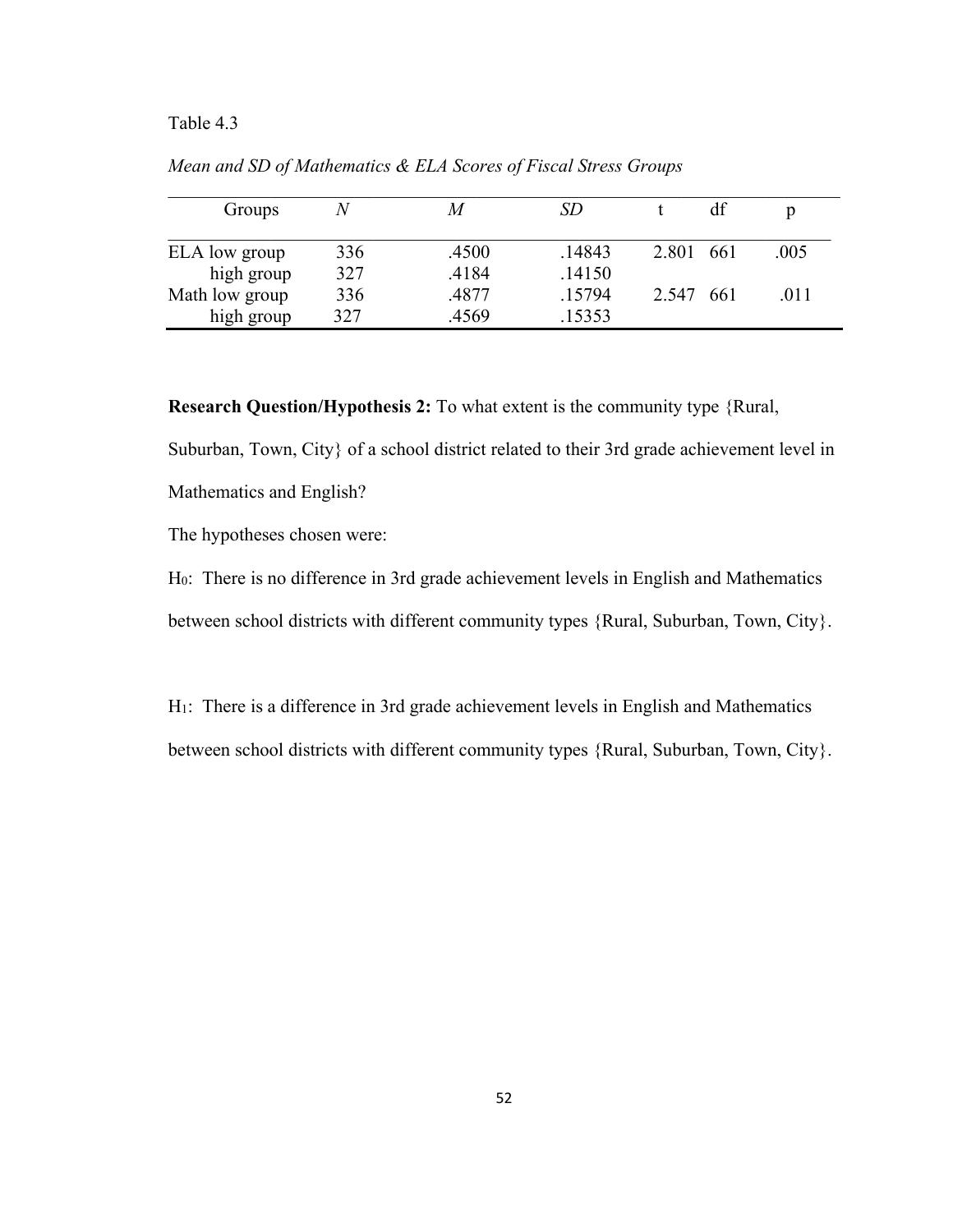



Simple Bar Mean of Math Score by Community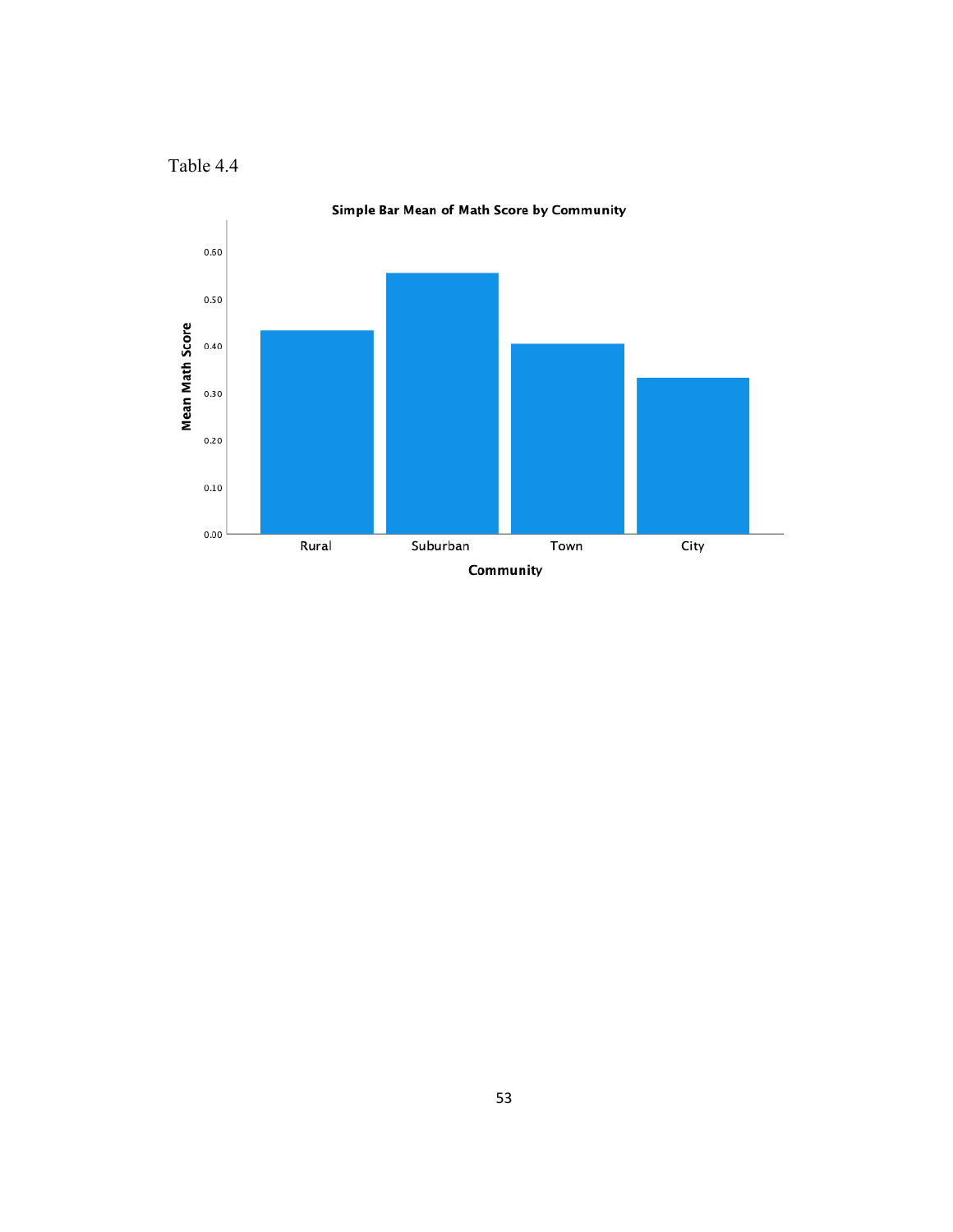Table 4.5



one anova with post hoc tukey to test the null hypothesis that there would be no differences in Math and English scores by community type. Based on the F test, there was a statistically significant relationship between all community types and Math and English. After running the tukey test, we found that there was no statistical significance between community types.  $(p<0.05)$ .

**Research Question/Hypothesis 3:** To what extent does community type and fiscal stress rating of a school district predict students' achievement in Mathematics and English?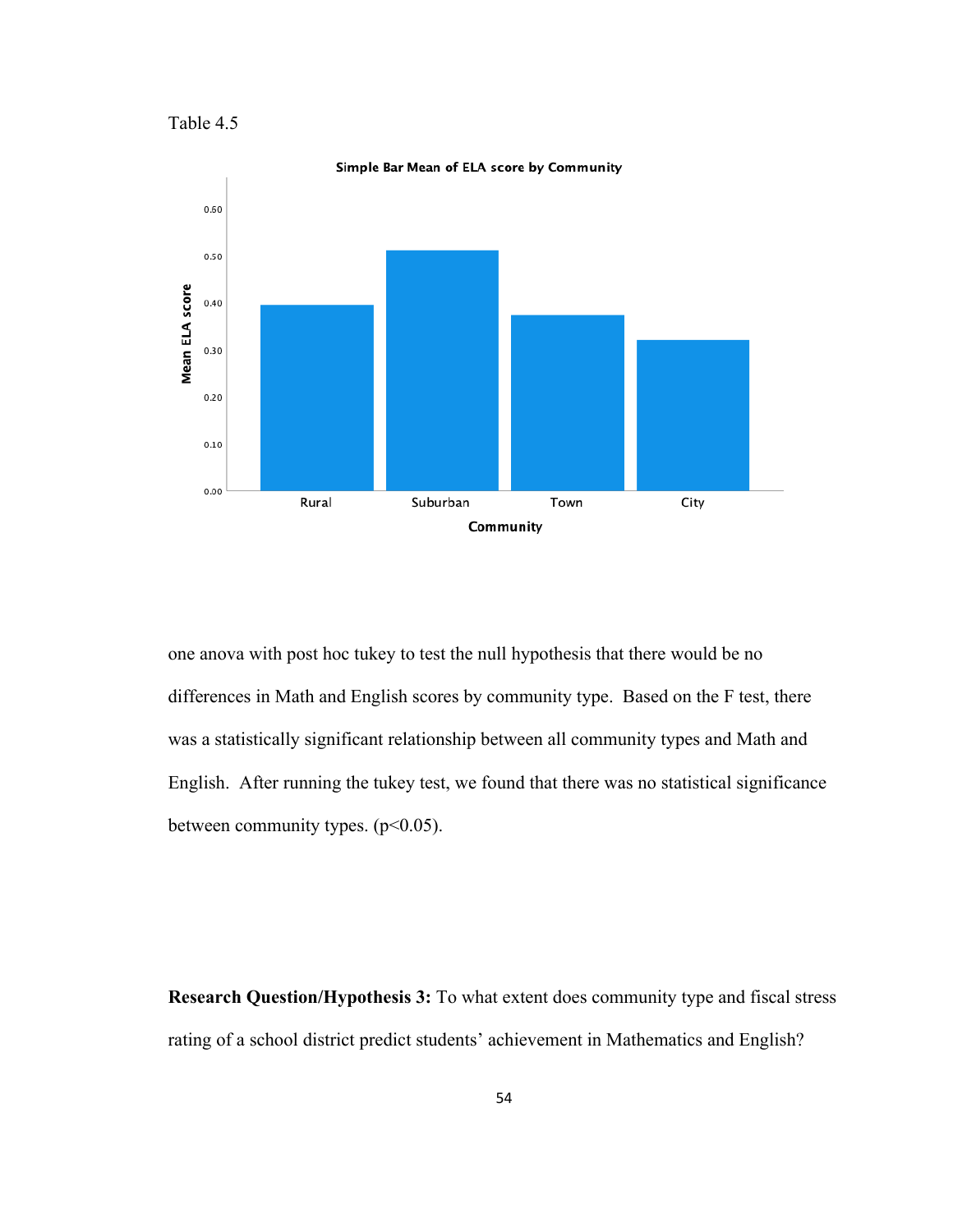H0: There will be no predictive relationship between the financial condition of a school district and its community type [rural, suburban, town, city] on student achievement.

H1: There will be a relationship between the financial condition of a school district and its community type [rural, suburban, town, city] on student achievement.

Hierarchical linear regression analysis was chosen to predict students' achievement based on their community type; rural, suburban, town or city and financial stress scores. The rationale for using hierarchical linear regression was that there was only one continuous criterion variable and two predictor variables.

Prior to running the hierarchical linear regression analysis, the six assumption tests were executed. The relationship between the independent and dependent variables was linear, as demonstrated by scatterplots. There was no multicollinearity in the data. The values of the residuals were independent as were noted by the Durbin-Watson statistic, which was close to 2 (Durbin-Watson  $= 2.045$ ). The values of the residuals were normally distributed, which was evidenced by the P-P plot. Finally, there were no influential cases of biasing by apparent outliers in the data, which was verified by calculating Cook's Distance values, which were all under 1.00.

 In the case with ELA as the dependent variable, the results of the block or model revealed that all community types showed statistical significance. The fiscal score had an  $R = 0.165$ . The  $R^2 = 0.027$ , associated with this model suggested 2.7% of the variance in the ratio of students whose ELA proficiency level is at 3 or 4 and can be explained by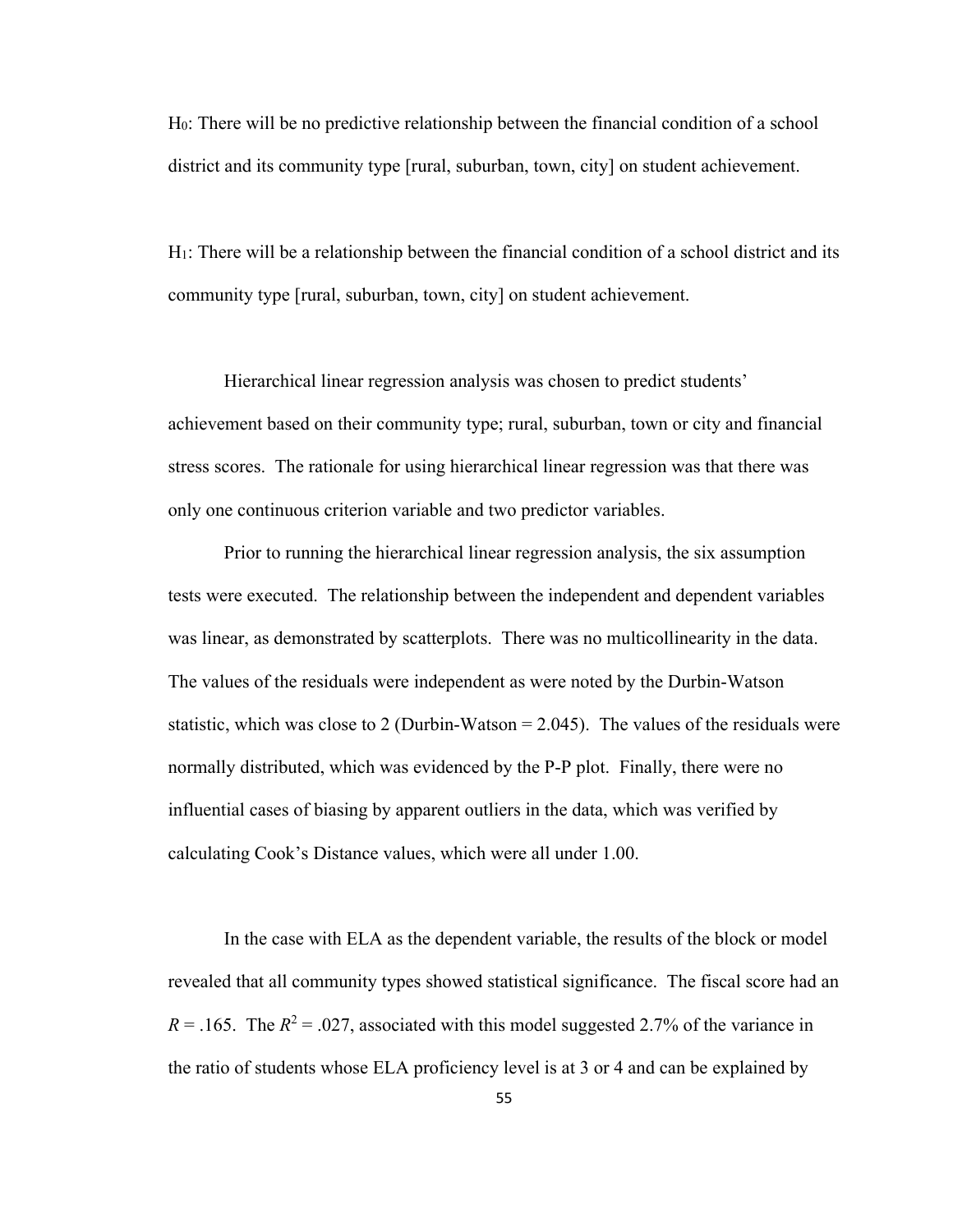fiscal stress rating. The results indicated that fiscal score was a relatively fair predictor of ELA proficiency,  $F(1,661) = 18.396$ ,  $p < .001$ . The combination of community types, suburban, city, town, and rural, placed into a separate predictor model, explained 18.2% more of the variance or a total 20.9% of the students that achieved a 3 or 4 proficiency on the ELA assessments. Fiscal score  $(\beta = -168, p < .001)$ , indicated that there was an inverse relationship, that is, the higher the fiscal score, the lower the ELA proficiency. Results that predicted ELA proficiency was equal to the regression equation of  $ELA =$  $.488 - .002$ (Fiscal).

In the case with Mathematics as the dependent variable, Fiscal score,  $R = .165$ , also signified strength between the Mathematics proficiency and all of the predictor variables was moderate.  $R^2 = 0.027$ , or 2.7% of the Mathematics proficiency can be explained by fiscal store. In the predictor model with community types, proficiency increased similarly to that of the ELA results, with 21% variance explained with the addition. The results indicated that the model was a significant predictor of math proficiency,  $F(1,661) = 18.574$ ,  $p < .001$ . Similarly, Fiscal score,  $(\beta = -.168, p < .001)$ primarily predicted proficiency on the Mathematics exams. Fiscal score also indicated that there was an inverse relationship, that is, the higher the fiscal score, the lower the math proficiency. Lastly, the community types, City, Rural, and Town, likewise did not significantly predict Math or ELA proficiency. Results predicted Mathematics proficiency was equal to the regression equation of Math  $= .449 - .002$  (Fiscal).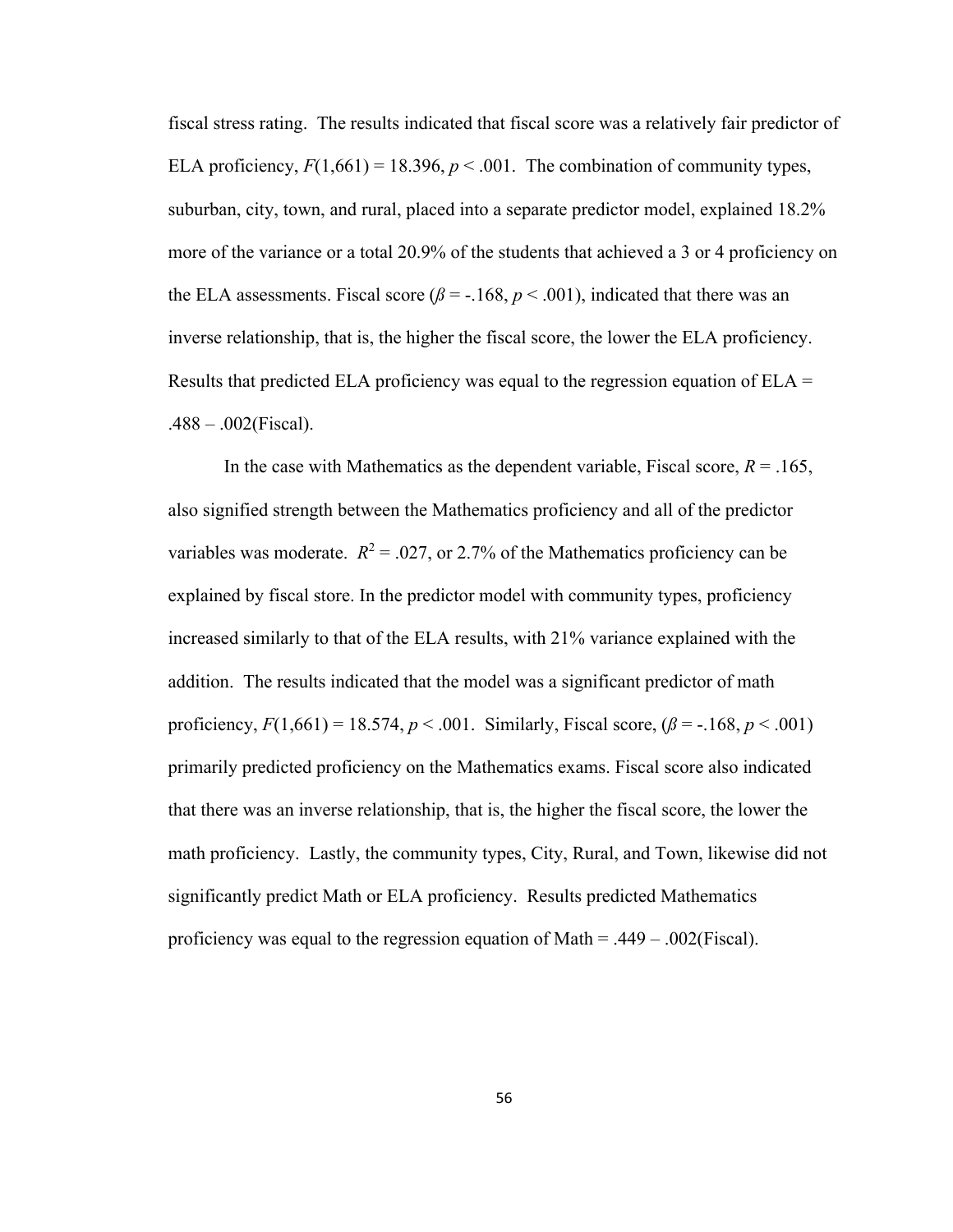# Table 4.6

# *Model Summary of Multiple Regression Analysis for Predicting ELA Proficiency.*

| Model $R$ $R^2$ $R^2$ $SEE$ |  |  | $\Delta R^2$ $\Delta F$                             |          | df1. | df2.     |  |
|-----------------------------|--|--|-----------------------------------------------------|----------|------|----------|--|
|                             |  |  | 1 .165 <sup>a</sup> .027 .026 .14393 .027. 18.396 1 |          |      | 661 .001 |  |
|                             |  |  | 2 .454 <sup>b</sup> .206 .201 .13034 .179           | 49.324 3 |      | 658 .001 |  |

a. Predictors: (Constant), Fiscal Score

b. Predictors: (Constant), Fiscal Score, Community Type

## Table 4.7

*Summary of Multiple Regression Coefficients for Predicting ELA Proficiency.*

| Variable            |         |            |          |           |  |
|---------------------|---------|------------|----------|-----------|--|
|                     | B       | $SE \beta$ | $\beta$  | t         |  |
| Model 1             |         |            |          |           |  |
| Fiscal score        | $-.002$ | .001       | $-165**$ | $-4.289$  |  |
| Model 2             |         |            |          |           |  |
| <b>Fiscal Score</b> | $-.002$ | .000       | $-167**$ | $-4.806$  |  |
| Rural               | $-.117$ | .011       | $-.399$  | $-10.489$ |  |
| Town                | $-.135$ | .016       | $-.325$  | $-8.641$  |  |
| City                | $-.183$ | .032       | $-.204$  | $-5.761$  |  |
|                     |         |            |          |           |  |

*Note*: \**p* < .05. \*\**p* < .001

## Table 4.8

*Summary of ANOVA for ELA Proficiency.*

| Variable   |       |    |          |        |  |
|------------|-------|----|----------|--------|--|
|            | SS    | df | MS       | F      |  |
| Model 1    |       |    |          |        |  |
| Regression | .381  |    | $.381**$ | 18.396 |  |
| Model 2    |       |    |          |        |  |
| Regression | 2.895 | 4  | $.724**$ | 42.601 |  |
|            |       |    |          |        |  |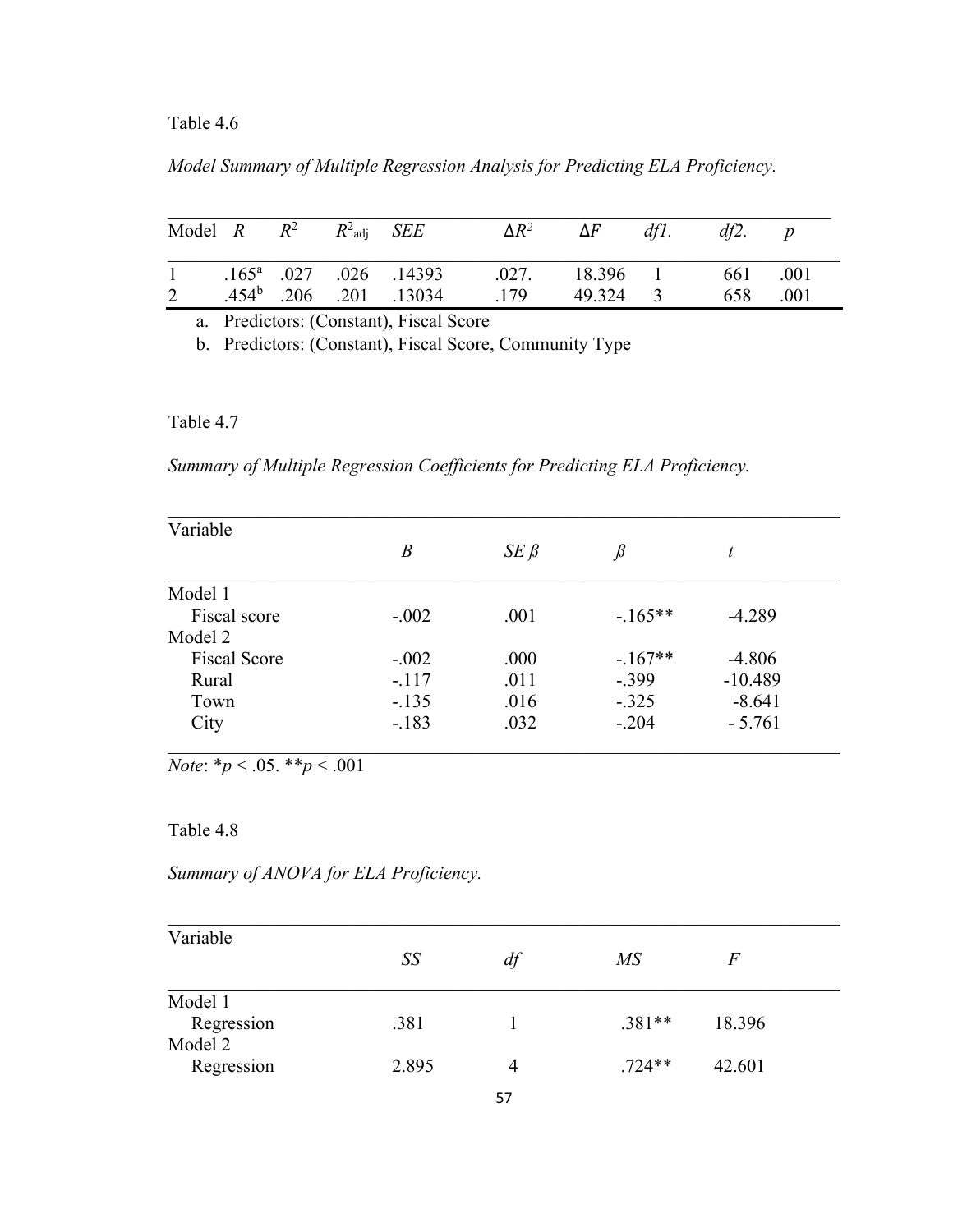# *Note*:  $*_{p}$  < .05.  $*_{p}$  < .001

# Table 4.9

*Model Summary of Multiple Regression Analysis for Predicting Mathematics Proficiency.*

\_\_\_\_\_\_\_\_\_\_\_\_\_\_\_\_\_\_\_\_\_\_\_\_\_\_\_\_\_\_\_\_\_\_\_\_\_\_\_\_\_\_\_\_\_\_\_\_\_\_\_\_\_\_\_\_\_\_\_\_\_\_\_\_\_\_\_\_\_\_

 $\mathcal{L}_\text{G}$  , and the contribution of the contribution of the contribution of the contribution of the contribution of the contribution of the contribution of the contribution of the contribution of the contribution of t

|                |  | Model $R$ $R^2$ $R^2$ $SEE$ |                                 | $\Delta R^2$ | $\Delta F$ | dfl. | df2. |      |  |
|----------------|--|-----------------------------|---------------------------------|--------------|------------|------|------|------|--|
| $1 \quad$      |  |                             | $.165^a$ .027 .026 .15439       | .027         | 18.574 1   |      | 661  | .001 |  |
| $\overline{2}$ |  |                             | $.455^{\circ}$ .207 .203 .13969 | .180         | 49.810     |      | 658  | .001 |  |

a. Predictors: (Constant), Fiscal Score

b. Predictors: (Constant), Fiscal Score, Community Type

## Table 4.10

*Summary of Multiple Regression Coefficients for Predicting Mathematics Proficiency.*

| Variable            |         |              |           |           |  |
|---------------------|---------|--------------|-----------|-----------|--|
|                     | B       | $SE$ $\beta$ | $\beta$   | t         |  |
| Model 1             |         |              |           |           |  |
| Fiscal score        | $-.002$ | .001         | $-165**$  | $-4.310$  |  |
| Model 2             |         |              |           |           |  |
| <b>Fiscal Score</b> | $-.002$ | .001         | $-.167**$ | $-4.789$  |  |
| Rural               | $-.122$ | .012         | $-.388$   | $-10.218$ |  |
| Town                | $-.147$ | .017         | $-.331$   | $-8.786$  |  |
| City                | $-.214$ | .034         | $-.223$   | $-6.281$  |  |
|                     |         |              |           |           |  |

*Note*: \**p* < .05. \*\**p* < .001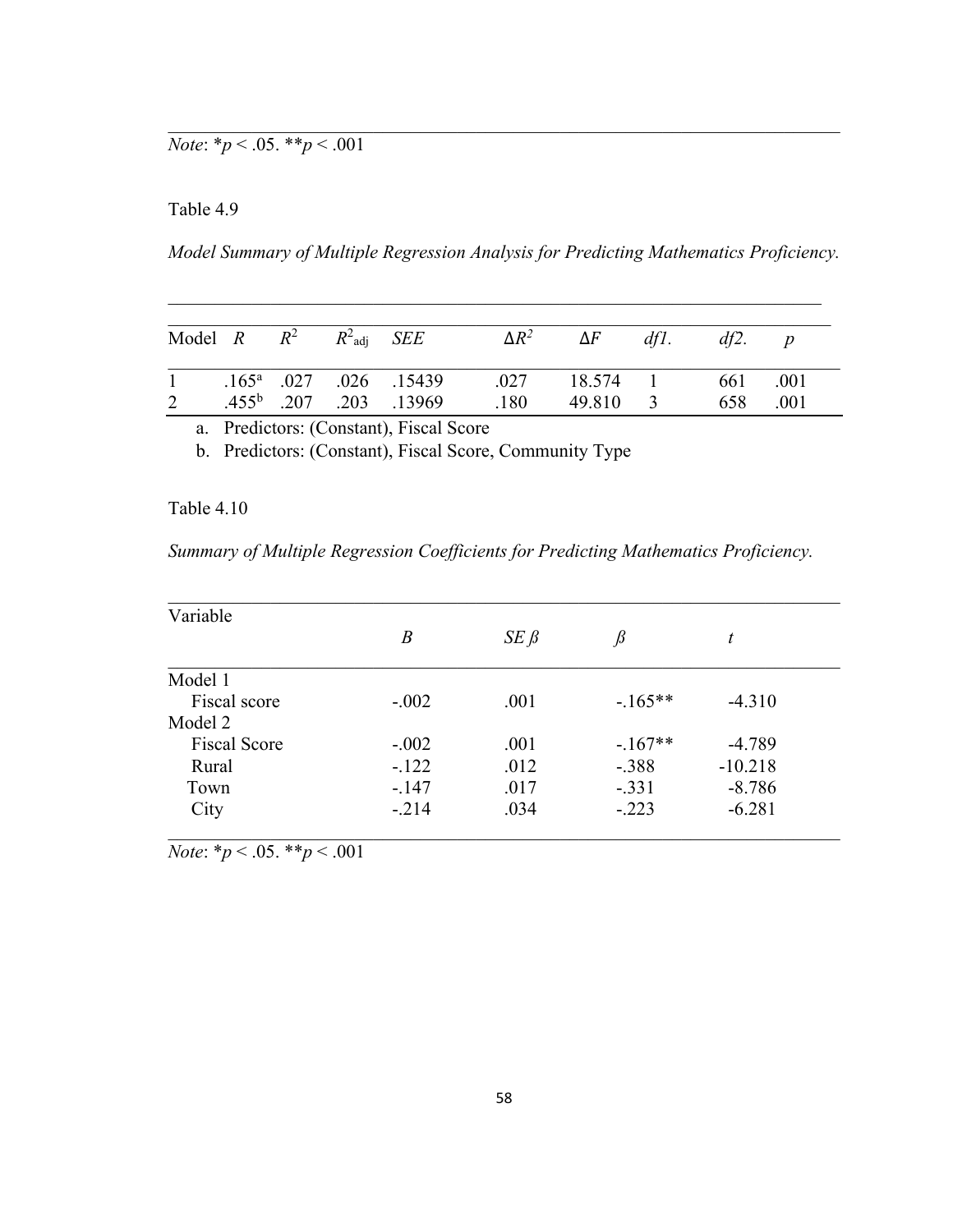### Table 4.11

## *Summary of ANOVA for Math Proficiency.*

| Variable                                  |       |    |                 |        |  |
|-------------------------------------------|-------|----|-----------------|--------|--|
|                                           | SS    | df | $\overline{MS}$ | F      |  |
| Model 1                                   |       |    |                 |        |  |
| Regression                                | .443  |    | $.443**$        | 18.574 |  |
| Model 2                                   |       |    |                 |        |  |
| Regression                                | 3.359 | 4  | $.840**$        | 43.030 |  |
| <i>Note</i> : * $p < .05$ . ** $p < .001$ |       |    |                 |        |  |

**Summary**

The study used information from districts all across New York State that compromise of central school districts, elementary school districts and traditional K-12 school districts. The financial information presented to rate each district from a standpoint of fiscal stability, raised questions about how districts that were financially impaired (high stress rating) may have a significant impact on student achievement, specifically math and ELA state assessment exams. Perhaps it can be stated that districts with a high fiscal stress rating, may have been in a more dire financial situation. In addition, the question was raised if the community type could be a predictor of the fiscal stress rating. Some can argue the state assessments may not be reliable or opt-outs may skewer the results. In either case, the financial affairs must still be managed carefully, as that may be indicative of stress rating, and thus will certainly have an effect on available resources necessitated for learning. It is also likely that a rural town may be more fiscally stressed because there may be less funding due to fewer taxpayers and larger commercial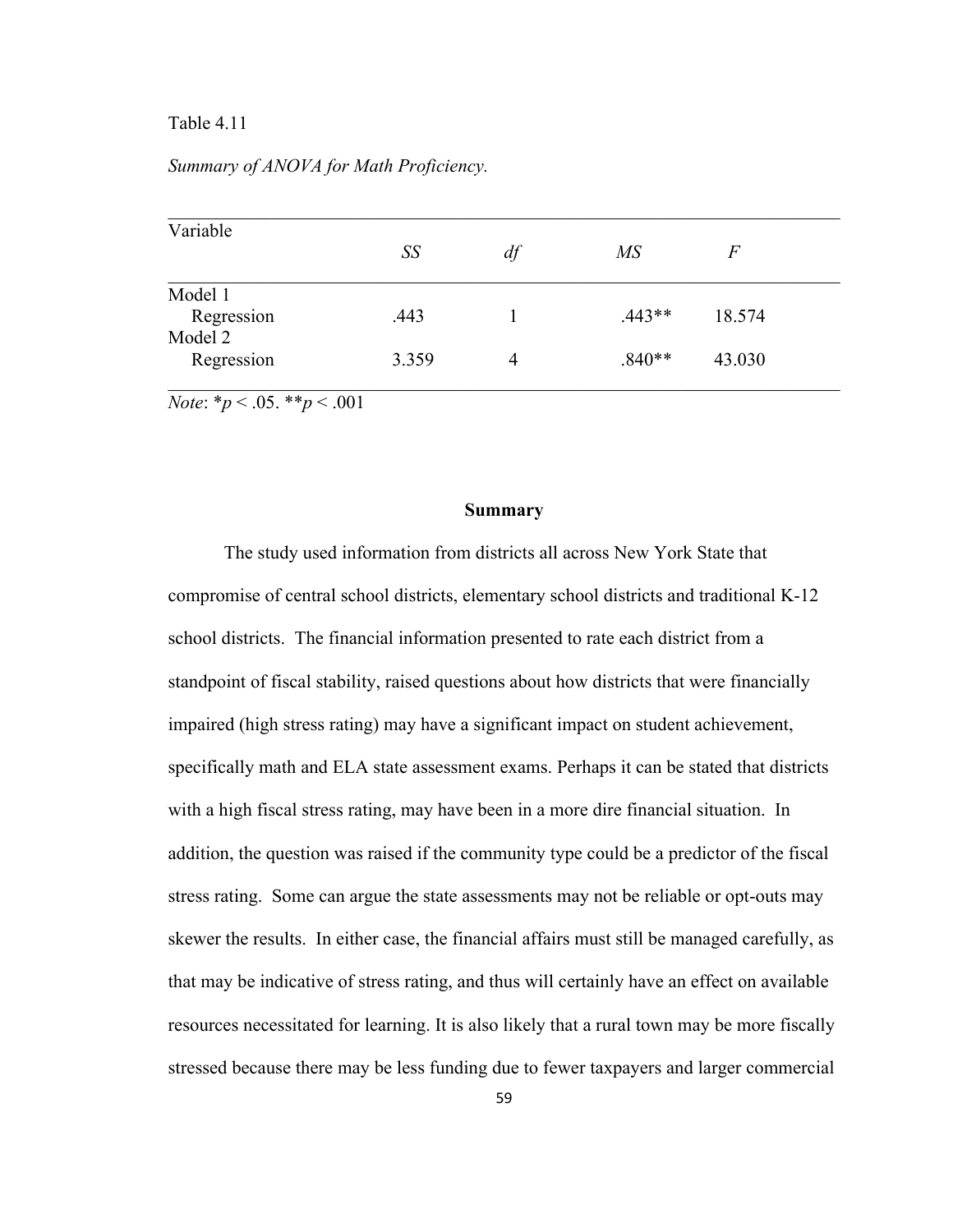properties for taxes. Although the results did not explicitly show this for rural school districts, other community types probably are not predictors as correlations were also low.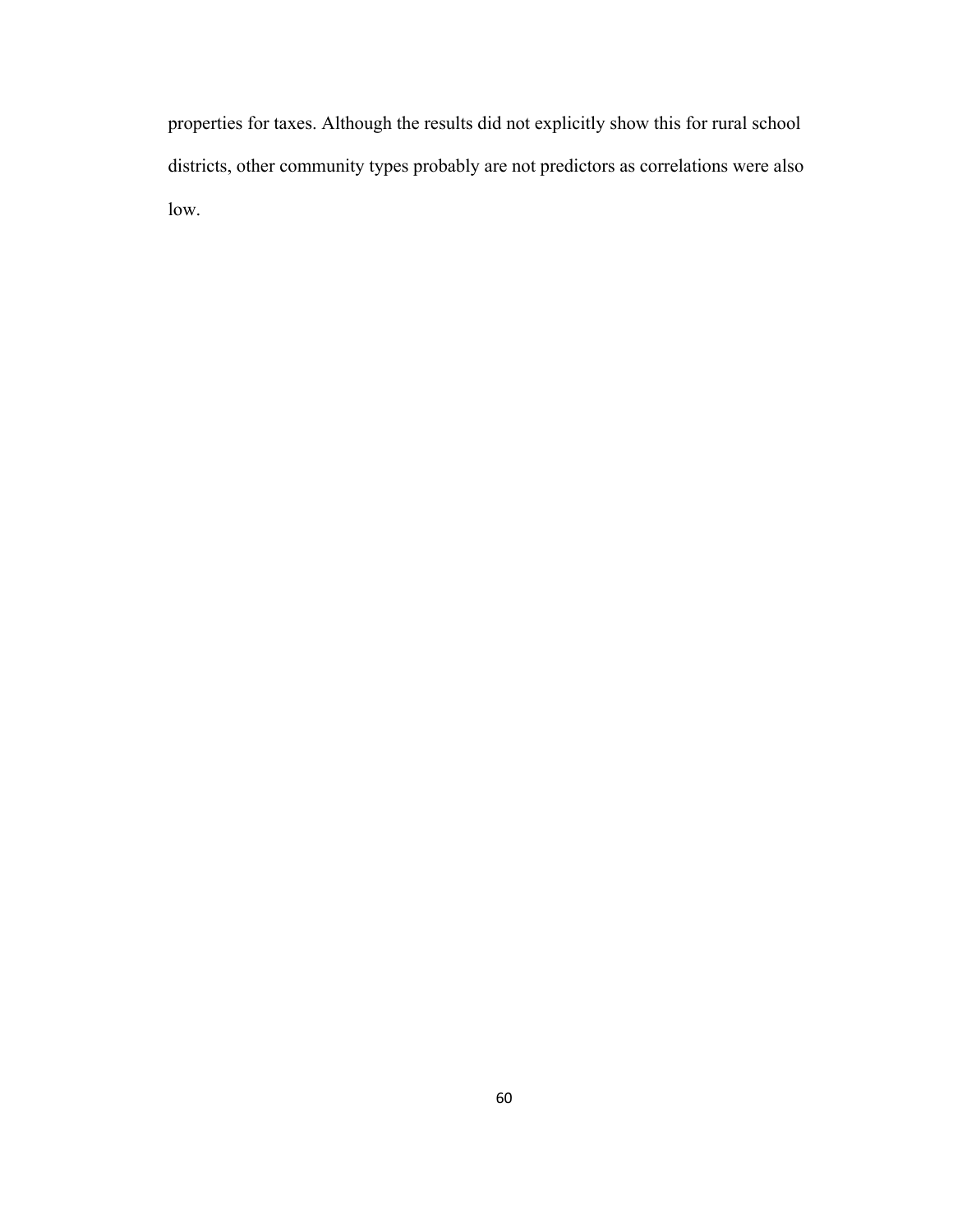#### **CHAPTER 5**

#### **Discussion**

#### **Introduction**

The purpose of this research was to examine the relationship between the financial condition of a public school district, the community type, and academic achievement. The study is essential because with potential changes in the economic landscape and the restrictive nature of the tax cap, districts are challenged annually with sufficiently budgeting and the subsequent apprehension that there may be a risk of decrease in academic achievement (resulting from forced reductions in teaching personnel and programs). Districts in fiscal stress have had to decrease capital expenditures, which has also led to a downgrade of facilities, and fewer resources for innovation and instructional support. It is extremely imperative to examine the impact of reduction of tax-based income on achievement so that districts can have a better understanding to guide future budgeting and the allocation of resources. Furthermore, it is important to help better understand the dynamics of a budget by investigating the financial condition and makeup of a district, so that best practices can be advanced toward budget development.

Results of this study indicate that the student achievement levels may be affected by the financial condition in some ways; however, further research of the allocation of funds and its relation to academic achievement is recommended to gather to what extent of a relation there is and what other factors need to be taken into account that may increase or decrease such effects.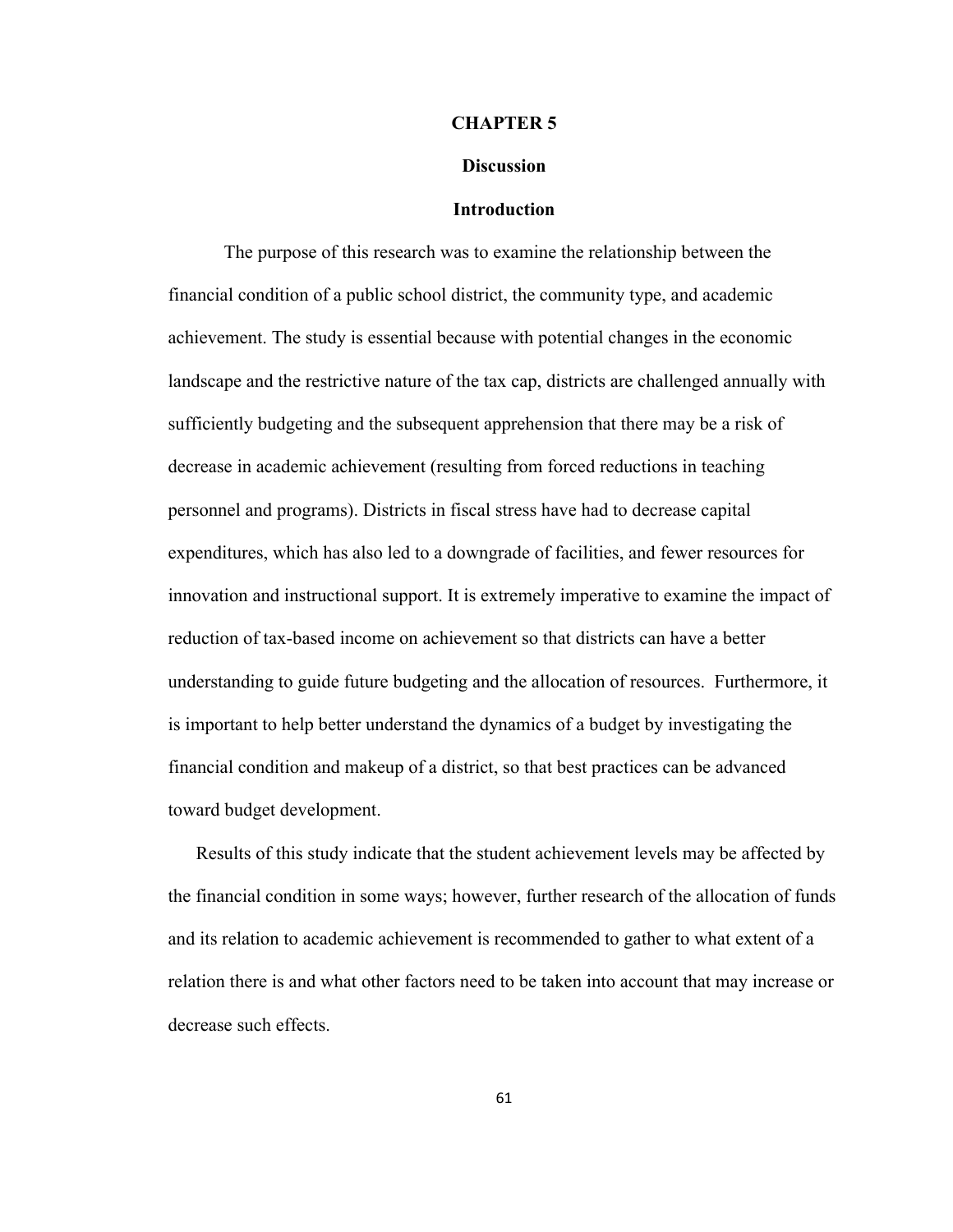The study used information from districts all across New York State that compromise of central school districts, elementary school districts and traditional K-12 school districts. The financial information presented to rate each district from a standpoint of fiscal stability, raised questions about how districts that were financially impaired (high stress rating) may have a significant impact on student achievement, specifically math and ELA state assessment exams. Districts with a high fiscal stress rating, may have been in a more dire financial situation. In addition, the question was raised if the community type could be a predictor of the fiscal stress rating. Some can argue the state assessments may not be reliable or opt-outs may skew the results. In either case, the financial affairs must still be managed carefully, as that may be indicative of stress rating, and thus will certainly have an effect on available resources necessitated for learning. It is also likely that a rural town may be more fiscally stressed because there may be less funding due to fewer taxpayers and larger commercial properties for taxes. Although the results did not explicitly show this for rural school districts, other community types probably are not predictors as correlations were also low.

#### **Implications of Findings**

The district test scores that were evaluated and the corresponding public budgetary documents listed for the fiscally stressed districts, helped to conclude the following one or more of the conditions to be indicative of financial distress: (a) declining fund balances; (b) failure of internal controls in a school district; (c) board policies that are not updated regularly and do not coincide with administration's financial plans; (d) inaccurate revenue forecasting; (e) lack of a reserve for economic uncertainties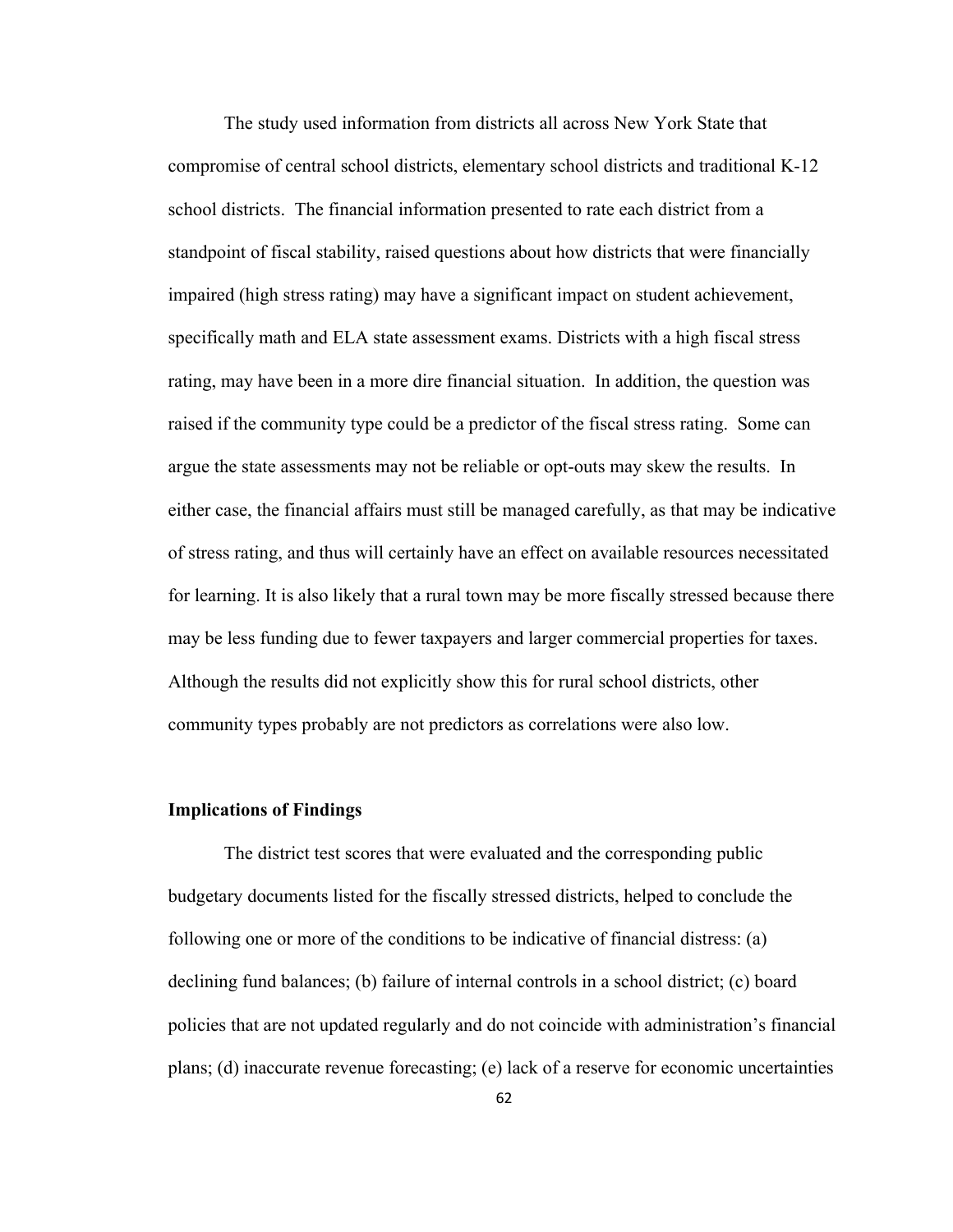or contingency funds; (f) a lack of financial reporting to the Board of Trustees; (g) lack of long or mid-range budget planning; (h) lack of fiscal leadership in the superintendency; (i) lack of knowledge of TEA funding formulas and (j) lack of communication to the Board and community of the fiscal ramifications and implications.

The problem with determining influences on student achievement is that there isn't just one root cause or even several root causes. In addition, there are many potential underlying issues (i.e. legislation) that insinuate causes and in certain instances, intensifies those root causes. Munley and Harris (2010) purports this by posing whether more state funding is needed or if a state program's structure is sound. That insufficiency either way directly impacts a fiscal stress rating because a rating is based on a school district's ability to stay solvent. This is primarily measured in the rating through a district's fund balance or savings, as within the scoring that holds 50% of the weight. When districts that rely heavily on state funding don't receive enough to support their instructional program, they will show a deficit and have a higher fiscal stress score. The research presented in this study raises the question further on if high fiscal stress contributes to low achievement and vice versa. The many of the studies in Chapter Two are indirectly connected to fiscal stress in a similar fashion. The strategies for budgeting, school spending, judgements, and other disparities all impact a fiscal score and present "stress" on either the cash position, fund balance, debt usage, or operating deficit from year-to-year because there will always be fixed costs that are generally increasing annually.

Specifically, unequal funding presents a straightforward disparity. One that lower achieving districts may not be able to eradicate. Often, the same districts are listed as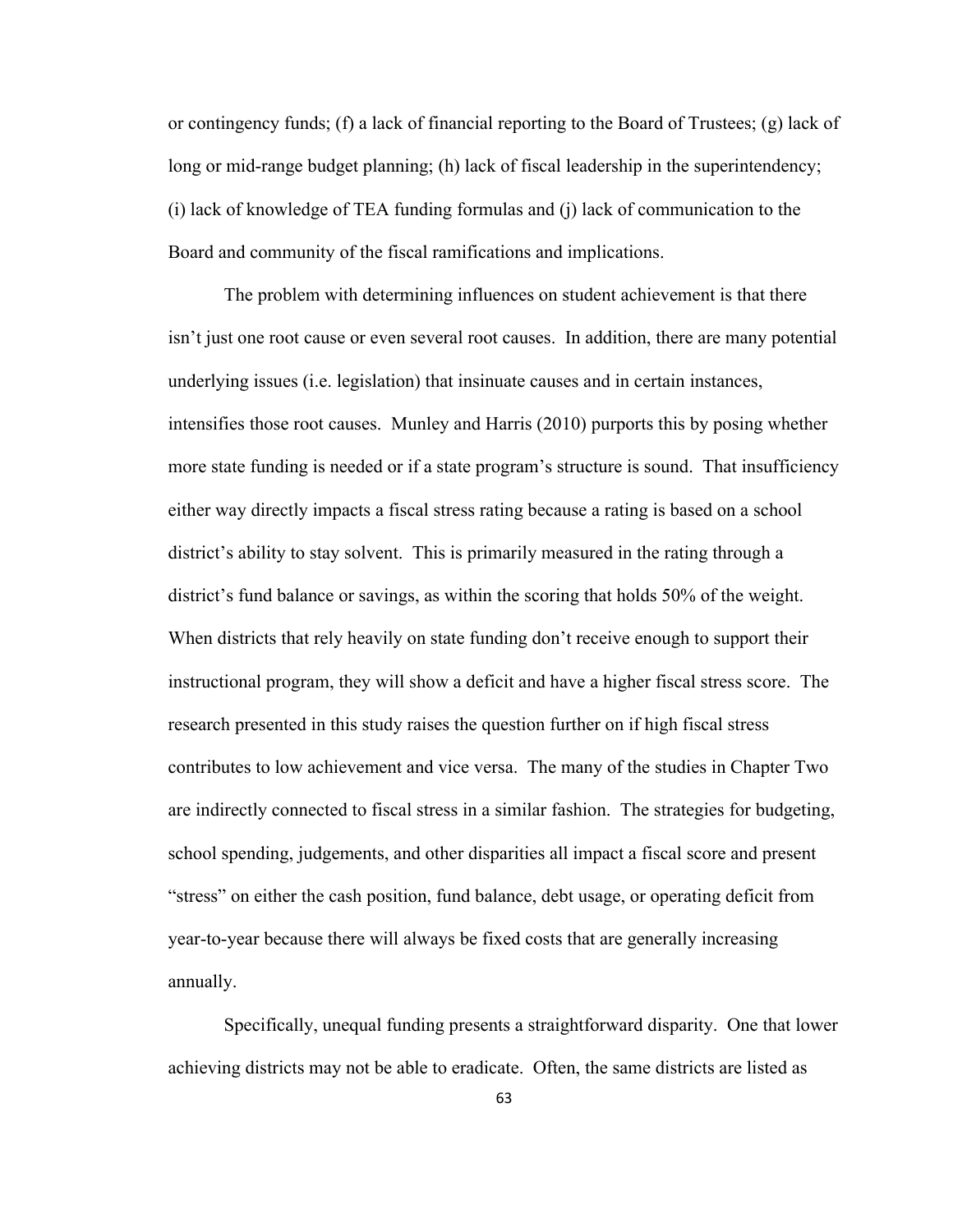being in moderate or significantly stress because their financial resources are marginalized to that of 'richer' districts. The imbalance creates a perception of these districts that may carry over to their own morale and perpetuate mediocrity or lower performance. If there is increased funding through state aid to recapture a shortfall or to provide an equal balance to better performing peer districts, there isn't a strong enough plan for direction to allocate those funds and therefore these districts will still have a high fiscal stress rating – very much indicative of instability.

Financial insolvency represents a crisis situation for a school district. The impediments to success include time pressures, political pressures, conflicting information and uncertainty. School leaders must act within compressed time frames, high stakes environments, tough choices, and unpredicted events.

The community type ties to almost every parameter surrounding the funding mechanisms of schools. When a community is rural, there is lower tax base directly because the population is smaller. Conversely, when a community is a city, there are more taxes attributed to more individuals and businesses. There isn't a type that can directly be labeled as having more funding than another because other things are sometimes factored in. For one, you can have a higher population of citizens in an area, but their salaries may not me commensurate with that of another neighborhood with wealthier residents. Secondly, the disparity in total income may also be compensated with more public funds to equal communities. Hence, the most important aspect of funding is how the money is spent. In following up with that, how should the money be spent? Looking the financial condition then would be key to justify and properly align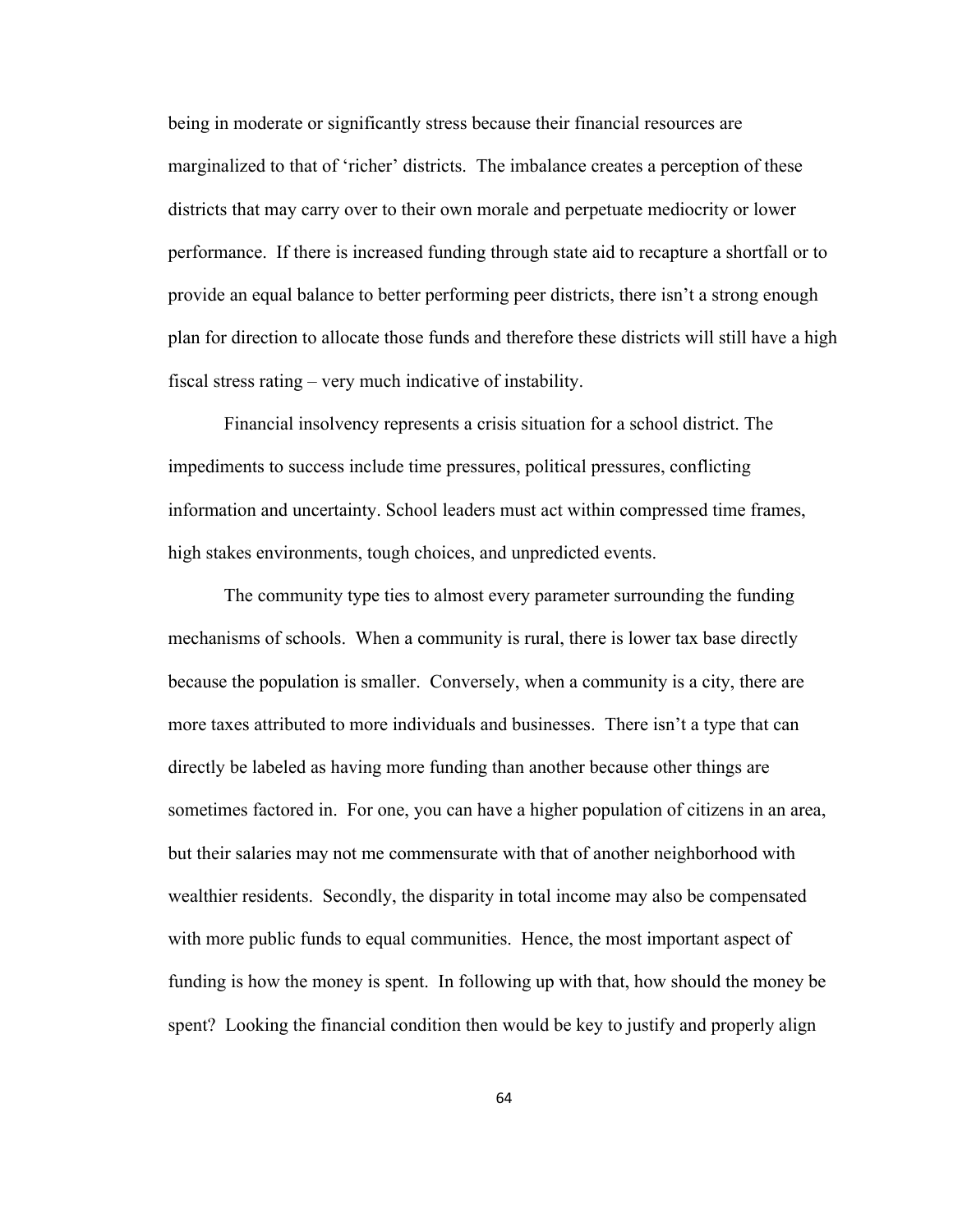#### **Relationship to Prior Research**

In a longitudinal study to assess the direction and magnitude of the relations between a variety of school inputs and student achievement (Greenwald, Hedges, & Laine, 1996), an extensive set of resources were positively related to student outcomes. Moreover, effect sizes were big enough to indicate that spending increases may be associated with significant increases in achievement. This indirectly supports the findings in this study, which found that some student achievement may be attributed to fiscal stress ratings.

In a study using state ELA assessments, results showed that a different variable, class size, did not have a significant impact on achievement (Shin & Chung, 2009). The relationship to this study could imply that shortfalls in financial resources impacting class size may not solely demonstrate significant differences, but a multitude of other factors may impact student achievement. The results of a mixed study by Plough (2014), involving school board governance, suggest that board members in high-performing districts demonstrated more of a commitment, a deliberative purpose, and connection to the public. A community type may be too broad in producing parents and possible members of the local board with those characteristics and thus there are other elements of poverty levels and conditions that may result from a community type.

Another study suggested that school funding was not racially discriminatory towards the percentage of minority students and that the majority of studies, have not found statistical significance with the relationship between budgeted government expenditures and school performance (Klein, 2008). However, more broader scale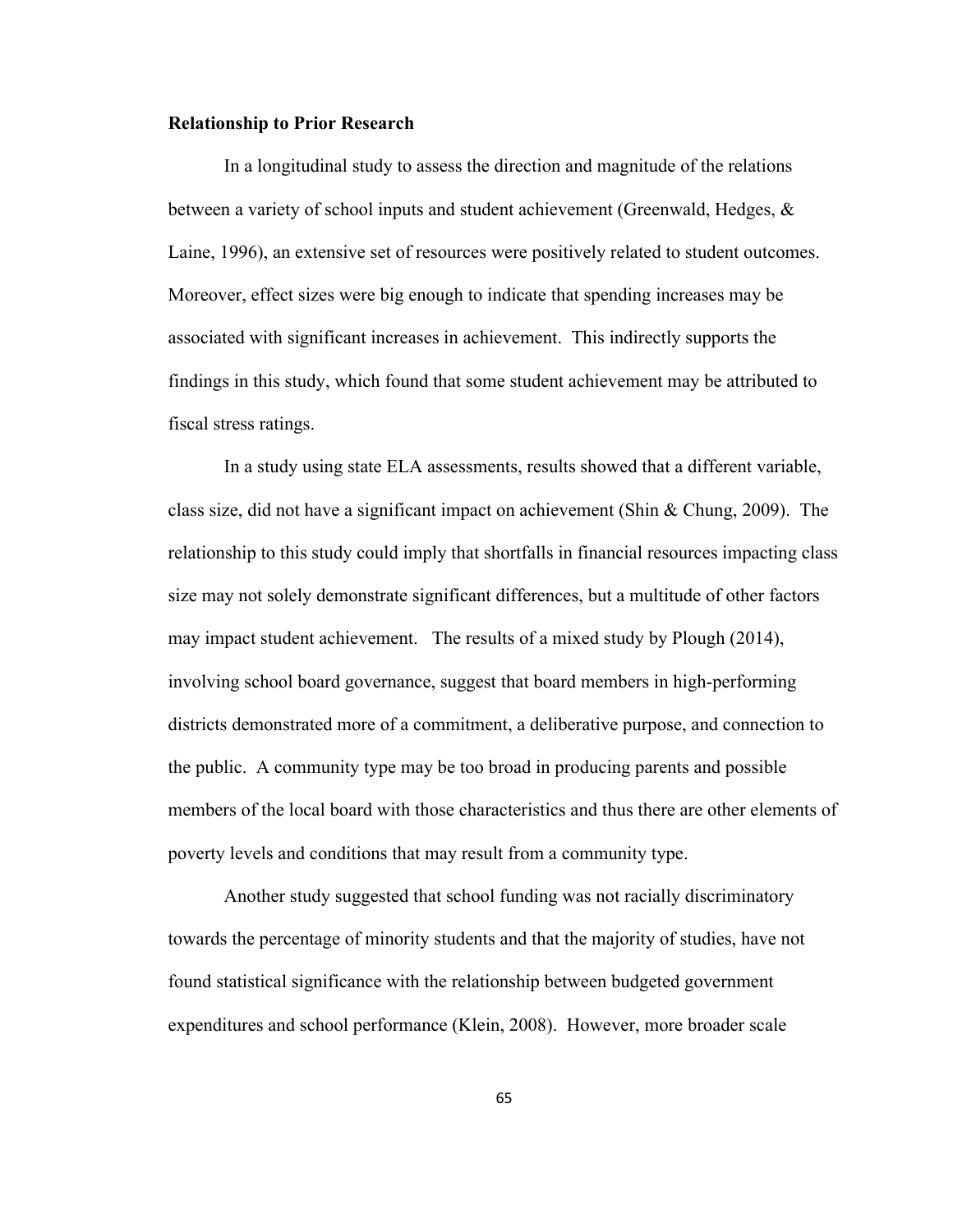research should be conducted, and a wider scope of variables should be interplayed with one another.

Most of the research that delves into studies of rural school districts, does not consider the differences between cities and suburbs (Lichter & Brown, 2011). Many times, boundaries shift based on population density cut-offs to distinguish rural versus suburban areas. There are also patterns of migration from rural to suburban areas. Thus, the designations of community type may be influx and can alter studies from year to year.

Upon inspection, poor and minority families are moving into inner suburban neighborhoods at increasing rates (Allard, 2008). More immigrants are moving directly to suburban and rural neighborhoods with their traditional path through the city or urban ethnic enclaves (Lichter & Brown, 2011). All this factors into the local student population. There is relevance to the academic level of these students.

Statistics involving school segregation illustrate that there are racial and economic differences between school districts and according to Lareau & Goyette (2014), most students attend a school in the district where they reside, and many families, affluent or not, make hosing determinations based on the perceived quality of the public schools in each district. If a school district has a publicly disclosed fiscal stress rating that is negative, this is something that may factor into a person's decision to move into such district.

The community type in relation to a fiscal stress rating or student outcomes may present a conditional expectation because a community in large part is associated with a tax base that will either have more funds to spend on education or be more reliant on public funding assistance. While the relationship between expenditures and achievement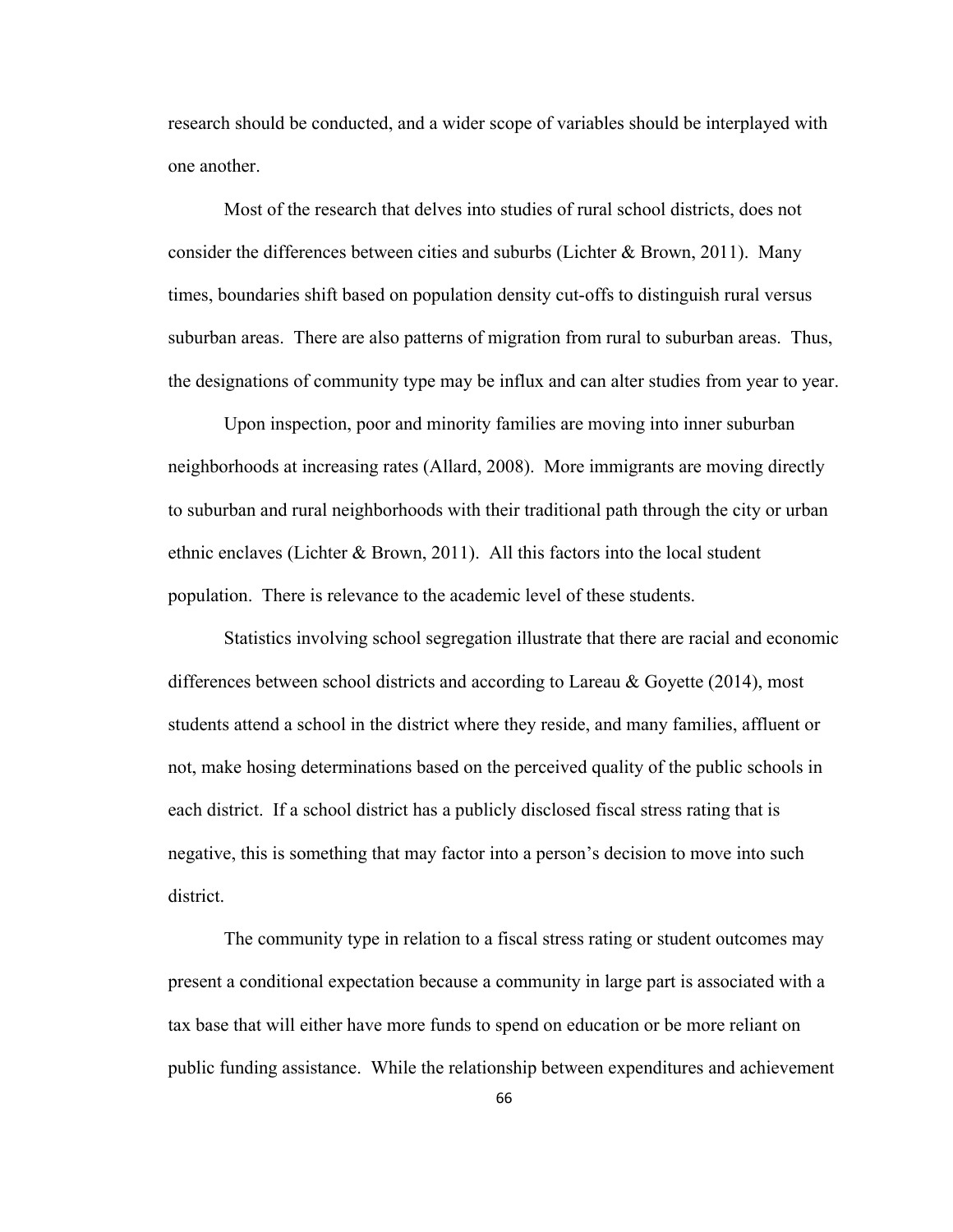is not simplistic, and more money does not necessarily lead directly to higher achievement, when resources are used appropriately, both scholars and parents expect them to lead to better schooling outcomes and more educational opportunity (Morgan & Jung, 2016).

## **Limitations of the Study**

The quantitative non-experimental research design contained limitations because the design does not control threats to internal and external validity. The external threat to validity in the study is generalizability. The data collected in the study only covered New York State public school districts and therefore cannot be generalized to similar populations in other states. While some general limitations were noted in Chapter 1, several more issues were observed when conducting the data analyses, which resulted in data not being comprehensive enough. Since the data were collected by the New York State Department of Education, the test score data were limited in scope with regard to the specific grade levels at level three or four and the number of level 3's versus level 4's – all that was stipulated was the competency percentage reported by the school district. Some further restrictions include: the number of students who have opted out of the state assessments, the reliability of the exam with subject matter and applicability toward student learning, the overall access of the community type.

There were a multitude of reasons of high fiscal stress ratings, due to various aspects of budgeting, spending, and aids. However, another limitation to the study would be not knowing which part of the finance was the most critical for student achievement. A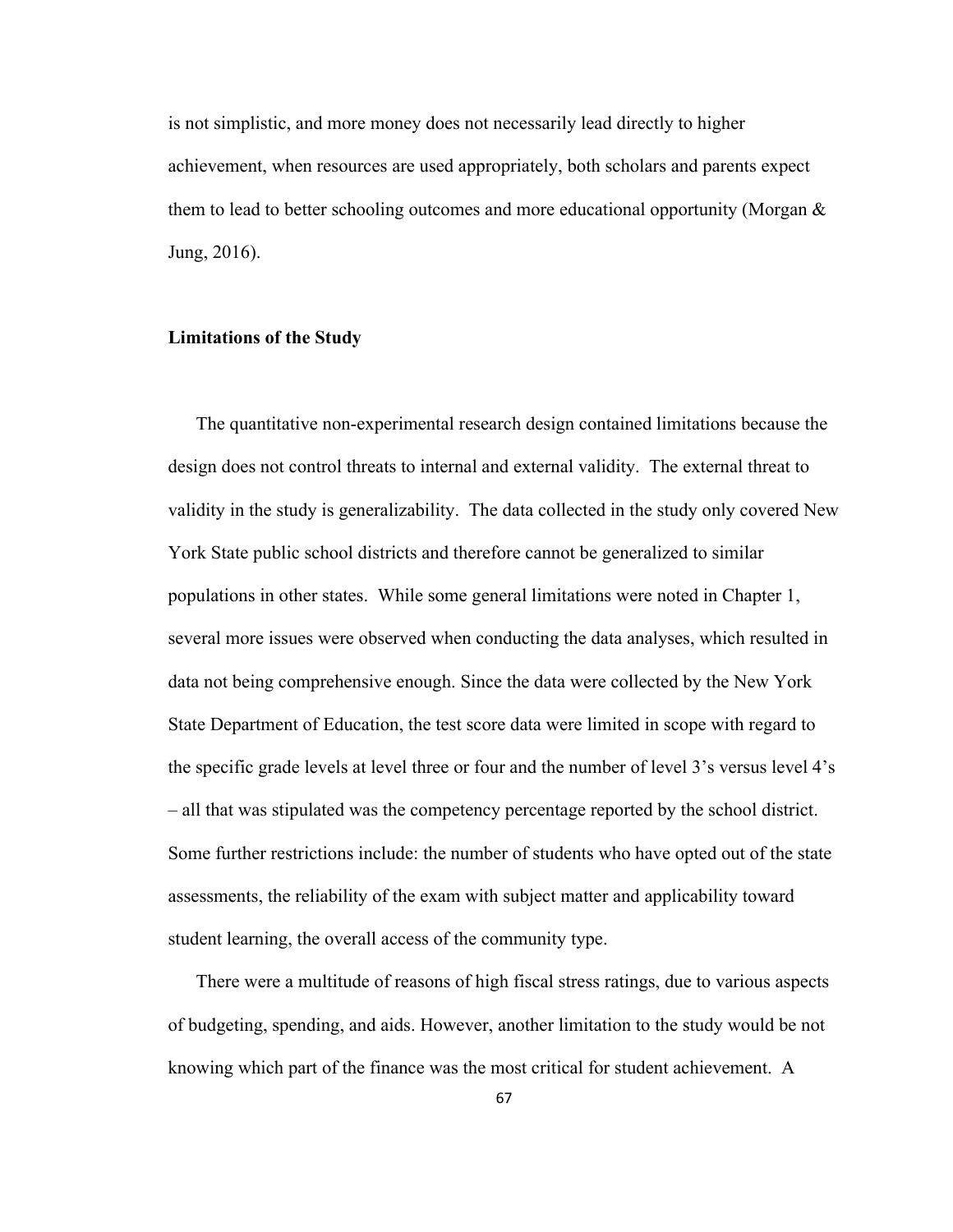different type of model needs to be created to not just capture the level of impact but to also discern the type of reason.

### **Recommendations for Future Practice**

Adequate school funding is a necessary precondition for school districts to secure the resources required to accomplish the goals and satisfy state mandates (Hoffman, Wiggall, Dereshiwsky & Emmanuel, 2013). Districts should analyze pressures affecting spending, in particular the decision-makers and their experience, credibility, judgement, and motive. Collaborative and representative budget determinations must be made in accordance with practicality so that essential resources can be made available for student achievement. Salary and benefits are generally the highest cost factors in a district's budget and sound, fair and responsible negotiating must also be conducted. Underlying issues such as class size needs to be sufficient, and then resources are better diverted to other instructional areas to support the academic program.

The leadership perspective, often something that is overlooked in public finance, practices of administrators matter towards gaining consensus on an educational direction. Future research must dissect the thinking process and how laws are interpreted by administration. The effects of unfunded mandates must be wholly taken into account, and creative funding measures must be fully investigated.

Hiring highly qualified school business officials who perform multi-year financial projections and careful reserve fund planning. Further, state educational policy makers should facilitate spending and raising revenues. District and building leaders should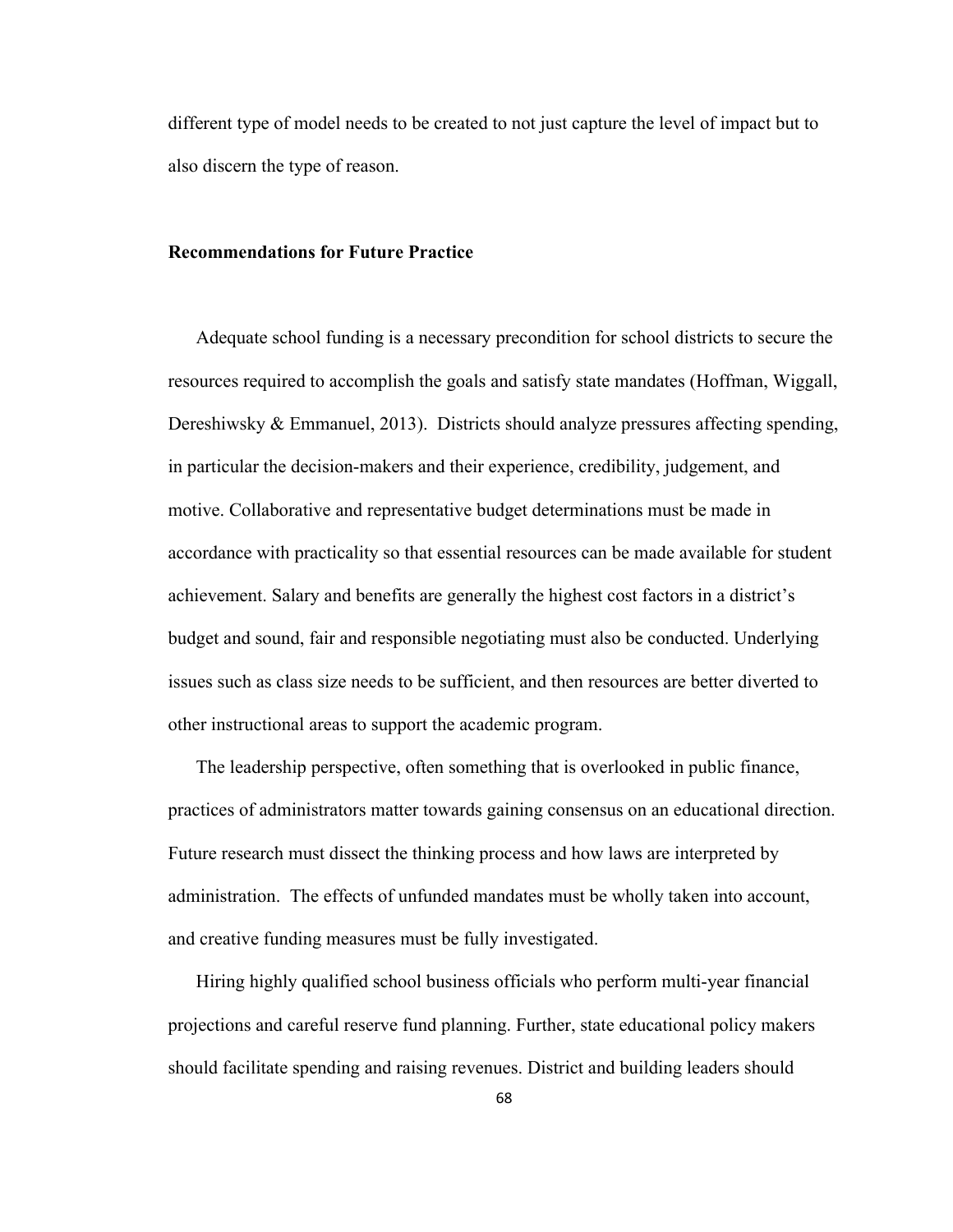evaluate the return of investment on their initiatives, develop realistic objectives, and prioritize school expenditures accordingly. Lastly, Boards of Trustees should monitor and comply with policy and administrative regulation involving staffing, budget controls, outstanding debt, and budget controls. Explicit reasoning must also be provided to justify staffing and personnel raises.

## **Recommendations for Future Research**

Future research should focus on the impact of the tax cap with regard to how districts set their levy. In other words, are districts levying to their maximum allowable levy limit each year or are they trying to appease their tax base or even worse fearful of dissenting voters, and in certain cases not raising taxes at all, and thereby putting more strain on their budgeting. More research needs to gain a better understanding of what input other central administrators (e.g., Superintendents, Assistant Superintendent, Directors, etc.) may have in the budget process and how educated they may be towards budgeting and the affects presented by their programming and instructional planning. Further research should also investigate per pupil spending in rural and urban areas. Moreover, future research should incorporate studies on other stakeholders such as board members and their part in the budget process. Ultimately, research must drill down into the attitudes, experiences, and pedigrees of school business officials. Qualitative research can be incorporated to better gage these habits and behaviors that contribute to school district expenditure setting.

Research could be conducted on labor negotiations and labor unions if certain aspects are not confidential. Further, longitudinal research when the tax cap has been in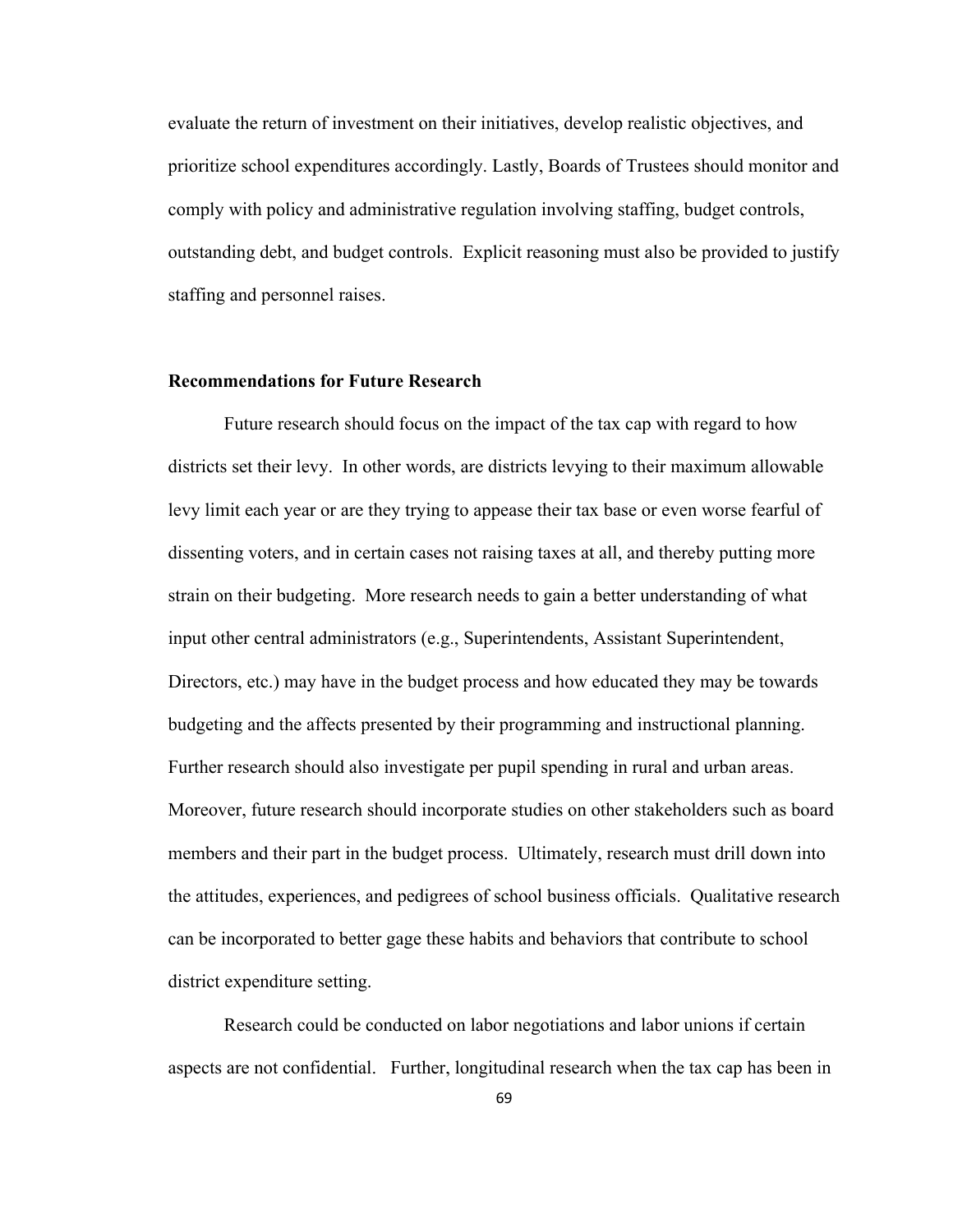effect for three or more years will shed additional light on the impact of this fiscal constraint on the educational system.

Additionally, Long Island has seen a decline in enrollment due to the failing economy. A recent report from the Empire Center shows New York public schools are on track to experience the largest decline in enrollment since 1981, with 66,424 fewer K-12 students—a 2.6 percent drop—as compared to the 2019-20 school year. Future study should include student enrollment and the effects on funding received from state aid formulas – major revenue source for state aid dependent school districts.

The budget referendum pass rate should also be analyzed. Trends that display more dissenting voters within a community need to be addressed and plans to provide more transparency and trust will go a long way to ensure budgets aren't voted down and there aren't any zero-increase budgets.

Lastly, based on results from the regression model, the make-up of suburban districts and the complexities around parental education and their ideologies, may lend to better resources for students in those areas, thus translating into higher assessments and more accountability for the taxes those residents pay towards higher fiscal stability for those districts.

It is highly recommended that:

- 1. Further research be conducted with this type of research design and methodology with similar districts in other states.
- 2. Research must be continued which examines the impact on school districts of changes in the way schools are funded within a state.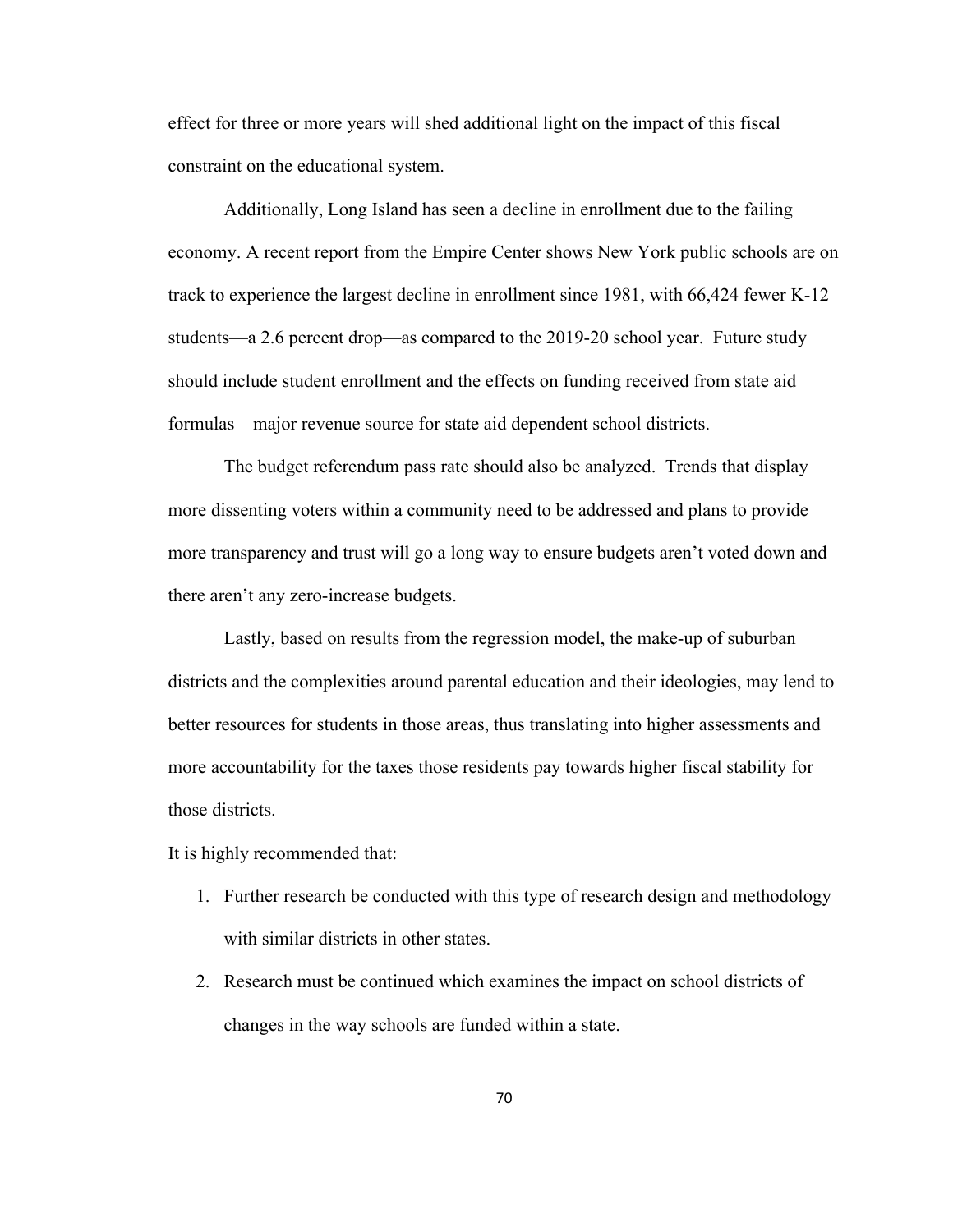3. Focused research must be conducted on school districts that are both economically and academically challenged with inferior ratings in terms of budgeting factors that may be interrelated.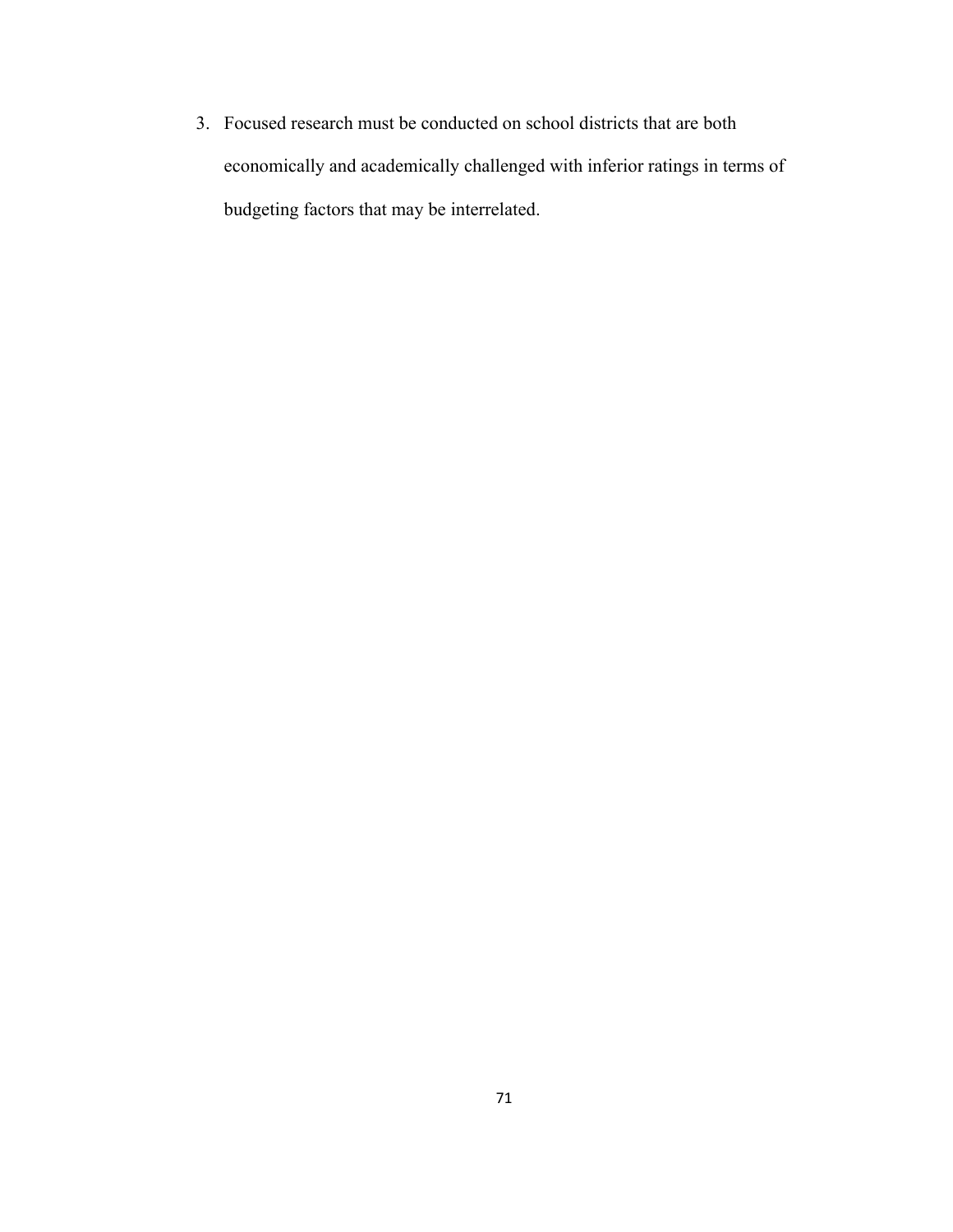# **APPENDIX IRB Approval Memo**

Federal Wide Assurance: FWA00009066

Dec 20, 2021 11:09:48 AM EST

PI: Jack Mitchell CO-PI: Seokhee Cho Dept: Ed Admin & Instruc Leadership

Re: Initial - IRB-FY2022-125 *Predictive Relationship Between School Budgeting and Students' Academic Performance*

Dear Jack Mitchell:

The St John's University Institutional Review Board has rendered the decision below for *Predictive Relationship Between School Budgeting and Students' Academic Performance*.

Decision: Exempt

PLEASE NOTE: If you have collected any data prior to this approval date, the data must be discarded.

Selected Category: Category 2.(i). Research that only includes interactions involving educational tests (cognitive, diagnostic, aptitude, achievement), survey procedures, interview procedures, or observation of public behavior (including visual or auditory recording).

The information obtained is recorded by the investigator in such a manner that the identity of the human subjects cannot readily be ascertained, directly or through identifiers linked to the subjects.

Category 2.(ii). Research that only includes interactions involving educational tests (cognitive, diagnostic, aptitude, achievement), survey procedures, interview procedures, or observation of public behavior (including visual or auditory recording). Any disclosure of the human subjects' responses outside the research would not reasonably place the subjects at risk of criminal or civil liability or be damaging to the subjects' financial standing, employability, educational advancement, or reputation.

Sincerely, Raymond DiGiuseppe, PhD, ABPP Chair, Institutional Review Board Professor of Psychology

Marie Nitopi, Ed.D. IRB Coordinator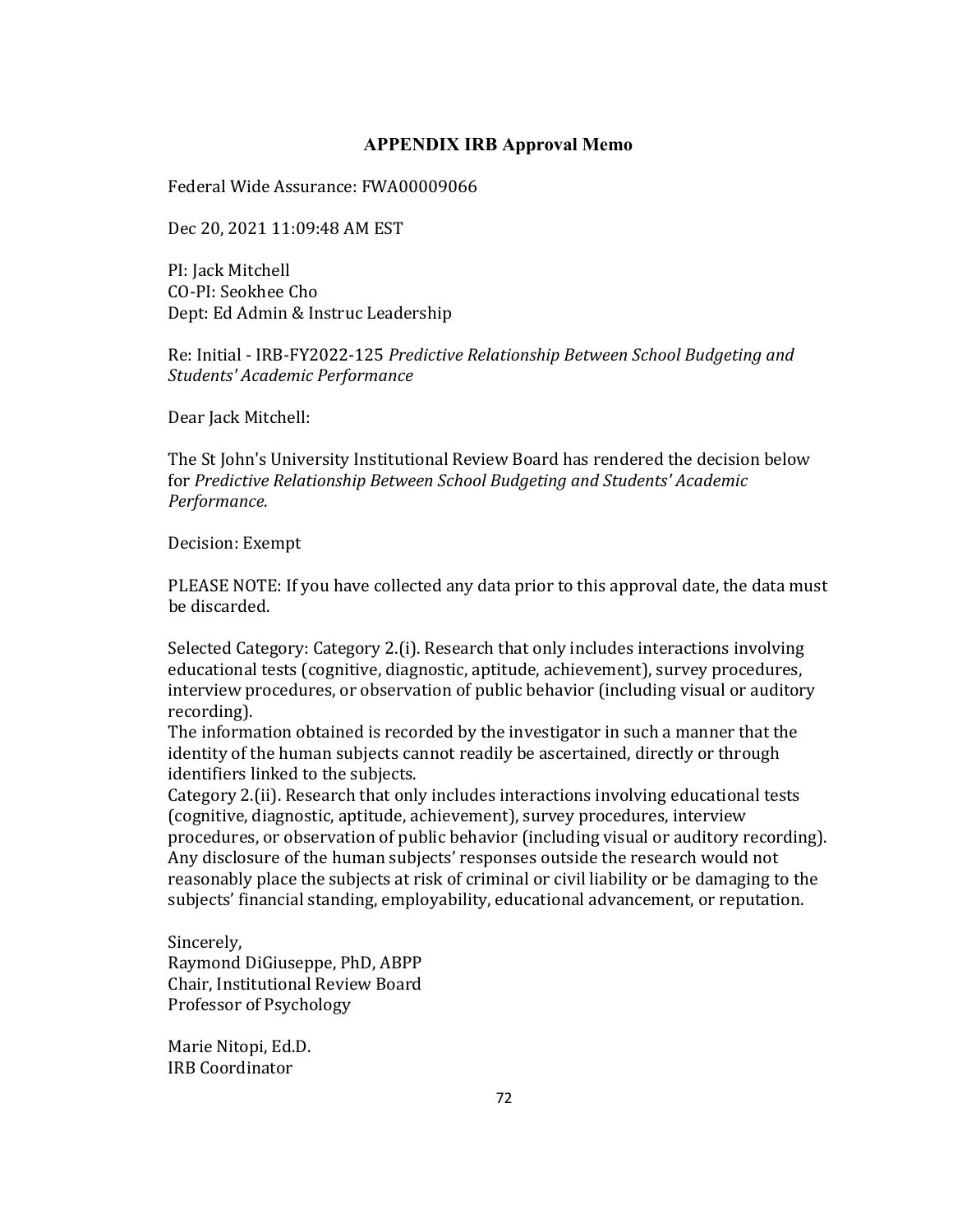### **REFERENCES**

- Adams, E. K. (1983). State fiscal conditions and local school financing. *NASSP Bulletin*, *67*(466), 56–63.<https://doi.org/10.1177/019263658306746612>
- Ajilore, O. (n.d.). *Estimating the Spillover Effects of School District Demographics on Per-Pupil Spending*. 15.
- Allard, S. W. (2009). *Out of reach : place, poverty, and the new american welfare state*. Yale University Press.
- Baker, B. D., & Chingos, M. M. (2019). Toward a rich data future for school finance research. *AERA Open*, *5*(4), 233285841988773.

<https://doi.org/10.1177/2332858419887735>

- Baule, S. M. (2019). Financial problems of the first order: What cuts to make before the district runs out of cash. *Journal of Cases in Educational Leadership*, *22*(1), 112–123.<https://doi.org/10.1177/1555458918805792>
- Betts, J. R., & Roemer, J. E. (2005). Equalizing opportunity for racial and socioeconomic groups in the united states through educational finance reform. Working Paper. University of California. http://escholarship.org/uc/ item/0gq4z4m9.
- Card, D., & Payne, A. A. (2002). School finance reform, the distribution of school spending, and the distribution of student test scores. *Journal of Public Economics*, *83*(1), 49–82. [https://doi.org/10.1016/S0047-2727\(00\)00177-8](https://doi.org/10.1016/S0047-2727(00)00177-8)

Chambers, J. G. (1978). An analysis of resource allocation in public school districts. *Public* 

*Finance Quarterly*, *6*(2), 131–160.<https://doi.org/10.1177/109114217800600201>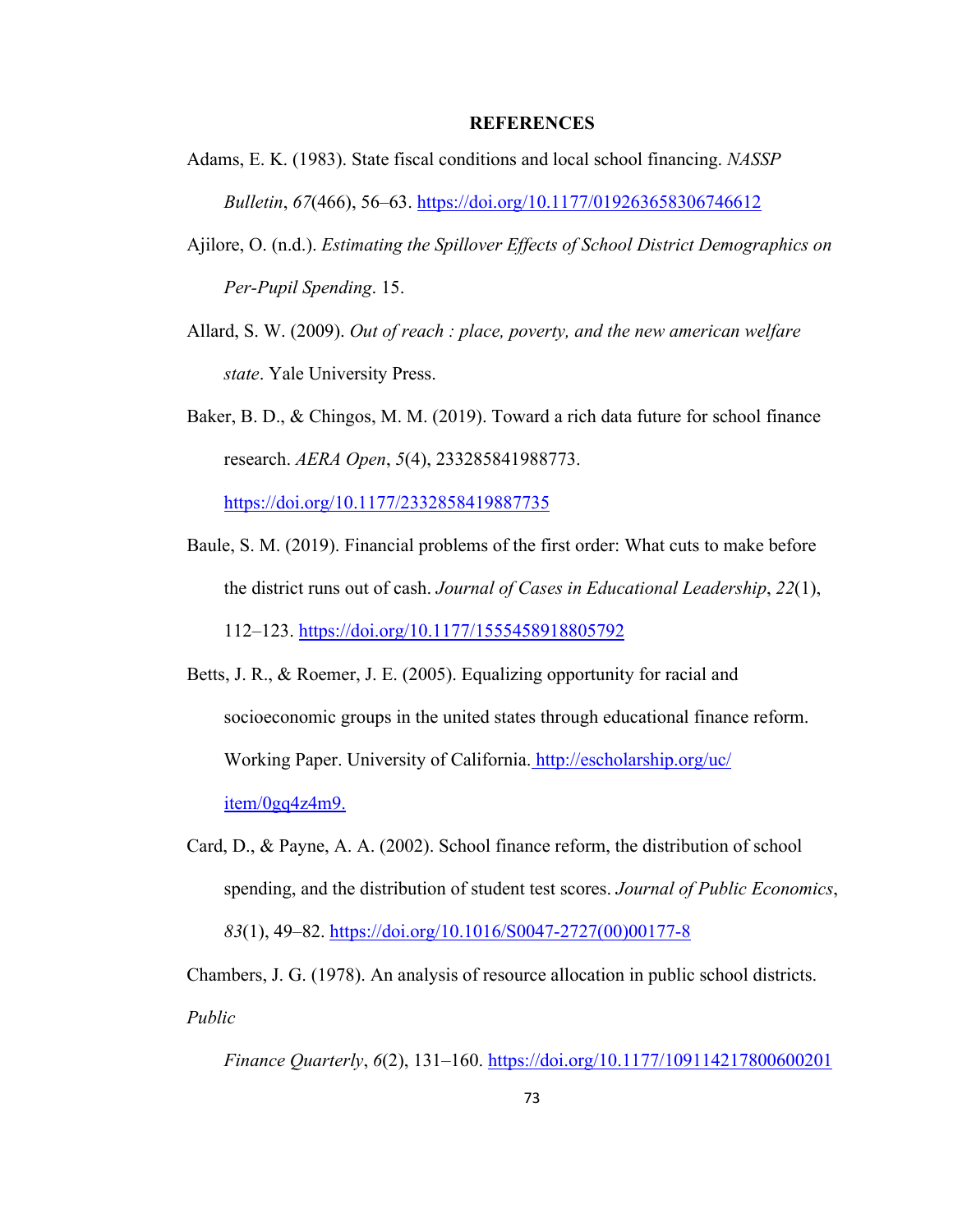- Eom, T. H., & Lee, S.-H. (2014). A longitudinal analysis of impacts of court-mandated education finance reform on school district efficiency. *Journal of Public Budgeting, Accounting & Financial Management*, *26*(1), 1–49. <https://doi.org/10.1108/JPBAFM-26-01-2014-B001>
- Garms, W. I. (1967). The financial characteristics and problems of large city school districts'. *Educational Administration Quarterly*, *3*(1), 14–27. <https://doi.org/10.1177/0013161X6700300104>
- Gong, H., & Rogers, C. L. (2014). Does voter turnout influence school bond elections? *Southern Economic Journal*, *81*(1), 247–262. [https://doi.org/10.4284/0038-4038-](https://doi.org/10.4284/0038-4038-2013.061) [2013.061](https://doi.org/10.4284/0038-4038-2013.061)
- Klein, C. C. (2020). *Intradistrict Public School Funding Equity, Community Resources, and Performance in Nashville, Tennessee*. 15.
- Hanushek, E. A. (1991). When school finance "reform" may not be good policy. *Harvard Journal on Legislation, 28*(3), 423–456.
- Knight, D. S., & Mendoza, J. (2019). Does the measurement matter? Assessing alternate approaches to measuring state school finance equity for california's local control funding formula. *AERA Open*, *5*(3), 233285841987742. <https://doi.org/10.1177/2332858419877424>
- Lafortune, J., Rothstein, J., & Schanzenbach, D. W. (2018). School finance reform and the distribution of student achievement. *American Economic Journal: Applied Economics*, *10*(2), 1–26.<https://doi.org/10.1257/app.20160567>
- Lareau, A., Ed., Goyette, K., Ed., & Russell Sage Foundation. (2014). *Choosing Homes,*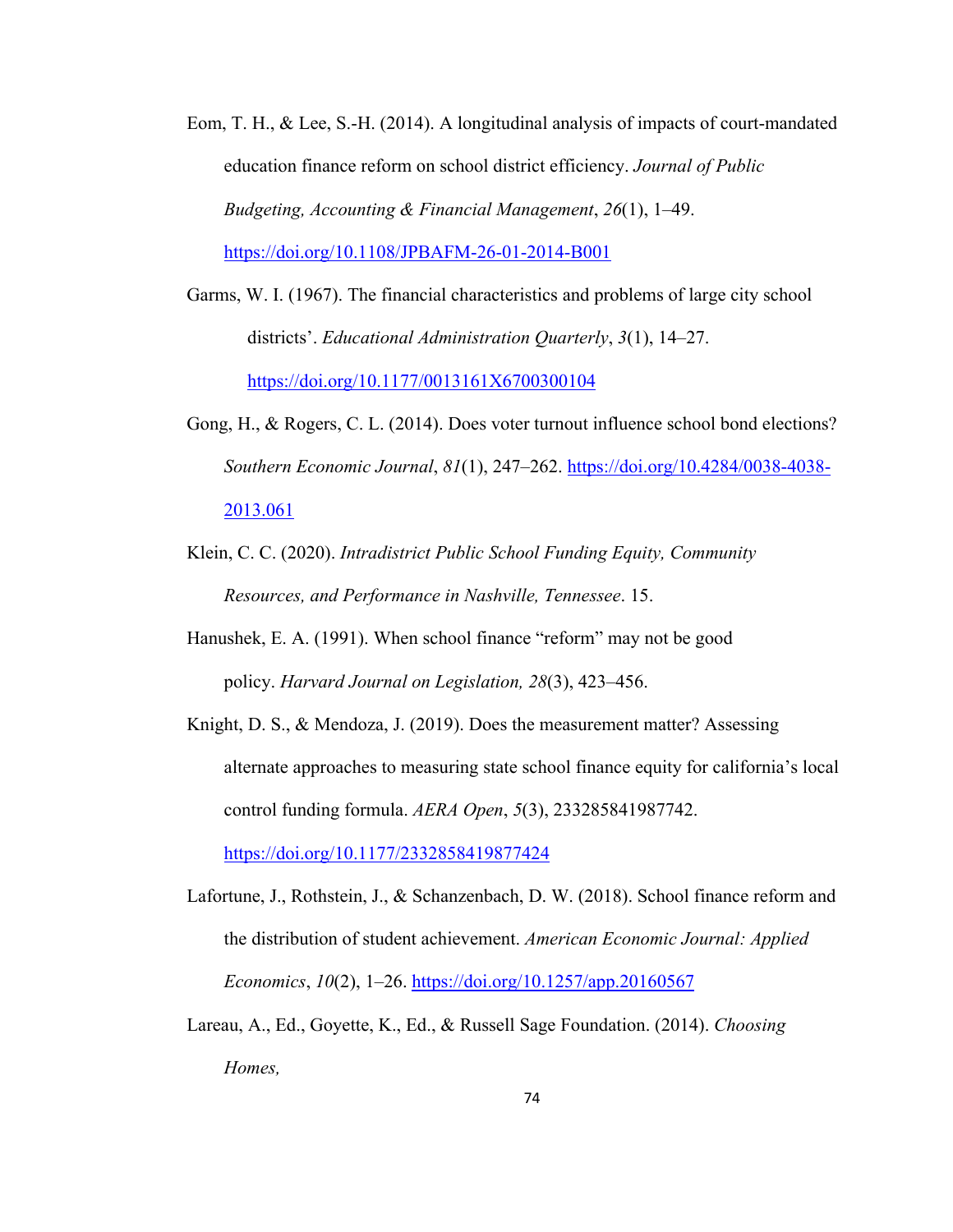*Choosing Schools*. Russell Sage Foundation.

- Lichter, D. T., & Brown, D. L. (2011). Rural america in an urban society: changing spatial and social boundaries. *Annual Review of Sociology*, *37*, 565–592.
- Loubert, L. (2008). Increasing finance, improving schools. *The Review of Black Political Economy*, *35*(1), 31–41.<https://doi.org/10.1007/s12114-008-9019-x>
- Munley, V. G., & Harris, M. H. (2010). State aid programs for equalizing spending across local school districts: Does the structure of the program matter, or only it's size? *Public Choice*, *143*(1–2), 23–47.<https://doi.org/10.1007/s11127-009-9489-9>
- Morgan, S. L., & Jung, S. B. (2016). Still no effect of resources, even in the new gilded age? *RSF: The Russell Sage Foundation Journal of the Social Sciences*, *2*(5), 83– 116.<https://doi.org/10.7758/RSF.2016.2.5.05>
- Owens, A. (2018). Income segregation between school districts and inequality in students' achievement. *Sociology of Education*, *91*(1), 1–27.

<https://doi.org/10.1177/0038040717741180>

- Picus, L. O., & Odden, A. R. (2011). Reinventing school finance: falling forward. *Peabody Journal of Education*, *86*(3), 291–303. <https://doi.org/10.1080/0161956X.2011.578986>
- Plough, B. (2014). School board governance and student achievement: School board members' perceptions of their behaviors and beliefs. *Educational Leadership and Administration, 25*, 41-53.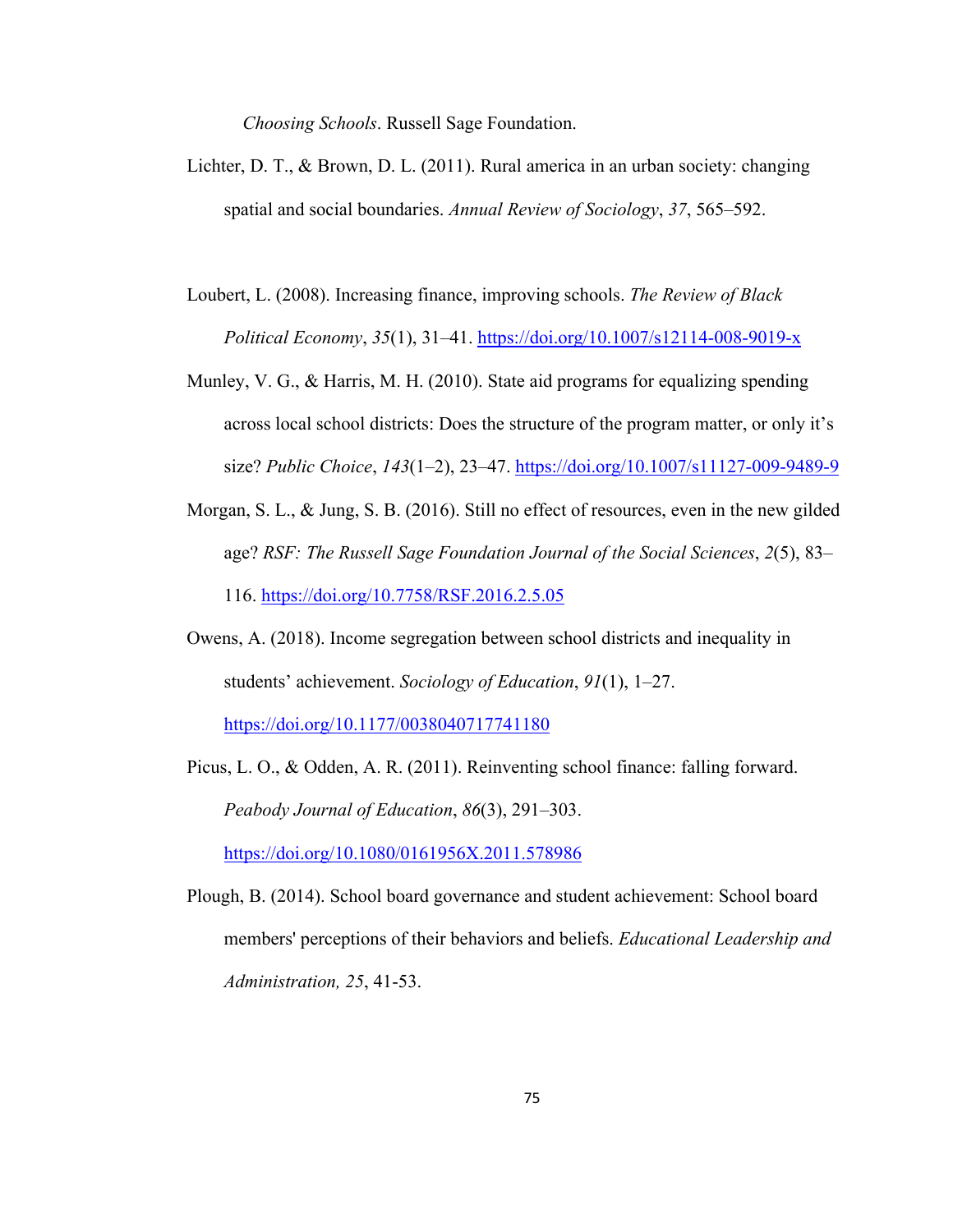Reck, J.L. (2000) Ethics and budget allocation decisions of municipal budget Officers. *Journal of Business Ethics 27***,** 335–350. https://doi.org/10.1023/A:1006309717722

- Sonstelie, J. (2008). Resource needs of california public schools: Results from a survey of teachers, principals, and superintendents. *Education Finance and Policy*, *3*(1), 58–89.<https://doi.org/10.1162/edfp.2008.3.1.58>
- Sosina, V. E., & Weathers, E. S. (2019). Pathways to inequality: between-district segregation and racial disparities in school district expenditures. *AERA Open*, *5*(3), 2332858419872445.<https://doi.org/10.1177/2332858419872445>
- Strunk, K. O., & Marianno, B. D. (2019). Negotiating the great recession: How teacher collective bargaining outcomes change in times of financial duress. *AERA Open*,*5*(2), 2332858419855089.

<https://doi.org/10.1177/2332858419855089>

- Thompson, P. N., & St. John, M. (2019). The effects of performance audits on school district financial behavior. *Public Finance Review*, *47*(6), 1042–1075. <https://doi.org/10.1177/1091142119868489>
- U.S. Census Bureau. (2015). *American Community Survey*. Washington, DC: U.S. Government Printing.